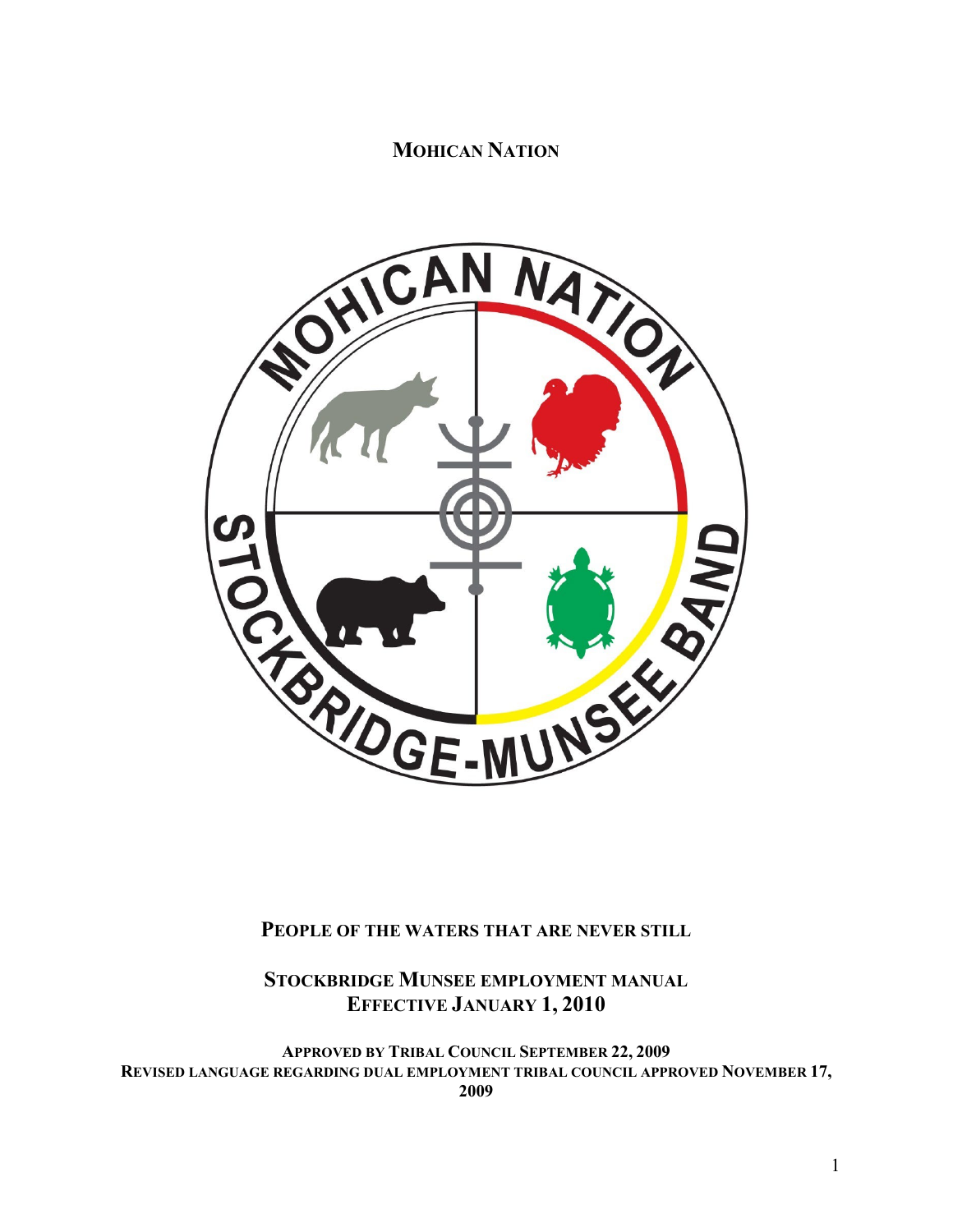# **TABLE OF CONTENTS**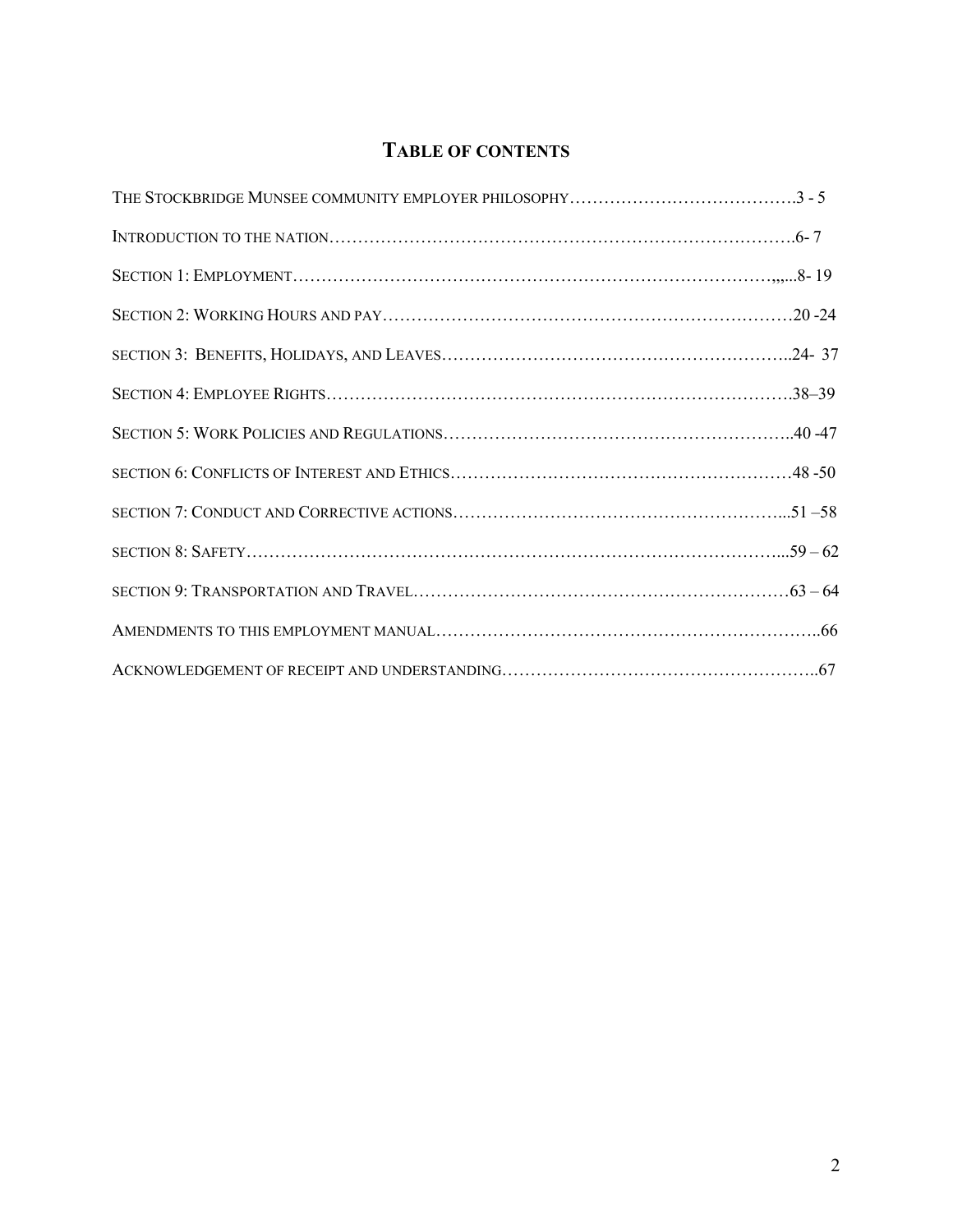**NOTHING CONTAINED IN THIS DOCUMENT IS INTENDED TO CREATE A CONTRACT (EXPRESS OR IMPLIED), OR ANY OTHER LEGAL RIGHT OR REMEDY OR OTHERWISE TO CREATE LEGALLY ENFORCEABLE OBLIGATIONS ON THE PART OF THE STOCKBRIDGE-MUNSEE COMMUNITY OR ITS EMPLOYEES. UNLESS EXPRESSLY DELEGATED BY THE STOCKBRIDGE-MUNSEE TRIBAL COUNCIL, ONLY THE STOCKBRIDGE-MUNSEE TRIBAL COUNCIL HAS THE AUTHORITY TO ENTER INTO AN EMPLOYMENT AGREEMENT OR ANY AGREEMENT THAT MODIFIES THE POLICIES CONTAINED IN THIS EMPLOYMENT MANUAL. ANY SUCH MODIFICATION MUST BE IN WRITING AND MUST BE AUTHORIZED BY THE TRIBAL COUNCIL.**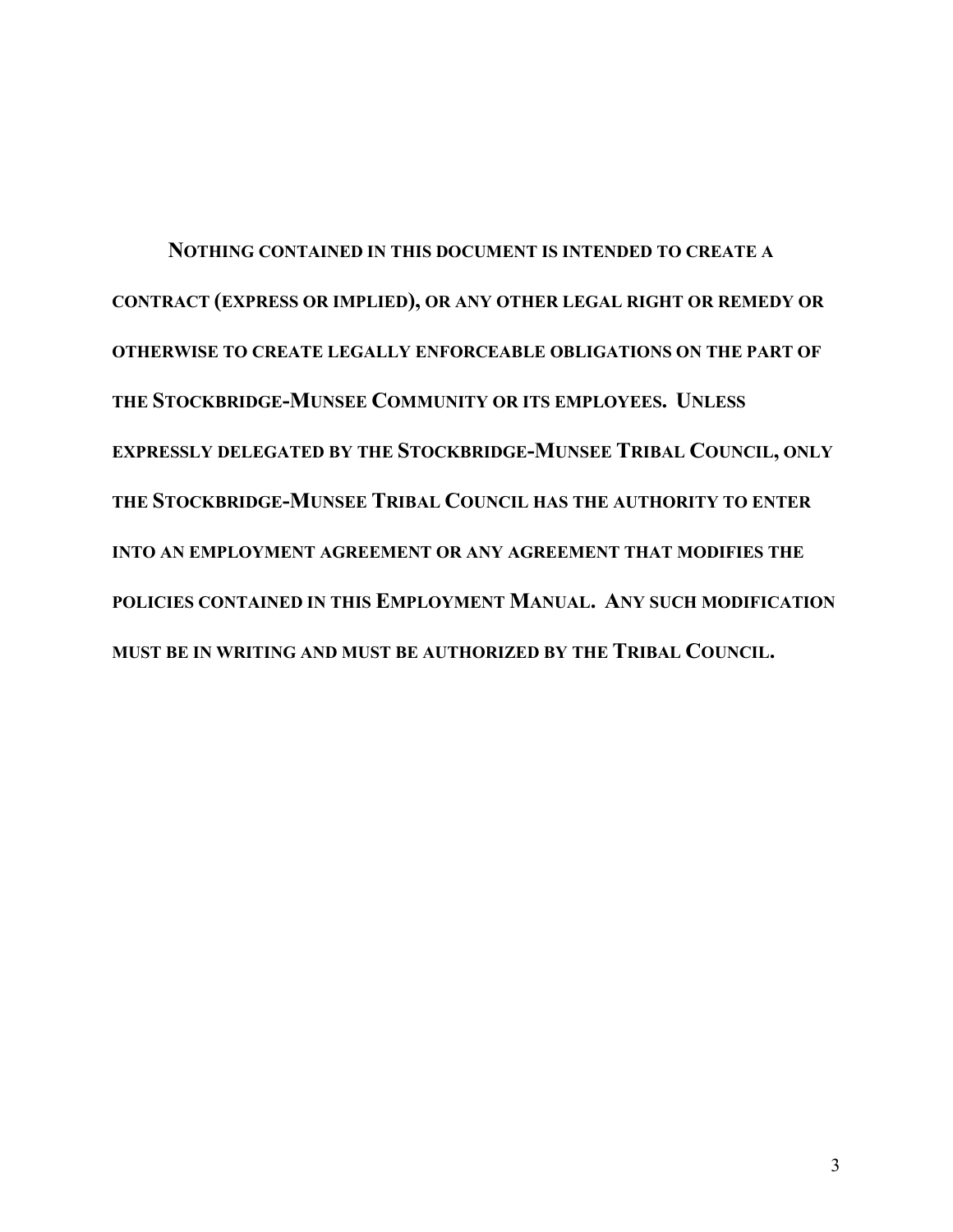### **STOCKBRIDGE-MUNSEE COMMUNITY EMPLOYER PHILOSOPHY**

The Stockbridge-Munsee Community is a federally recognized Indian tribe, which means that it is a separate and unique political entity, empowered to make and enforce its own laws, subject to federal or state laws only where Congress has expressly determined that outside laws should apply or where the Courts have so interpreted congressional intent. Those who are employed by the Stockbridge-Munsee Community need to be aware that in addition to providing a safe and pleasant working environment for its employees, one primary objective of the Stockbridge-Munsee Community as an employer is to provide services and sustained economic growth and development for the Stockbridge-Munsee Community.

The Stockbridge-Munsee Community believes in keeping its employees fully informed about our policies, procedures, practices, benefits, what employees can expect from the Stockbridge-Munsee Community, and the obligations assumed as an employee. All employees are expected to become familiar with our policies, procedures, practices and benefits. This Employment Manual is intended to provide employees with basic information. The policies and procedures described in this Employment Manual reflect a great deal of concern for the people who make it possible for the Stockbridge-Munsee Community, as an employer, to exist…its **employees.**

Our employees and their welfare are very important. Our success is built on the recognition of the skills and efforts made by each employee. It is our policy to work with all employees in a fair and friendly manner and to treat each employee with dignity and respect. The goal of the Tribe is to provide a positive work environment where employees are responsive and respectful of each other, and to the people they serve. Every employee of the Stockbridge-Munsee Community is expected to greet and service people in a respectful, courteous, friendly manner so that people feel welcome and enjoy visiting us.

While we are proud to extend equal employment opportunities to all qualified applicants, the Stockbridge-Munsee Community reserves the right to exercise tribal employment preference in employment. The Stockbridge-Munsee Community employs several hundred people in several divisions. Each of these divisions plays a very important role to the Stockbridge-Munsee Community.

The Stockbridge-Munsee Community is growing and changing and thus reserves full discretion to add to, modify, or delete provisions of this Employment Manual at any time. Human Resources will attempt to furnish current information regarding the status of any particular policy, procedure or practice, through a payroll distribution notice as well as postings on employee bulletin boards and email notifications.

Nothing contained in this Employment Manual is intended to create a contract (express or implied), or any other legal right or remedy or otherwise to create legally enforceable obligations on the part of the Stockbridge-Munsee Community or its employees. Unless expressly delegated by the Stockbridge-Munsee Tribal Council, only the Stockbridge-Munsee Tribal Council has the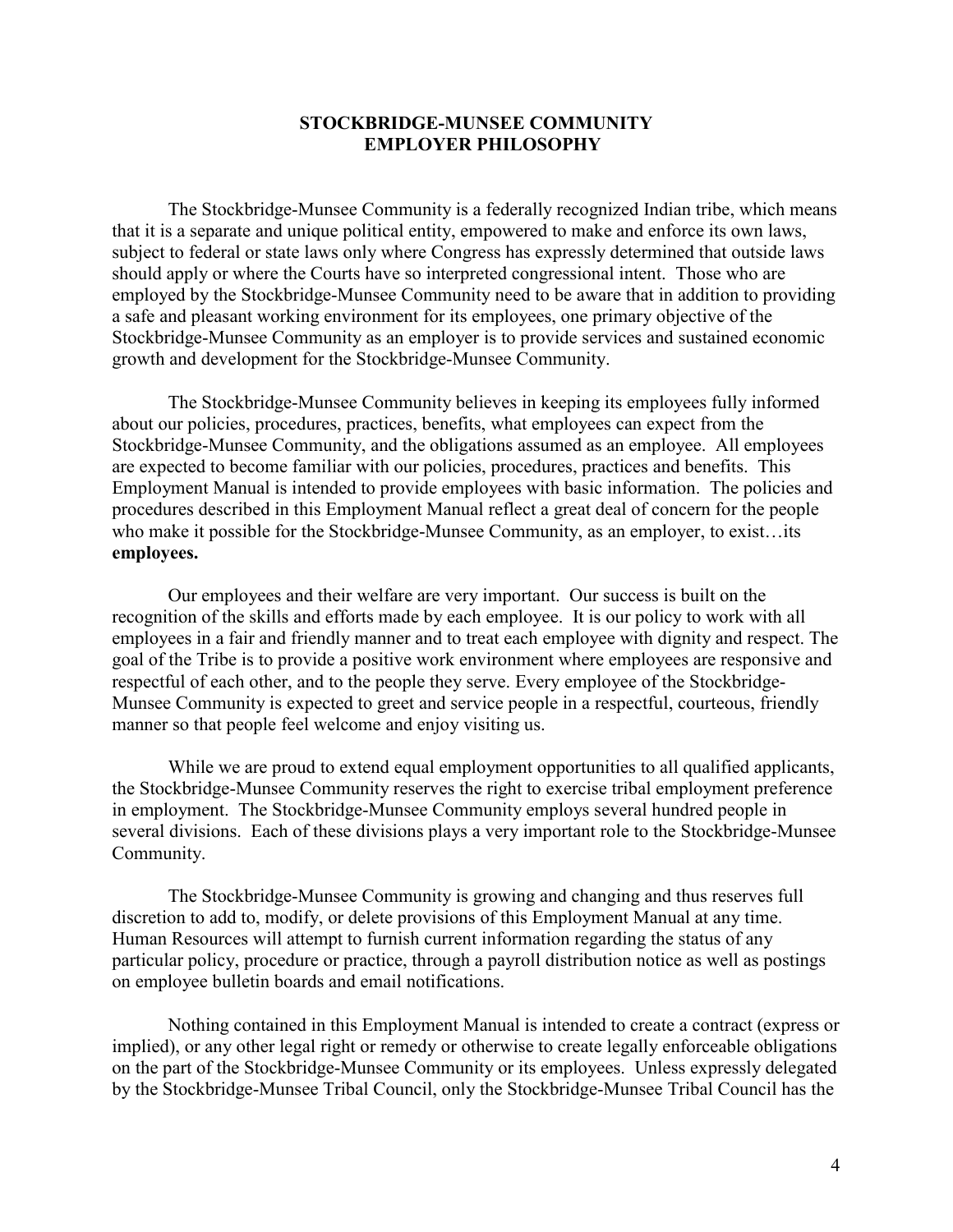authority to enter into an employment agreement or any agreement that modifies the policies contained in this Employment Manual.

Any modification to this Employment Manual must be in writing and must be authorized by the Tribal Council. However, this Employment Manual shall at all times be interpreted and applied consistent with applicable laws and the organizational structure of the Tribe.

This Employment Manual describes the employment policies of the Stockbridge-Munsee Community. These policies regulate the employment relationship between the Tribe and its governmental employees, but do not have the same force and effect as applicable laws. In addition, the Tribe has additional procedure documents that address the step-by-step operational process of how these policies are applied. Significant permanent changes to such procedure documents require the approval of the Tribal Council.

Descriptions of various fringe benefits are summaries only. Should the descriptions in this Employment Manual differ with any formal agreement or document involved, the formal agreement or document shall be considered controlling. Similarly, certain departments and divisions may have specific policies and procedures that are applicable to the department or division. If there is a specific policy or procedure that conflicts or differs from this Employment Manual, the specific procedure or policy should control.

The policies, procedures, practices and benefits described replace all earlier written and unwritten ones.

We will devote our best efforts to conducting business with an atmosphere of harmony and opportunity for all employees. If an employee has any concerns with work-related issues, the employee should bring the issues to the attention of his or her immediate supervisor.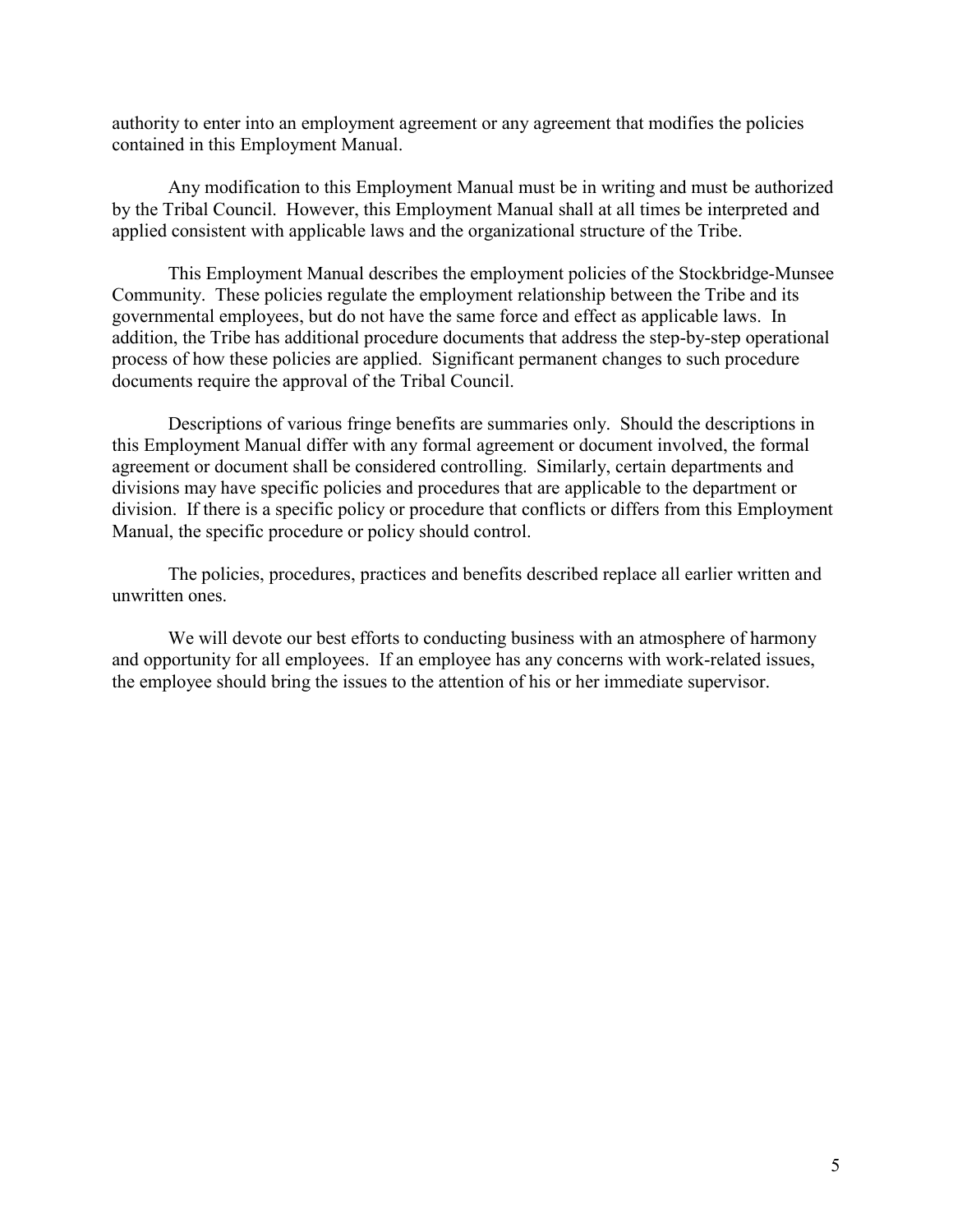#### **INTRODUCTION TO THE NATION**

#### **ORIGIN AND EARLY HISTORY**

Mohican history says that a great people came from the North and the West, crossing the waters where the land almost touched. It is said they were looking for a place where the waters are never still, like the land from which they originally came. Upon arrival in the East, the Muhhe-con-ne-ok, or Mohicans, settled along the Mahicannituck River and lived there for thousands of years before the arrival of the white man. They lived in harmony with the seasons and found everything they needed to live a good life from the abundance that Mother Earth provided.

In 1609 Henry Hudson, a trader for the Dutch, sailed up the Mahicannituck into the lands of the Mohicans. Relations between the Mohican people and Hudson were friendly. It was not long before a trading post was set up along the river where trade began with the Mohicans and other Native people for beaver and otter furs. More and more Europeans began to arrive in the Mohican territory, and soon the Mahicannituck came to be called the Hudson River.

The lives of the Mohicans began to change. The people, who had traditionally depended only upon themselves and what Mother Earth supplied, began to depend on white people and what they could provide. The lands which they had freely used began to have fences and boundary lines. Diseases brought by the Europeans killed many Mohicans, who had no immunity. Wars were fought in disagreements over control of the fur trade and over the ownership of land. These wars caused the death of many Mohicans and destroyed their villages.

In 1734, some Mohicans agreed to gather together under the tutelage of a missionary named John Sargeant and start a Christian mission. A church and school were established. The village was called Stockbridge, Massachusetts, and the Native people who settled there soon became known as Stockbridge Indians.

After the Revolutionary War, in which Stockbridge/Mohican warriors fought on the side of the colonists, it became apparent that the Indian people were not welcome in their own Christian village any longer. Their population had been greatly reduced, and the settlers were using unscrupulous means to gain title to their lands. An invitation was accepted to live among the Oneida Indians in the State of New York, and they did for about thirty years, but the thirst for land forced them to move again. They began a move west and eventually land was made available for them in Wisconsin. By the late 1800's, almost every Native nation in the United States had been assigned to a reservation. The Indian tribes came to be known as "nations within a nation."

When the Stockbridge/Mohican Indians came to Wisconsin in the 1820's, they first lived in the Kaukauna area. In the 1830's they moved to the shores of Lake Winnebago and lived there for some years in what is now the township of Stockbridge. During this time they were joined by some Munsee families and eventually became known as the Stockbridge/Munsee Band of Mohicans. In 1856, under a new treaty, they settled here in Shawano County. A new federal policy in 1934 enabled the tribe to reorganize, approve a new constitution and elect a sevenmember Tribal Council which still governs the community.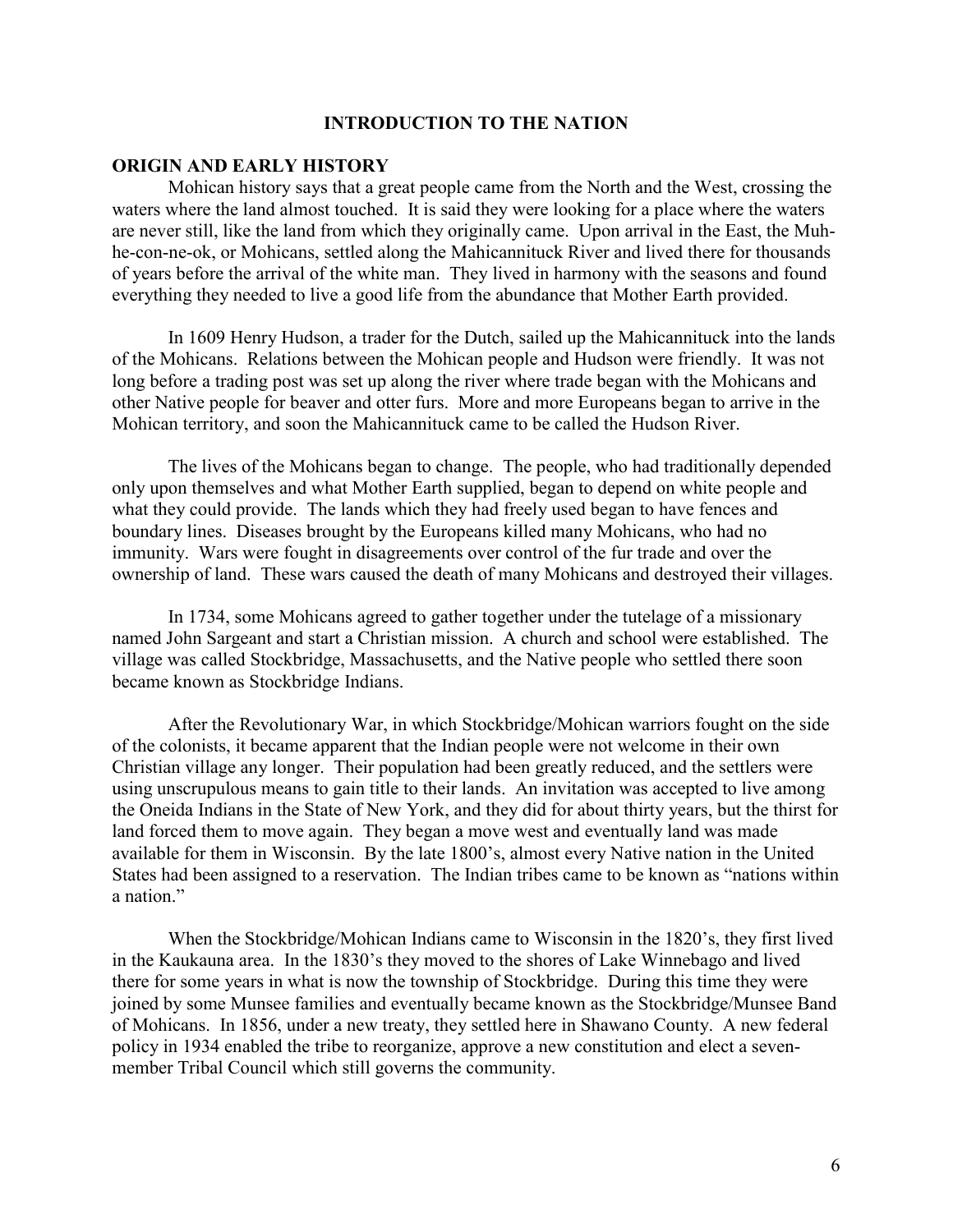### **THE STOCKBRIDGE-MUNSEE COMMUNITY TODAY**

There are about 1,560 members of the Tribe today, about half of who live within the original reservation boundaries. The original 1856 reservation, authorized by two treaties, includes the two townships of Bartelme and Red Springs with approximately 16,250 acres held in trust for the Tribe and 6,000 acres owned in fee by the Tribe. After a 2004 federal court decision, the official Stockbridge-Munsee Reservation is recognized by the State of Wisconsin as only those lands within the original reservation that are held in federal trust for the Tribe.

Today the Tribe is the largest employer in Shawano County, employing about 850 people. The Mohican North Star Casino opened its doors in 1992 and today provides approximately 550 jobs. The remaining 300 are in tribal government and other tribal commercial endeavors.

The tribal government provides an array of services such as public safety, roads construction and maintenance, housing, health and wellness, education and culture, fitness and recreation, land management, business planning, newspaper, social services, loan officer, public relations, and programs to support the services. The tribal government also funds a tribal court system, which has jurisdiction over tribal civil law, including divorces, guardianships and civil regulatory enforcement.

In addition to the Tribe's casino, other commercial endeavors include the 18-hole Pine Hills Golf Course, the Mohican LP Gas Company, the Many Trails Banquet Hall, and Little Star Convenience Store/Gas Station.

The people of the Stockbridge-Munsee Community have survived centuries of struggle to maintain their identity and pride as a people. They have truly earned their symbol of courage, strength and perseverance—the Many Trails.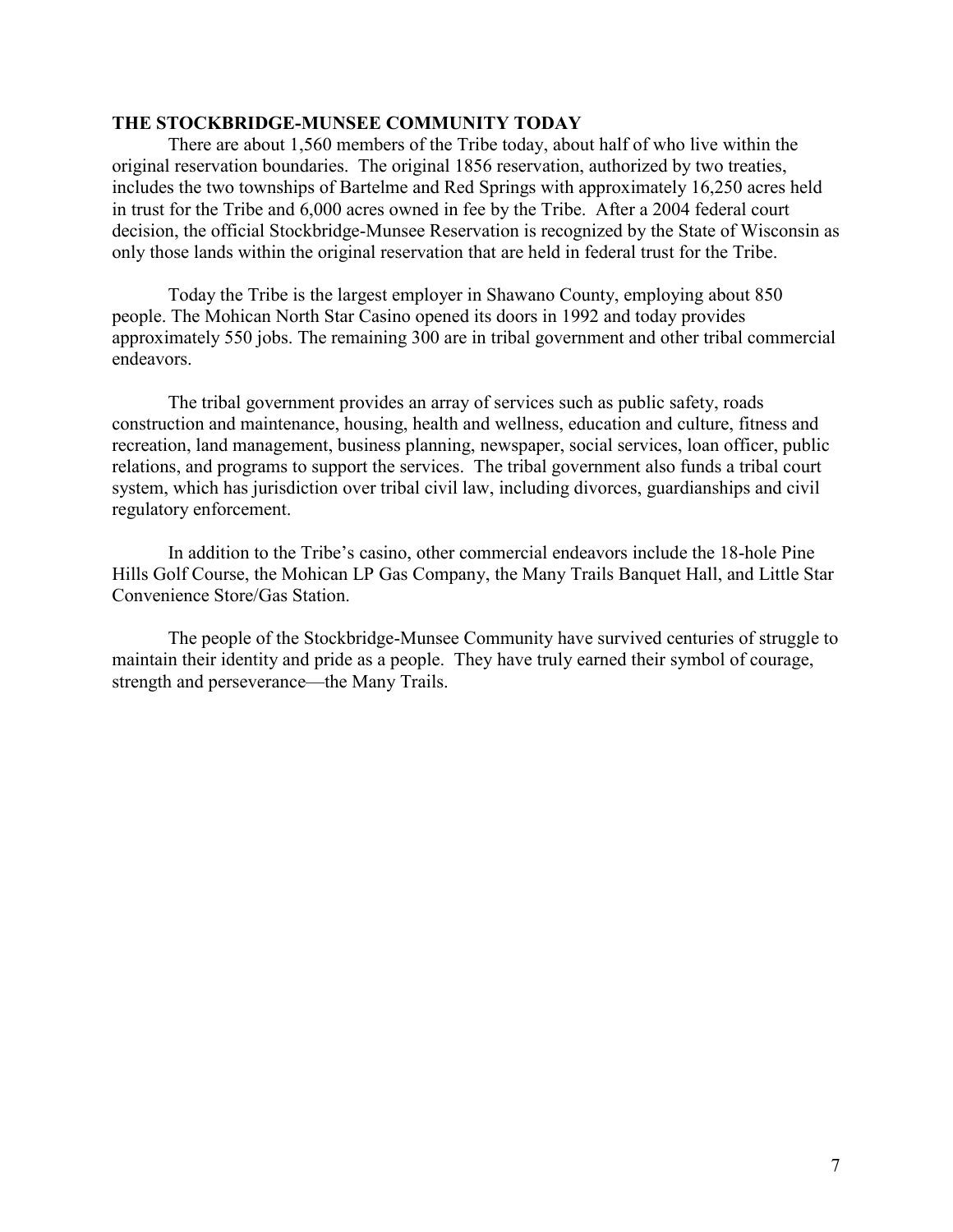#### **SECTION 1 EMPLOYMENT**

#### **EMPLOYMENT POLICY**

The Stockbridge-Munsee Community, Band of Mohican Indians, ("Stockbridge-Munsee Community" or "Tribe") is a sovereign nation with the authority to adopt, implement, and enforce its own laws and regulations governing activities within its territory.

Because of its sovereign status, most state laws do not apply to the Stockbridge-Munsee Community and many federal laws do not apply. For example, the Equal Employment Opportunity Act of 1972, an amendment to Title VII of the Civil Rights Act of 1964, does not apply. Stockbridge-Munsee Community is exempted from the definition of employer under this law and the federal government has recognized through various statutes and federal case law that Stockbridge-Munsee Community has the authority to exercise a hiring preference for its own members.

The Stockbridge-Munsee Community has an Employment Rights Ordinance, Fair Labor Standards Ordinance, Employment Preference Policy Ordinance and a Worker's Compensation Ordinance that provides employee rights and policies. These ordinances are available at [www.mohican-nsn.gov.](http://www.mohican-nsn.gov/) These ordinances ensure the health and safety of the Tribe's employees and address most of the employee issues covered by similar federal and state laws.

#### **EQUAL OPPORTUNITY EMPLOYER STATEMENT**

The Stockbridge-Munsee Community operates as an Equal Opportunity Employer, except that Indian preference is given in accordance with the Tribal Employment Preference Ordinance.

#### **WORKING DAYS**

 For the purpose of this Employment Manual, "working days" does not include weekends and holidays.

#### **POSTING/ADVERTISING**

All positions, other than for interim or short-term appointments and political appointments, must be posted and/or advertised. The Tribe reserves the right not to fill a position or to re-post a position.

#### **APPLICATION FOR EMPLOYMENT**

All applicants for employment with Stockbridge-Munsee Community must fully complete, date, and sign the standard employment application form for every position applied for in order to verify the accuracy and completeness of previous employment and personal information. Material misrepresentations or false statements on an employment application may result in termination. A resume will not be accepted in lieu of a completed employment application.

For those applying for employment in the gaming division, a licensing application must also be completed and an extensive background investigation performed. Certain employment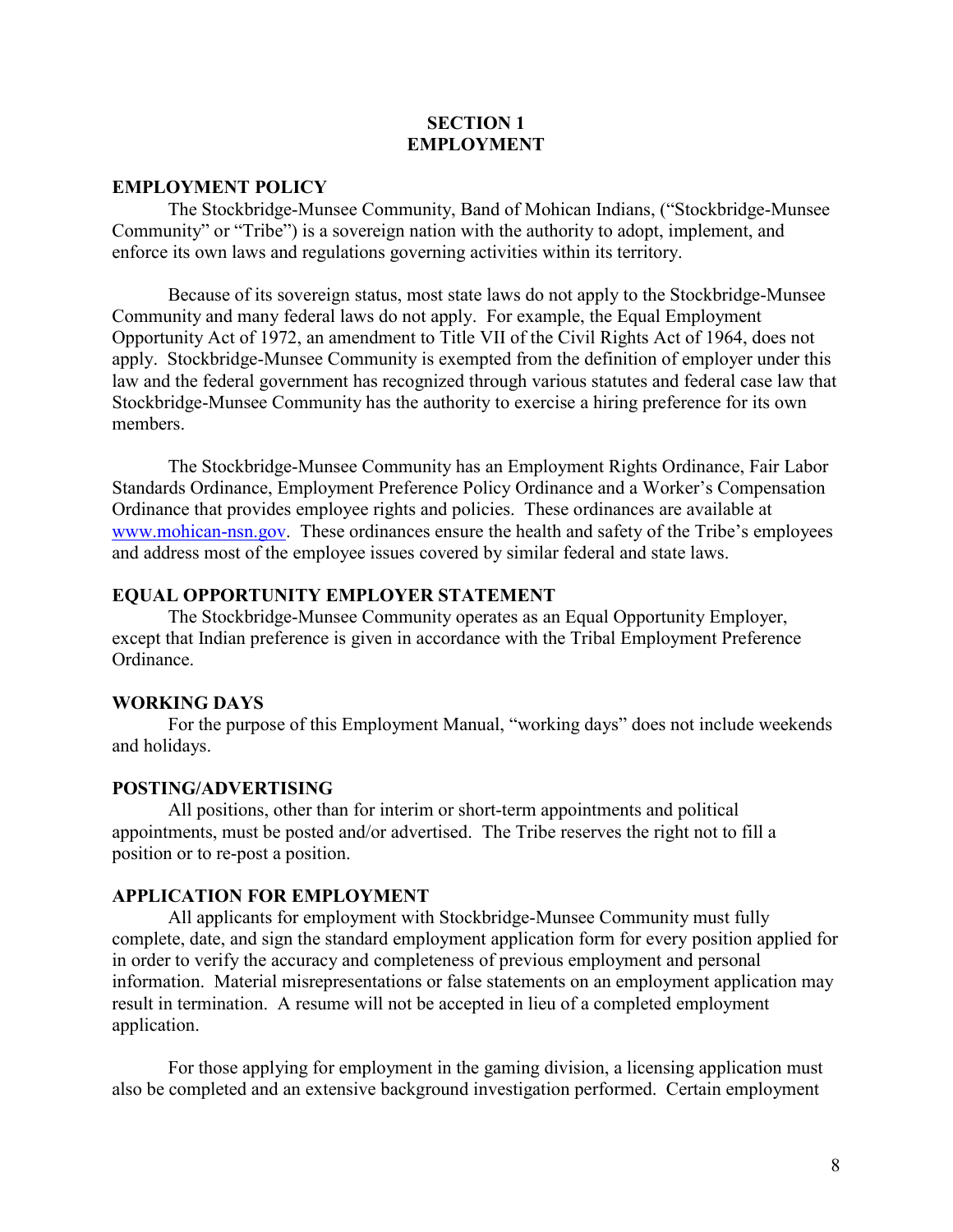positions may require a Tribal license. Some applicants must submit to a criminal investigation background check ("CIB"). For example employment positions that have regular contact with elders or youth require an Elder/Youth license and any position involving the handling of money requires an acceptable CIB.

The Stockbridge-Munsee Community may investigate any portion of the requested information and may deny or later terminate the employment of anyone giving materially false, misleading, or incomplete information. Applicants who submit false information or material misrepresentation employment application will be ineligible for employment for a period of one year from the date of application. The completed information application form will be made part of the personnel file of those applicants accepted for employment.

All hiring is coordinated through the Human Resources Department(s).

#### **EMPLOYMENT REFERENCES**

Requests for employment reference should be made in writing to the Human Resource Department and must include an authorization by the employee for release of the requested information. The Human Resource Department will only release information authorized by the employee. In all other cases, Human Resources will only release the employee's job title and dates of employment with the Tribe.

### **PHYSICAL EXAMINATION**

A physical examination or communicable disease screening may be required for a person to be hired or maintain employment. When a physical examination or screening is requested, a physician and/or occupational nurse appointed by the Stockbridge-Munsee Community will conduct the examination. The Stockbridge-Munsee Community will pay the cost of the workrelated physical examination or screening. Employment and assignment will be conditional pending the receipt of a satisfactory report.

### **PRE-EMPLOYMENT DRUG TESTING**

All prospective employees will be required to take a pre-employment drug test. Any candidate who fails the pre-employment drug screen will not be accepted for employment and will be ineligible for employment consideration, in any Tribal entity, for a period of 120 days from the date of the failed drug screening. Any candidate who fails the pre-employment drug test two consecutive times will be ineligible for employment with any tribal entity for a period of one (1) year from the date of the last failed drug screening.

In the event that a prospective employee believes that the results of his or her drug screen conducted under the preceding paragraph was inaccurate, the prospective employee may, within two (2) days of the notification of results to the prospective employee, elect to have a second drug screen performed in accordance with the Tribe's rule governing the drug screening. The second drug screen will be paid for by the prospective employee. A negative second result is not a guarantee of employment.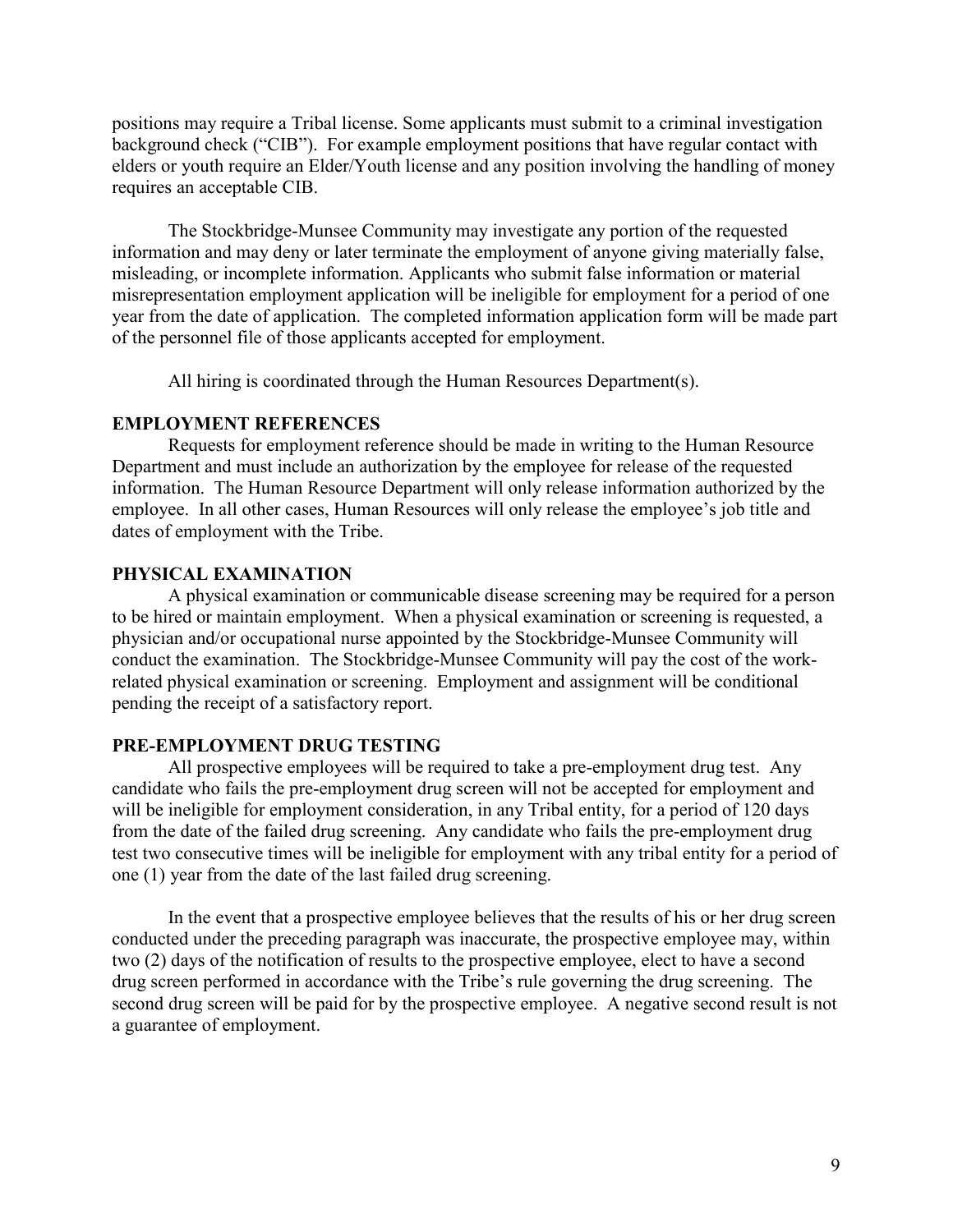### **CATEGORIES OF EMPLOYEES**

Employees are divided into the following categories for the purpose of compensation and benefits.

### **Regular Full-Time**

Employees who work 32 hours or more on a workweek basis are considered full-time employees for benefit purposes, except as otherwise provided in this Employment Manual and under applicable law, such as for group health insurance, family-medical leave and 401(k) benefits

### **Regular Part-Time**

Employees who work less than 32 hours on a workweek basis are considered part-time employees for benefit purposes.

### **Seasonal Employees**

Seasonal employees are employees who are hired on a regular basis, but who have breaks in employment as a result of the normal calendar work year at their place of employment. The seasonal employee must be actively at work as a regular full-time employee, and must satisfy all full-time eligibility requirements to apply for insurance benefits.

### **Contract Employees**

Some employment positions maybe contracted. Most often, these positions are professional positions or positions that may discontinue within the foreseeable future. Benefits will be according to contract.

### **Interim Employees**

Employees holding jobs of limited or specified duration arising out of position vacancies pending hire or appointment are interim employees. Interim employees may work either full or part-time work schedules. Interim employment is for a maximum of six (6) months. Initial approval for hiring and/or an extension may be granted by the Tribal Council, Tribal Director of Administration, Executive Director, or Administrator of Finance, as applicable.

#### **Short-Term Employees**

### **Temporary Employees (Emergency/Special Projects)**

Employees holding jobs of limited duration for which there is no job description and that arise out of emergencies, special projects, abnormal work load, or other similar reasons are temporary employees. Temporary employees may work either full or parttime work schedules. Temporary employment is for a maximum of three (3) months. Initial approval for hiring and/or an extension may be granted by the Tribal Council, Tribal Director of Administration, Executive Director, or Administrator of Finance, as applicable.

#### **Pay/PTO for Temporary Step-up Positions**

On occasion, employees might be asked to assume temporary step-up positions to provide management assistance during times of need, such as covering for a Supervisor/Manager/Director during long-term events (such as a position vacancy or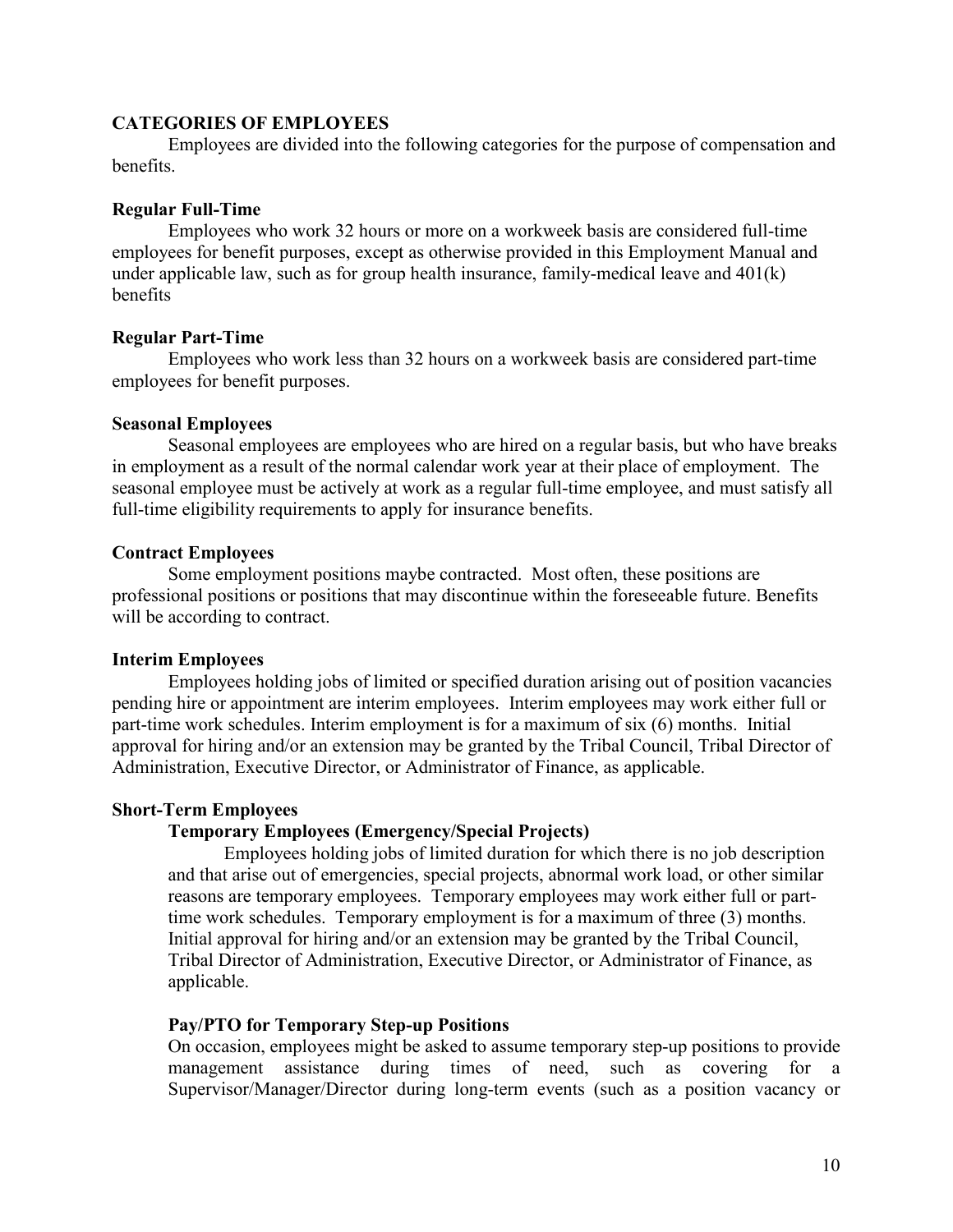military leave of absence) lasting in excess of 14 days. This also includes employees assuming a substantial amount of additional duties from a co-worker while continuing to perform their own.

During these periods, increases for assumption of co-worker duties will be considered on a case-by-case basis if the scope and length of duties to be performed warrant an increase. For management positions, the increase will be as follows, upon approval: Supervisor +\$1/hr, Manager +\$3/hr and Director +\$5/hr. Step-up positions, and related pay raises, require justification and pre-approval. Filling in for a co-worker on regular PTO, temporary FMLA, or position vacancies lasting 14 days or less aren't considered to be valid reasons for position or pay changes.

If PTO is taken by an employee performing an approved step-up role involving an average of 20 hours or less per week, they will be paid at their regular rate of pay. If the hours worked in this function averages over 20 hours, the employee will receive the approved increase during their PTO. The amount of PTO an employee accumulates always remains tied to their years of service.

# **Call-In Employees**

Call-in employees are employees who are on the payroll and are not active, but may be requested to come to work to perform services for which they are qualified. Customarily they perform work available due to the absence of others for short-term employment resulting from an over-abundance of work or for a project of fairly limited duration.

# **Fill-In Employees**

Fill-in employees are active employees that are hired to work in jobs posted as "fill-in" positions. These employees do not work regularly scheduled hours, but are called in regularly to perform services.

# **Acting Employees**

An employee already categorized as an active full-time or part-time employee may be asked to **step-up into** a vacated position while continuing to perform their existing job duties. This does not include filling in for regular vacations or other brief periods that do not exceed **14 days**. The employee shall actively carry out the duties and responsibilities of the vacated position along with their current job obligations. **See "PAY/PTO FOR TEMPORARY STEP-UP POSITIONS" for applicable wage adjustments for acting employees.**

# **Independent Contractors**

Independent contractors are persons who are contracted by the Tribe for a limited period of time to provide expertise in a specific field. Any independent contractor services desired will be secured in accordance with an approved procurement policy, will be in writing and must be signed by the Tribal President or authorized designee. Independent contractors are not classified as employees and are not eligible for any benefits unless such benefits were specifically negotiated as part of the contract and do not conflict with a specific benefit plan document. Independent contractors are not subject to the employment policies and procedures of Stockbridge-Munsee Community; except those designated by tribal ordinance or contract.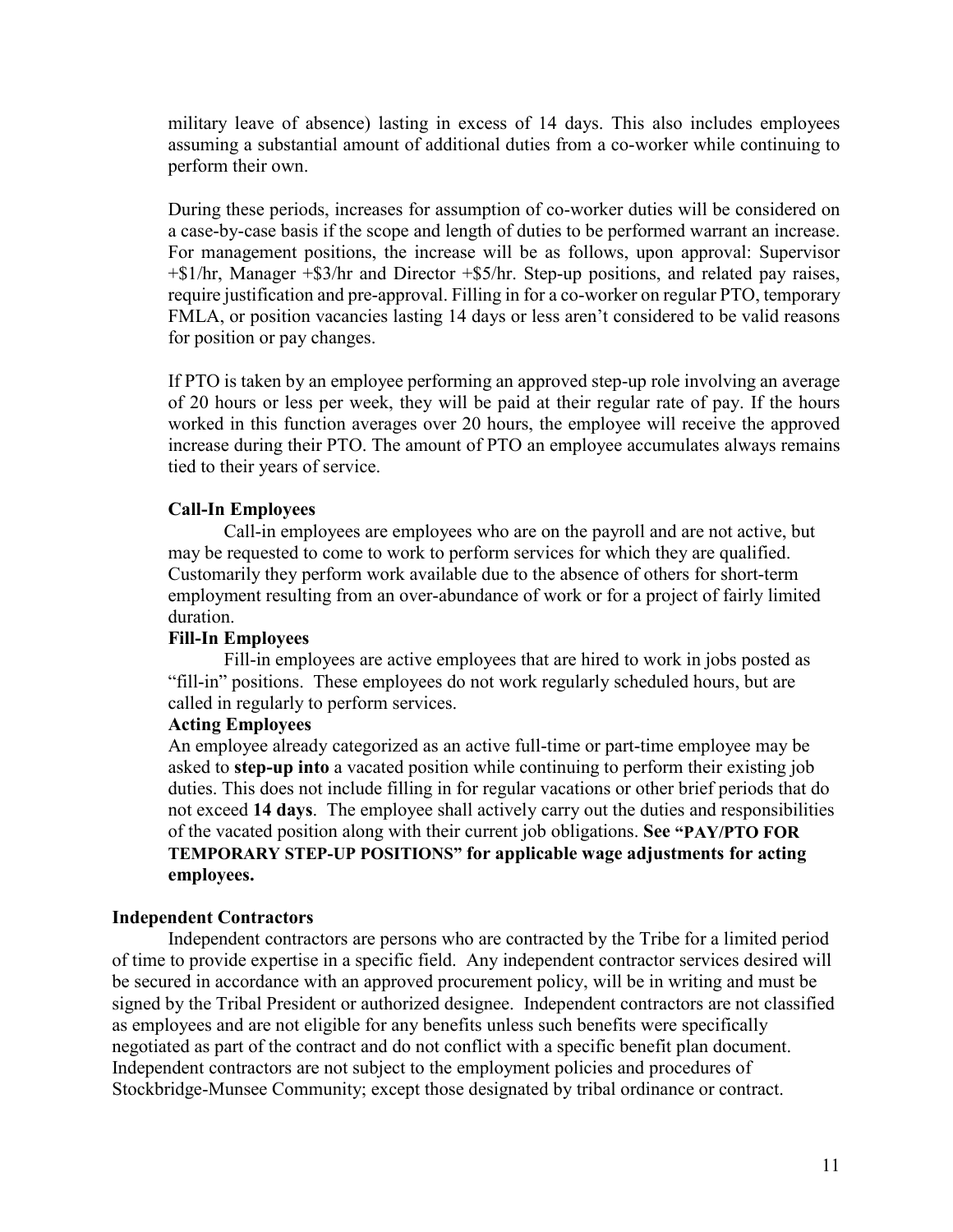# **DESIGNATION OF EMPLOYEE WAGE STATUS**

### **Non-exempt from federal wage and hour law (Hourly)**

Non-exempt employees are expected to confine their work to the scheduled workday and workweek, unless overtime is authorized in advance by the immediate supervisor. Non-exempt employees will be paid overtime for all hours worked in excess of forty (40) per week, except as otherwise stated in the Tribe's Fair Labor Standards Ordinance, which may be amended as necessary.

### **Exempt from federal wage and hour law (Salaried)**

 Persons who are employed in administrative, executive or professional positions are specifically exempted from the overtime provisions of the Tribe's Fair Labor Standards Ordinance. Therefore, exempt employees do not receive overtime pay. The hours worked by exempt employees will often be irregular and may begin and/or end outside of the normal workday.

### **SECONDARY EMPLOYMENT**

Policy: Secondary employment occurs when an employee holds two paid positions in more than one department or entity of the Tribe (a second job with the Tribe). Secondary employment is not an employee right. Secondary employment may be permitted in accordance with the following process.

Approvals:

1. Employees seeking to work a secondary position must first obtain their manager's approval to ensure the secondary position does not interfere with their primary job.

2. Send an email to HR Manager, advising of your interest in working a secondary position. If you are not on email, you may submit your request in writing to the Human Resources Department or request that the department manager send an email to the Human Resources Department.

3. Work in a secondary position can only occur outside an employee's normal work schedule.

4. Employees wishing to work a secondary position must successfully complete whatever training is required for the position.

5. The following positions are identified as secondary positions and shall be limited to 20 hours per week:

| <b>NON-EXEMPT</b> (Hourly):        |                                 |
|------------------------------------|---------------------------------|
| PHGC Grounds/Groundskeepers        | Housekeeper                     |
| <b>LSCS Sales Clerk</b>            | Mail Clerk                      |
| <b>Assistant Cook</b>              | Maintenance Custodian I         |
| <b>Assistant Teacher</b>           | Youth Activities Worker         |
| <b>Bus Driver</b>                  | <b>Medical Receptionist</b>     |
| <b>CBRF</b> Attendant              | <b>Medical Records Clerk</b>    |
| <b>Certified Nursing Assistant</b> | <b>Medical Transport Driver</b> |
| Clinical Housekeeper/Custodian     | Office Assistant                |
| Cook                               | P/T Warehouse Worker            |
| <b>Clubhouse Sales Attendant</b>   | <b>Patient Registration</b>     |
| Data Entry Specialist              | Pharmacy Technician             |

#### **Stockbridge-Munsee Community Tribal positions**: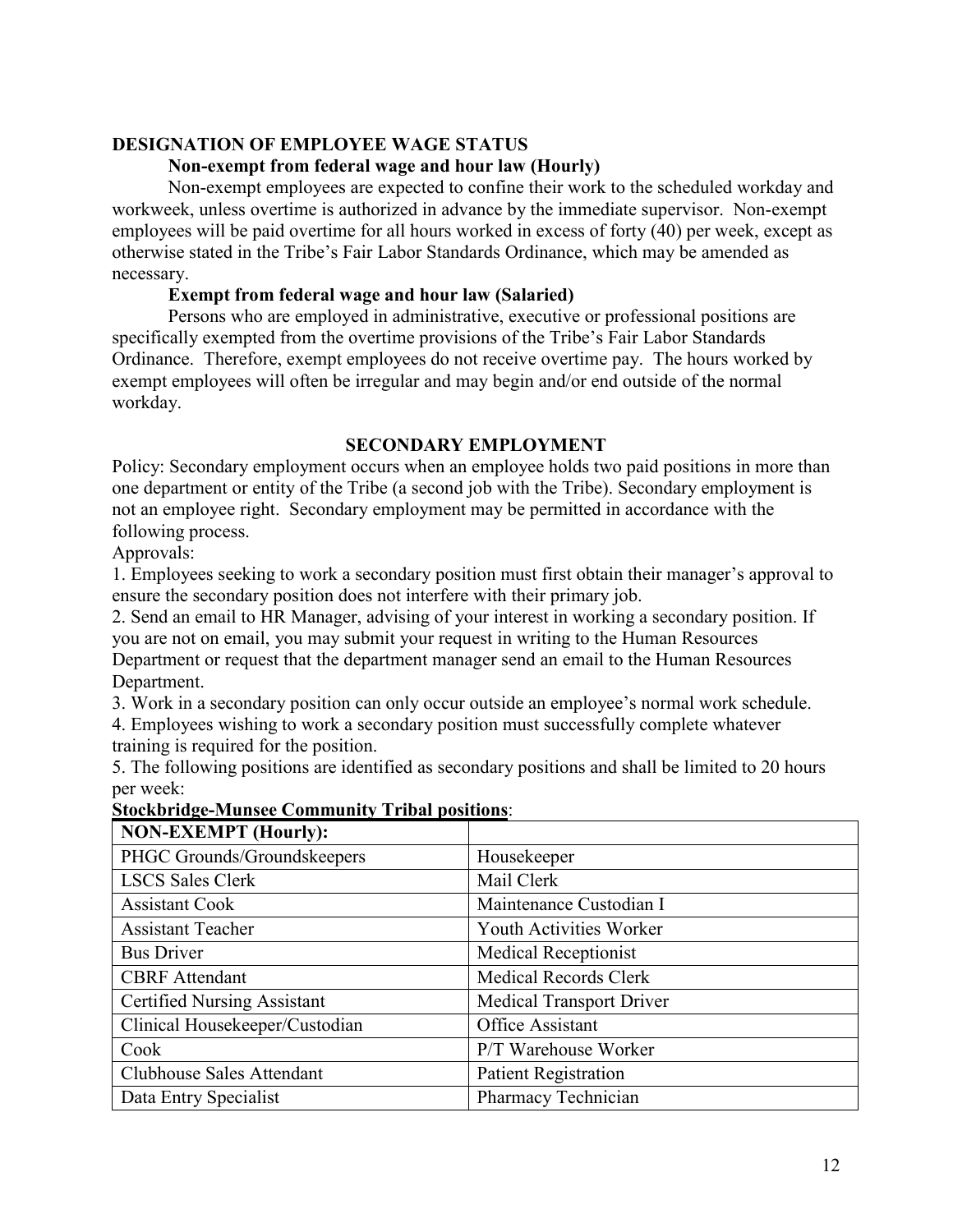| <b>Dental Assistant Trainee</b>              | Recreation coordinator                   |
|----------------------------------------------|------------------------------------------|
| Dental Office Specialist                     | Resident Services / Occupancy Specialist |
| <b>Elderly Chore Worker</b>                  | <b>Substitute Teacher</b>                |
| <b>Elderly Services Activity Coordinator</b> | Food Service Helper                      |
| <b>Elderly Services Bus Driver</b>           | Tutor                                    |
| <b>Elder's Visitor</b>                       | <b>Youth Activities Coordinator</b>      |
| <b>Fitness Assistant</b>                     | Admin Assistant - Finance                |
| Home Health Aid                              | Occupational Health Assistant            |
| <b>Contact Tracer</b>                        | Covid Worker                             |

| <b>North Star Mohican Casino Resort positions:</b> |
|----------------------------------------------------|
|----------------------------------------------------|

| <b>NON-EXEMPT</b> (Hourly):            |                            |
|----------------------------------------|----------------------------|
| Food Server                            | Room Attendant             |
| <b>Beverage Server</b>                 | Front Desk Attendant       |
| <b>Bus Person</b>                      | PBX Operator               |
| Dishwasher                             | <b>Reservation Agent</b>   |
| Host/Cashier                           | Table Games Dealer         |
| <b>Bar Porter</b>                      | Table Games Dealer (Craps) |
| Café Worker                            | <b>Bingo Floater</b>       |
| Bartender                              |                            |
| Cook                                   |                            |
| <b>Bell Attendant</b>                  |                            |
| Banquet Houseperson (non-scheduled     |                            |
| events)                                |                            |
| Banquet Houseperson (scheduled events) |                            |

6. An applicable Payroll Form with the employee's payroll data will be:

- Initiated by the receiving department manager
- Forwarded to the home department manager.
- Sent to the HR Manager for approval.
- HR will forward the approved applicable hiring form to payroll

7. The HR Manager will review applicants requesting to work in a secondary position to ensure their current job does not pose a conflict, nor has incompatible functions with the secondary position they are applying for.

# **Licensing:**

1. Employees working in a secondary position must possess the license required by the position.

2. HR will be responsible for ensuring the employee applying to work a secondary position has the required license.

# **Compensation:**

1. The rate of pay for the secondary position will be the range minimum for the particular position at "time and one half" if the employee working the secondary position will exceed forty (40) hours for the work week. Every hour worked over forty (40) hours will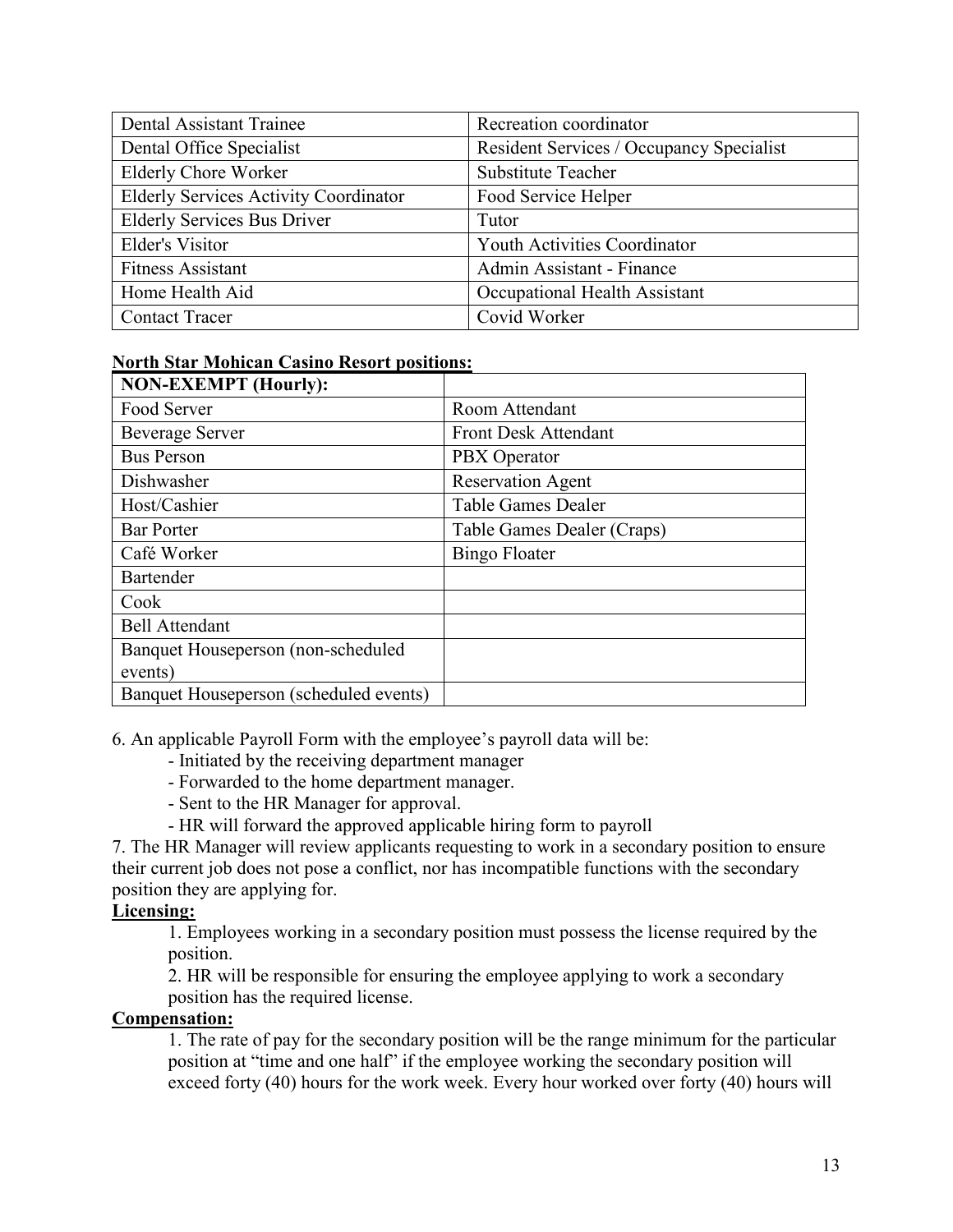be paid overtime pay at time and one half at the rate of the position working when working over forty (40) hours.

## **Benefits, Holidays, Leave**

Secondary employment shall afford all benefits due under the applicable tribal employment manual, including paid time off, holidays and leave provided the Employee meets all eligibility requirements for benefits. Benefits such as health insurance and 401 (k) eligibility shall be provided and administered in a manner that is compliant with applicable tribal and federal laws. Separate start dates and benefits due and owing for each employment position shall be maintained for the employee. Chapter 54 Employee Preference and Chapter 55 Mohican Fair Labor Standard and all other applicable tribal and federal laws shall apply to Secondary employment. However, Chapter 54 does not require the employer to approve dual employment.

# **Employee Conduct**

Secondary employment shall not be the basis for failure to perform job functions. Employees shall continue to be subject to corrective action under the applicable employment manual for each employment position. Each department/entity has autonomy over the employee for probationary periods, corrective action, employment separation and termination purposes. Each employment position shall be handled separately, however, the both departments may utilize the same information and circumstances if the action by the employee affects the given department/entity. An employee may receive corrective action, employment separation or termination for the same incident at the separate positions. Examples of this include but are not limited to theft, harassment, sexual harassment, positive drug screening. Random drug screening results may be utilized at both employment positions. All paid time off (PTO) due and owed to the employee for a given employment position shall be paid out upon separation of employment—employees shall not transfer PTO between employment positions during this process.

# **Formal Written Agreement Required**

All requests for dual employment must be made and approved in advance of any overtime being worked. No payment of dual employment will be processed without a notification of approval from Human Resources. A formal, written agreement between the three parties (primary, secondary, and employee) is required to ensure proper understanding, payments and accountability. The Human Resource Department shall provide and facilitate the signing of this agreement.

### **No Appeals of Determinations on Dual Employment**

Secondary employment is not an employee right and is not appealable to Tribal Court or the Tribal Council. The determination of whether secondary employment is permissible as made by Human Resources is final.

Secondary Employment form contact HR or go to [www.mohican.com](http://www.mohican.com/) under forms.

# **DUAL EMPLOYMENT**

**Replaced with Secondary Employment as of 4/5/16.**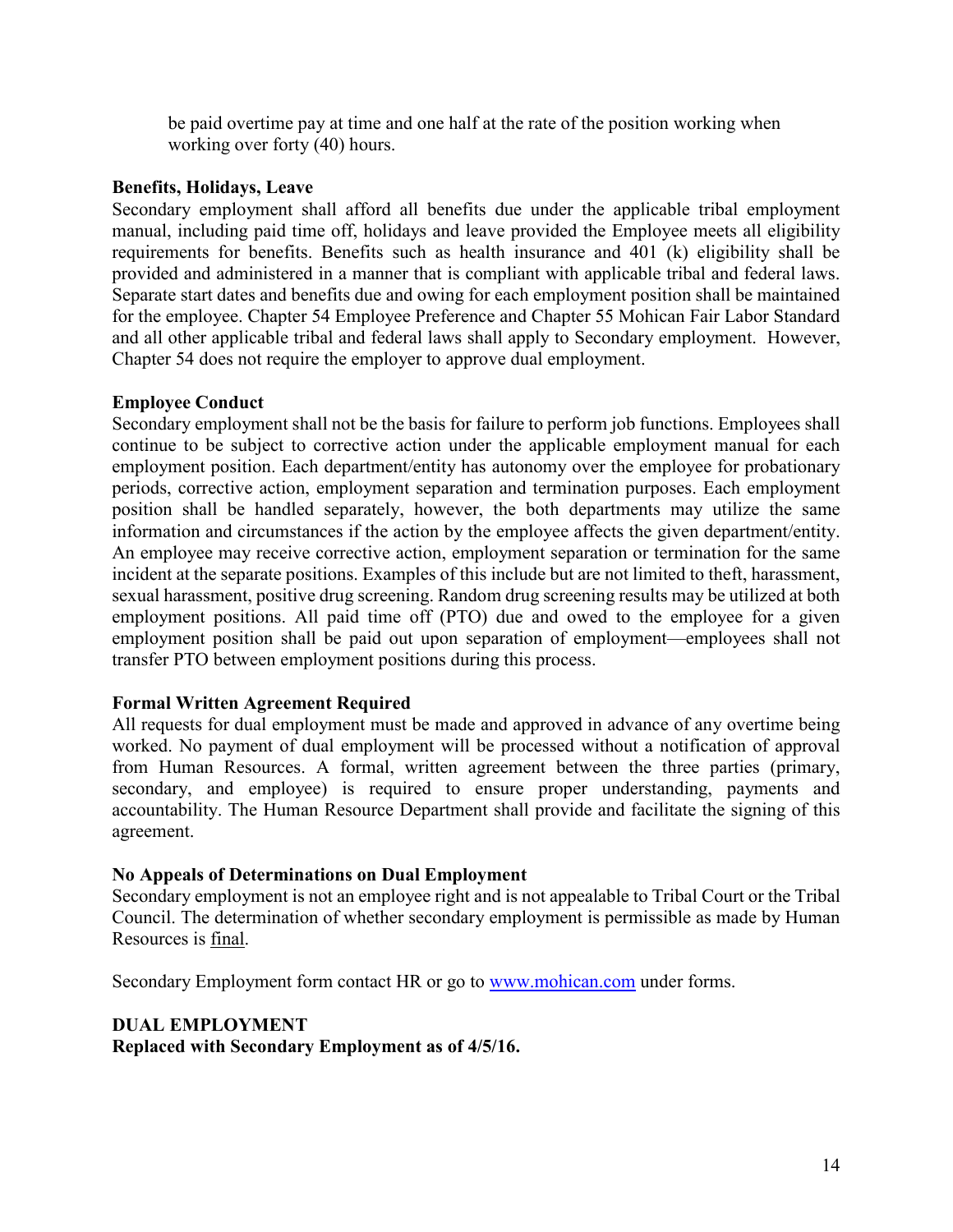#### **COUNCIL MEMBERS AND TRIBAL SECRETARY**

Full and part-time Council Members and the Tribal Secretary generally are not considered employees, since those positions are elected and appointed. Full-time Council Members and the Tribal Secretary are eligible to enjoy and participate in many of the employee benefits provided to other employees such as insurance, paid time off, 401K, etc. Elected/appointed full-time officials are eligible for health insurance coverage. Coverage is effective upon taking oath of office or, in cases of the Tribal Secretary, upon notice of appointment. In accordance with federal law, payments to Tribal Council members are not subject to federal withholding for employment taxes.

#### **ORIENTATION PERIOD**

During the first one-hundred-twenty (120) days of employment, employee performance should be evaluated every 30 days. The completion of the evaluation period should not be considered a guarantee of permanent employment. When warranted by performance, an orientation period may be utilized by the supervisor in intervals not to exceed 60 days and subject to the approval of Human Resources.

Employees hired in a new position with another tribal department or program without a break in service may use previously accrued and authorized time off, but are otherwise considered an orientation employee.

During the orientation period, employees are considered to be "at-will" employees. This means that employment may be terminated at the will of the Tribe and the Tribe does not need to meet a "just cause" termination standard. "At-will" employees do not have a grievance process.

Approved by TC: July 5, 2017

### **CONTINUOUS SERVICE DATE**

A continuous service date will be established for each part-time and full-time employee. The continuous service date will be based on the employee's first day of employment as a full or part-time employee. If there is a break in employment and the employee later returns to work for the Tribe, the employee will get a new continuous service date from the new start date. Elected officials and the Tribal Secretary will maintain a continuous service date based on the date that they begin their term, so long as there is no break in service.

An employee going from a short-term status to full-time or part-time status without a break in employment will have a continuous service date that begins at the time of the short-term position's start date.

When an employee holds positions with two different tribal entities, the employee's hire date for each entity will be used as the accrual date for benefits. In the event, the employee moves to one position, the earlier date of employment will be used as the continuous service date.

#### **COMBINED YEARS OF SERVICE**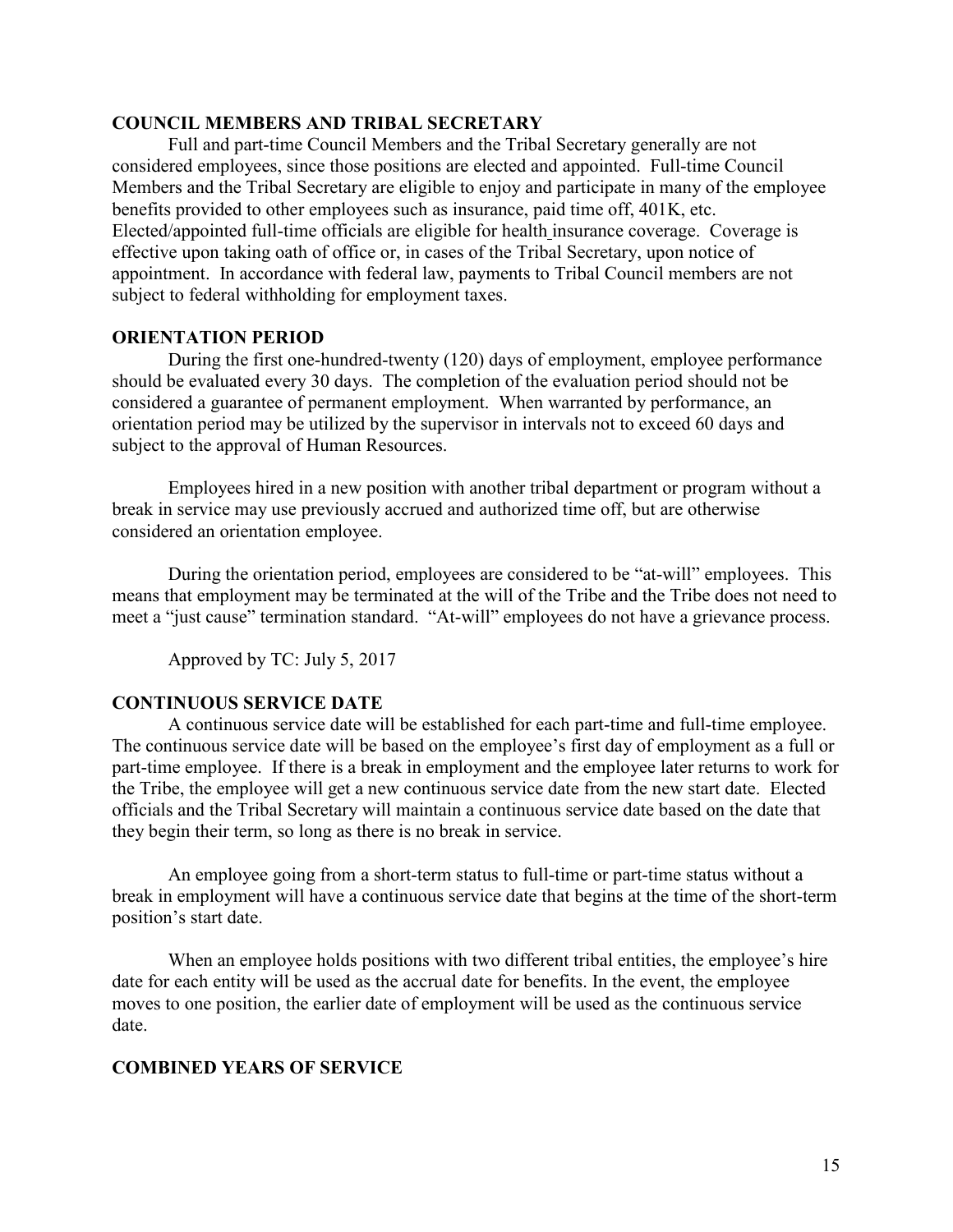When a former regular status employee has a break in service and is rehired, the employee may be eligible for additional credible years of service credit for the prior employment. For the purposes of credible years of service recognition, previous regular service is defined as any continuous employment as a regular status employee (full or part time) for a minimum of twelve consecutive months. Adjusted credible years of service is intended to apply for employee recognition programs for employment purposes only and it not intended for benefits eligibility or PTO accrual determinations.

#### **IDENTIFICATION**

Some divisions or departments require special identification badges, name tags, and/or cards. Employees will be provided with their initial identification badges, name tags and/or cards when necessary. Identification badges, name tags and/or cards are issued for work purposes and are not to be worn off of the premises.

Replacement identification badges, nametags and/or card for reasons other than a change resulting from a management decision will be at the expense of the employee.

#### **EMPLOYMENT SEPARATION**

An employee may be separated from employment either voluntarily or involuntarily by means of retirement, resignation, reduction of workforce, lack of work or termination. The right of the employee or Stockbridge-Munsee Community to terminate the employment relationship is recognized and affirmed as a condition of employment. Both the employee and the employer have the right to terminate employment at any time unless an employment agreement exists and contains a specific notice provision. In such case, the agreement will govern.

Any employee resigning their position with Stockbridge-Munsee Community is requested to submit a written notice of their intent to resign.

- 1. Supervisory and managerial employees should give four weeks notice.
- 2. All other employees should give at least a two-week notice

The employee will receive written confirmation of their resignation that will be sent to the employee's last known address.

An employee resigning their position may be asked to participate in an exit interview. This information will assist the employer in evaluating tribal policies and procedures, benefits and other employment issues.

An employee whose employment is terminated will receive written notification, which will be sent to the employee's last known address. The notification shall include the reason for termination and will outline the employee appeal process.

Approved by TC: May 17, 2016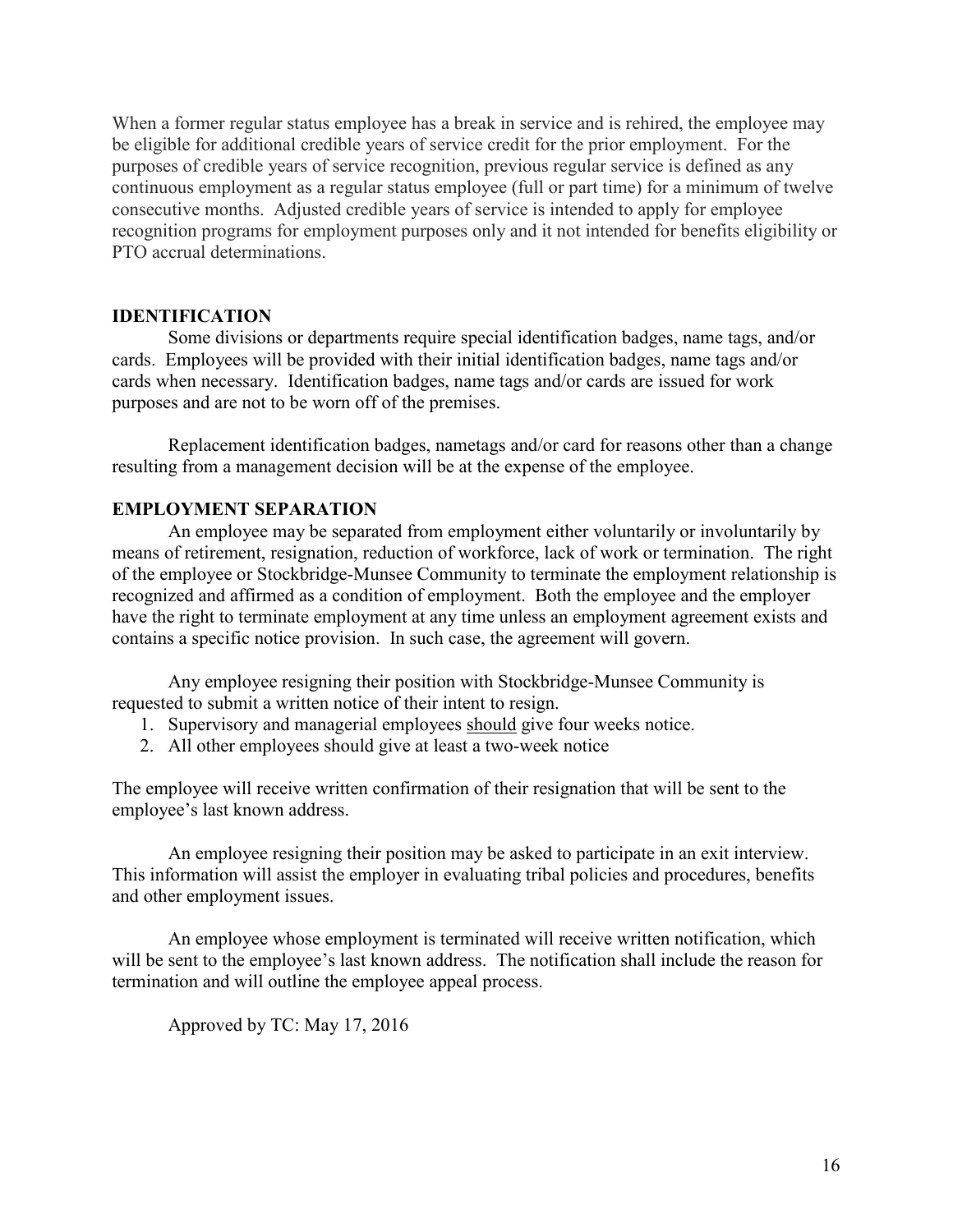#### **REHIRE POLICY**

The work records of all former employees will be reviewed for the reasons the employment was severed when a person applies to be rehired by the Stockbridge-Munsee Community. This includes employee work records for both the Tribe's government side operations and its business enterprises, including the Mohican North Star Gaming and Resort. Former employees are not guaranteed re-employment by the Tribe.

All former employees who failed to successfully complete their orientation period will not be eligible to apply for any position with Stockbridge-Munsee Community for a period of three (3) months from the effective date of termination.

Former employees, not including orientation employees, whose employment was terminated for unsatisfactory job performance or attendance issues will not be eligible to apply for any position with the Tribe for a period of three (3) months from the effective date of termination.

Former employees whose employment was terminated for gross misconduct or criminal conduct will not be eligible to apply for any position with the Tribe for a period of one (1) year from the effective date of termination.

All former employees who were terminated for a second positive drug screening will not be eligible to apply for any position with the Stockbridge-Munsee Community for a period of one (1) year from the effective date of termination.

All former employees who were terminated or otherwise separated from their employment and have failed to return property that belongs to the Stockbridge-Munsee Community or have an outstanding job-related debt with the Tribe will not be eligible to apply for any position with Stockbridge-Munsee Community until the debt is paid and/or the property is returned.

#### **Approved by TC: May 17, 2016**

### **EMPLOYMENT OF MINORS**

The Stockbridge-Munsee Community will fully comply with the Child Labor provisions of the Tribal Fair Labor Standards Ordinance. In any case involving the hire of a person under the age of 18, a written release must be secured from the parent/guardian in advance of the person's start date.

#### **CONTENTS OF PERSONNEL FILES**

The Stockbridge-Munsee Community maintains personnel records for applicants, employees, and past employees in order to document employment-related decisions, evaluate and assess policies and comply with recordkeeping and reporting requirements. The Human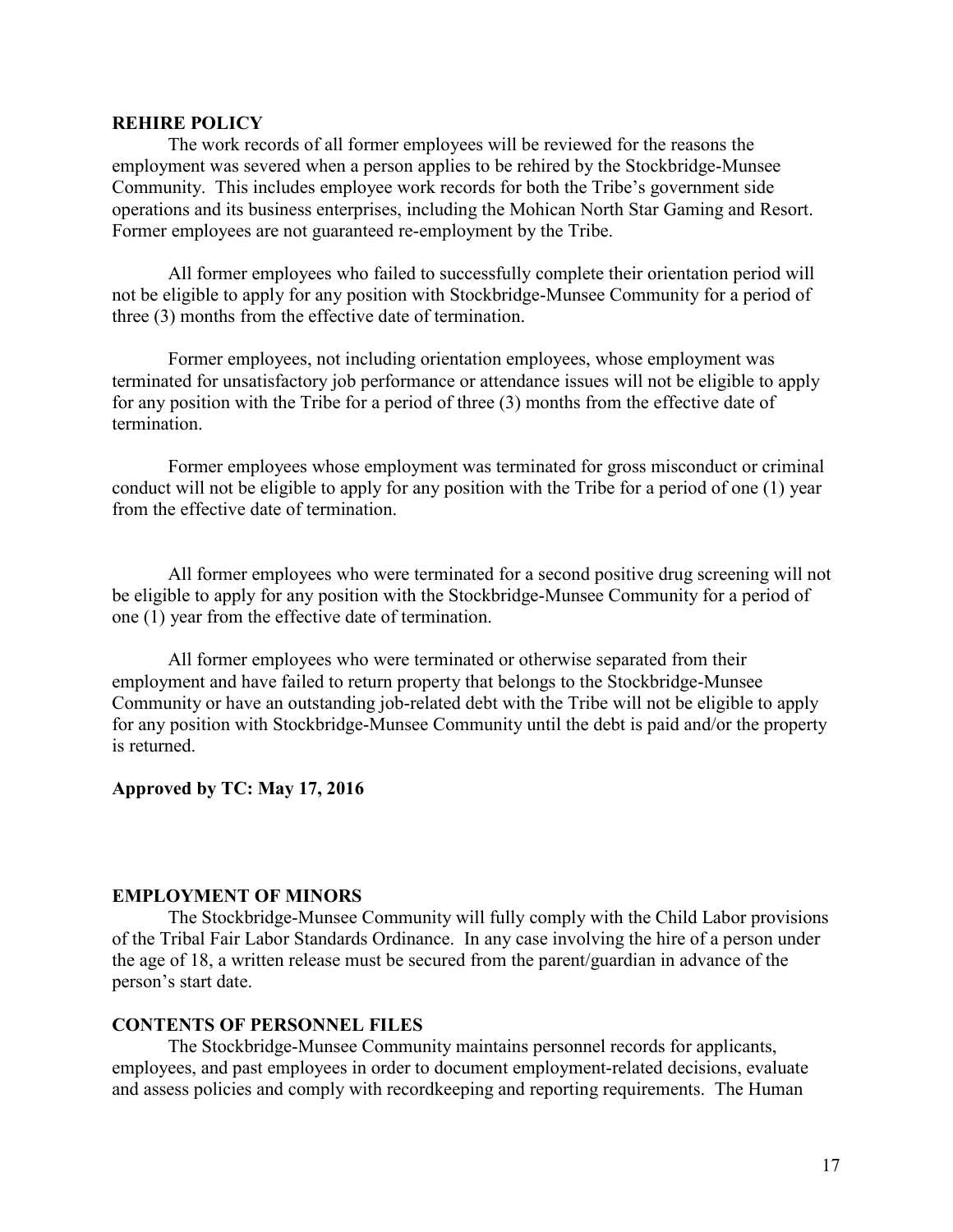Resources Department is responsible for overseeing recordkeeping for all personnel information. Employee personnel files may include, but are not limited to the following documents:

- Original employment application
- I-9 form (kept in separate file)
- Job description
- Performance evaluations
- Disciplinary actions
- Educational achievement records
- Status changes affecting employee's work and salary history
- Drug testing and medical information (kept in separate file and subject to confidentiality)
- Other relevant documents as determined by Human Resources.

### **EMPLOYEE INFORMATION**

Employees are required to help keep the Stockbridge-Munsee Community informed of changes in personal information that include, but are not limited to:

- Name
- Address
- Home telephone number
- Emergency contact and telephone number
- Marital status (optional)
- Number of dependents (optional)
- Authorized payroll deductions
- Status of driver's license, as identify by job description
- Status of any other license, certification, etc. required for employment
- Military status
- Outside employment.

### **EMPLOYEE REQUEST FOR REVIEW OF PERSONNEL FILE**

Employees may review their personnel file in the presence of Human Resources Department representative. Employees shall not have access to confidential information, such as complaints by other employees and internal investigation reports; however, employees will be provided a summary of the investigative report. Human Resources shall have until the end of the next business day to produce the file. Upon a request from an employee and payment of a copying fee as applicable, Human Resources will provide an employee or former employee with a copy of the file. An employee who believes that materials in the file are inaccurate may submit a written statement of disagreement, which identifies the inaccurate information. The statement will be kept in the file. No information shall be removed from the personnel file.

### **MANAGEMENT REVIEW OF PERSONNEL FILES**

All information in employee personnel files is considered confidential. This information will only be available to the Human Resources Department, management who are in the employee's direct chain-of-command and the Tribe's legal representatives when information is needed for a bona fide business purpose. The Tribal President or his/her designee(s), as the immediate supervisor of Council-supervised positions, will have access to personnel files for those employees when information is needed for a bona fide business purpose.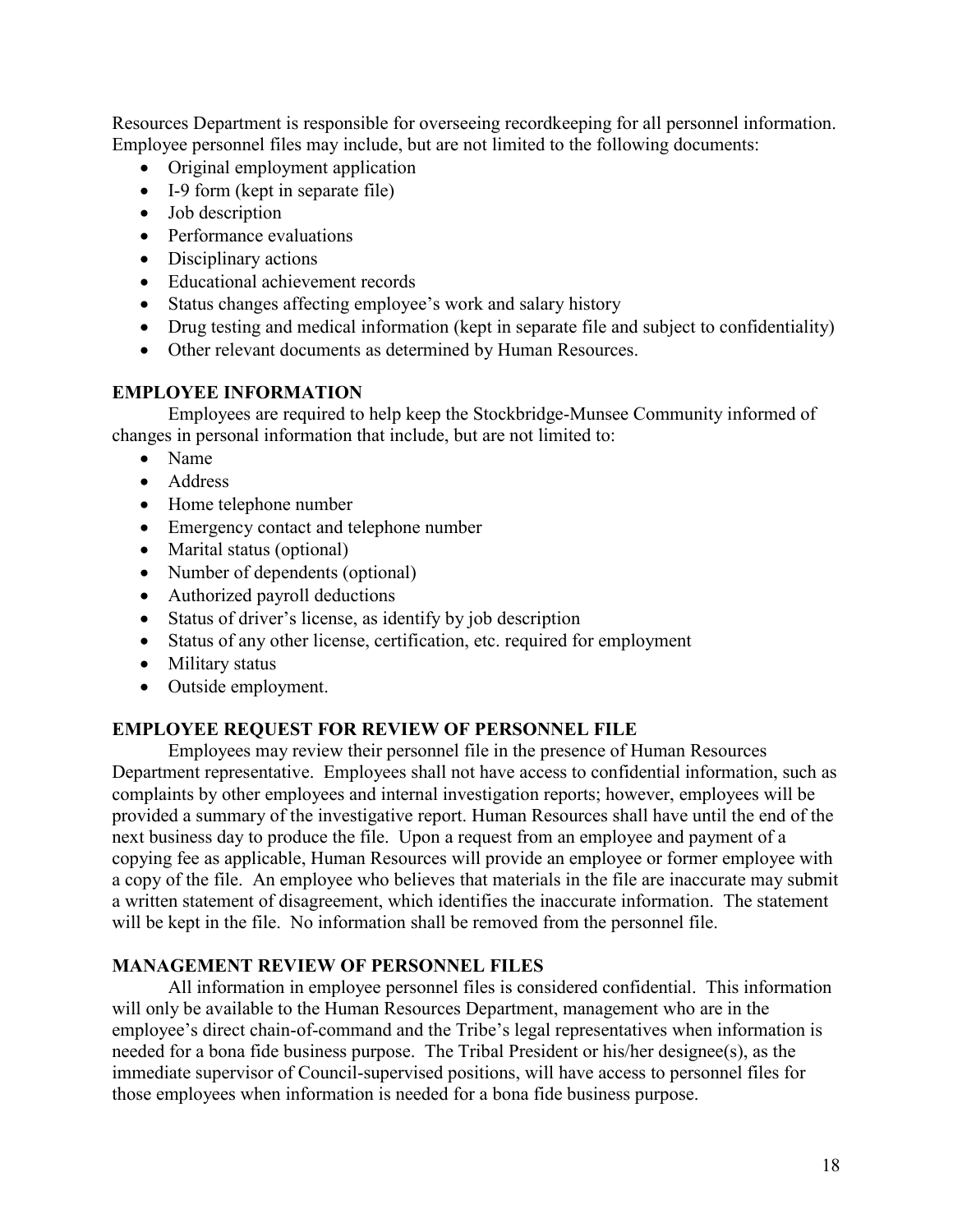If a current employee has applied for another position with the Stockbridge-Munsee Community, the hiring panel may also review information in the personnel file that is pertinent to the job being applied for, as determined by Human Resources.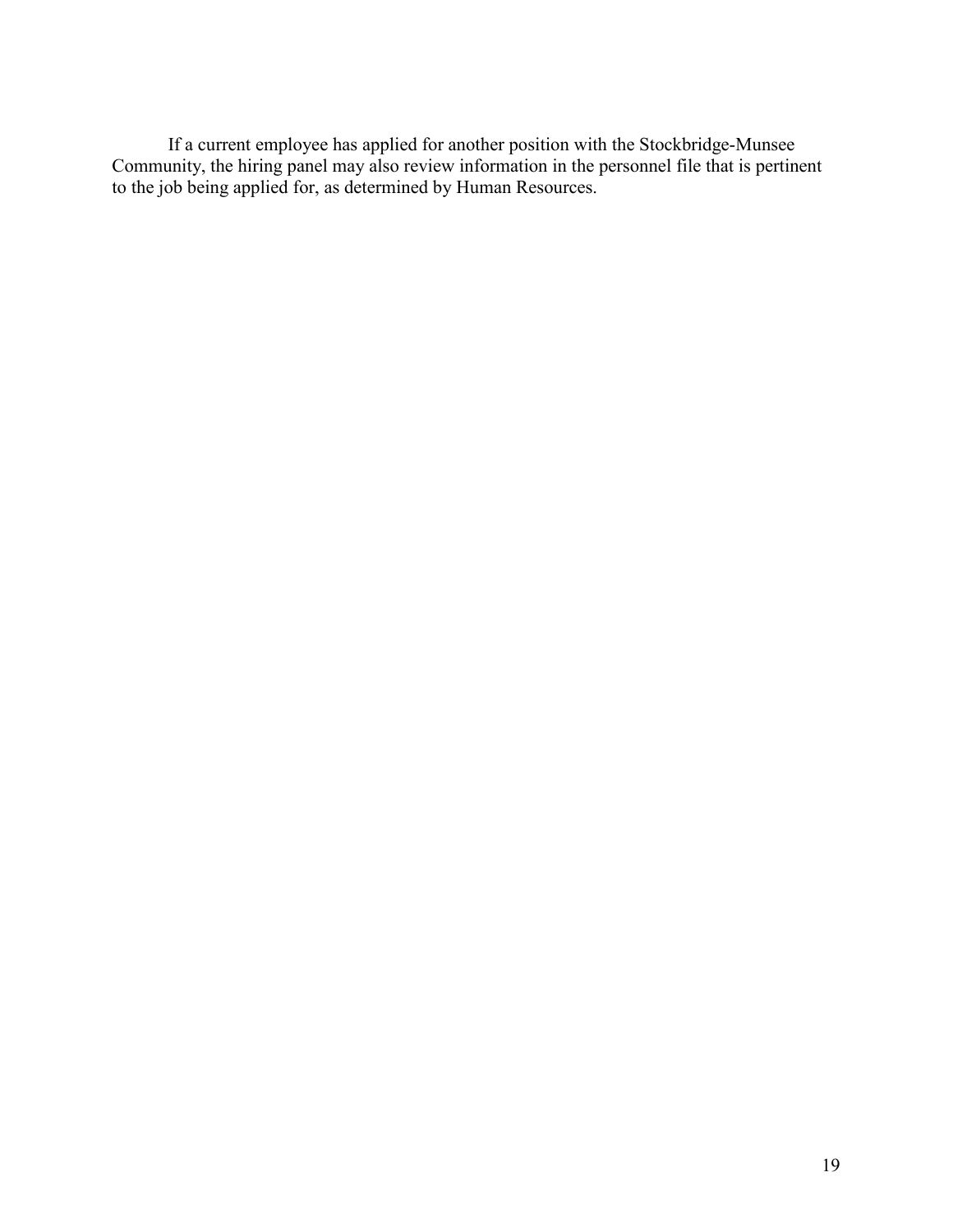### **SECTION 2 WORKING HOURS AND PAY**

### **HOURS OF OPERATION**

Due to the varying nature of Stockbridge-Munsee Community business and service needs, no single work schedule can be established for all employees. For the purpose of establishing work schedules the various divisions, upon consultation with and approval of the Stockbridge-Munsee Tribal Council, will determine operational days and hours of work. Generally, the hours covering a normal workweek will be from 12:00 A.M. Sunday through 11:59 P.M. on Saturday.

Each employee is expected to complete a normal working day and workweek. An employee's immediate supervisor may change the employee's schedule based on the needs and requirements of division operations. Supervisors will determine when employees can take scheduled breaks. Supervisory personnel may also require an employee to work an unscheduled day within the same workweek.

All employees are required to attend mandatory staff meetings. Most of the general meetings are mandatory, so employees should be prepared to attend all meetings. An employee who fails to attend a mandatory meeting will be subject to disciplinary action.

# **SUMMER WORK SCHEDULE**

The Tribe offers work schedule options during summer months, where business allows. This policy is in effect from Memorial Day through Labor Day.

Employees will be considered for summer hours on a case by case basis. Summer hours are not guaranteed. Managers are responsible for approving variations in their employee's schedules to ensure department coverage during normal business hours (Monday – Friday 8:00-4:30) and overseeing the day-to-day implementation of this policy. Department operations will take priority when deciding on the approval of summer hours. This policy is not intended to change hours of operation for departments that require staffing during evenings and weekends.

The following options will be available during summer hours:

- 1. Regular schedule
- 2. 4-10-hour days
- 3. Monday -Thursday 7:00 am 4:30 pm and Friday 7:00 am 11:00 am

Holidays that fall within the timeframe of the summer work schedule will be up to 8 hours of paid time regardless of work schedule; employees will need to use paid time off (PTO) to cover the remainder of the work day if work schedule is option 2 or 3.

Employees who take PTO when they are on a summer work schedule are required to use 10 or 9 hours to cover the workday, based on their approved schedule.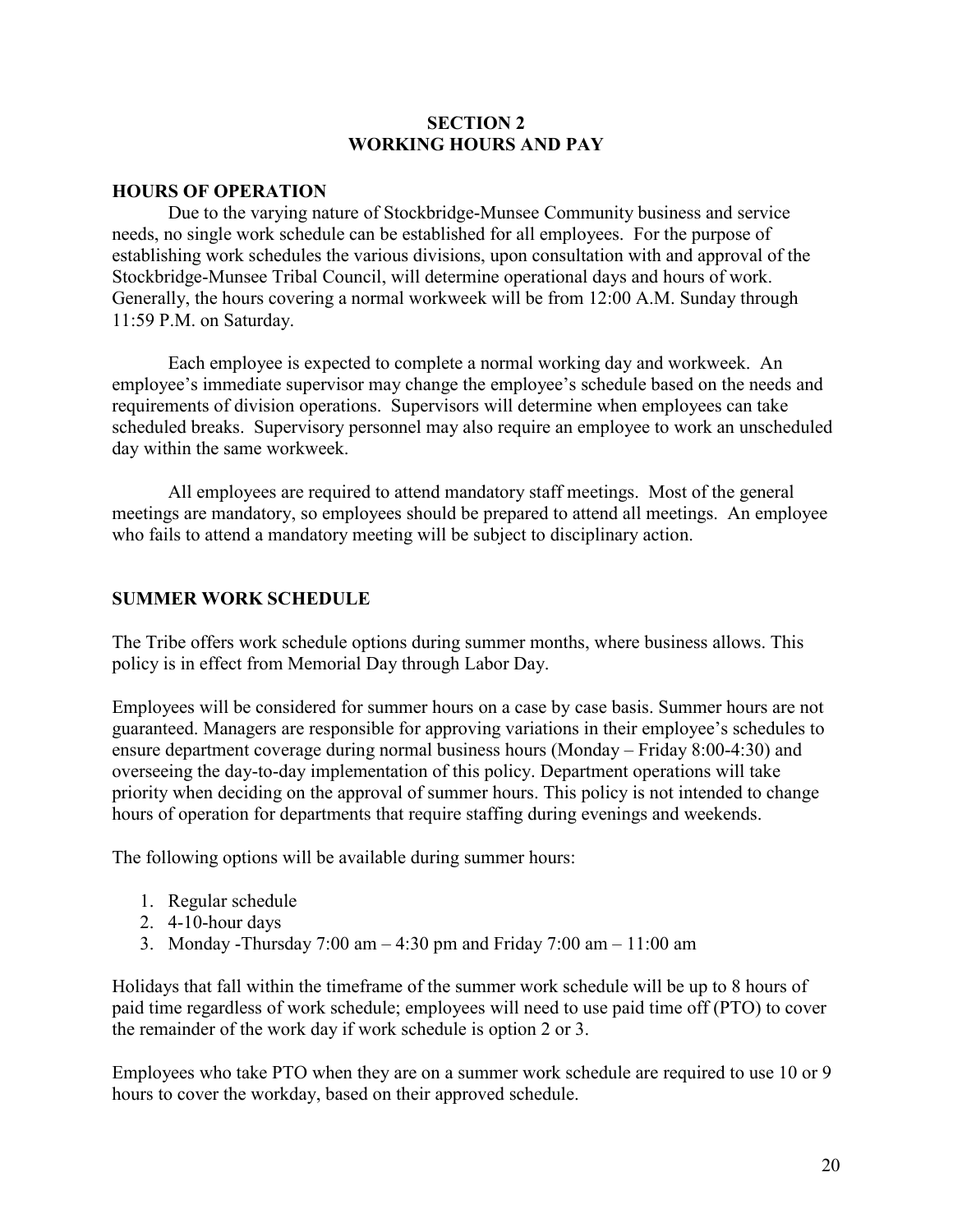Summer hour privileges may be revoked at any time, for any reason, including the needs of the business, abuse or the employee's or team's ability to maintain an acceptable level of performance.

### **PAY PERIOD AND PAYMENT**

The pay period is weekly. Employees are normally paid on Friday for work performed Sunday through Saturday of the previous week. Direct Deposit of paychecks is required for all employees. Employees will not be required to use Direct Deposit services only if they provide the Tribe with a reasonable written explanation of why they cannot use Direct Deposit.

### **TIME RECORDS**

Employees are required to keep an accurate record of hours worked. Some employees are required to sign or punch in when they report to work and punch out when they leave. All non-exempt employees are required to sign a weekly time sheet or punch a time clock reporting their actual time worked. It is a violation of policy for one employee to punch another employee's time card or to alter his/her own time card. Such an action is a violation of policy and may be subject to disciplinary action up to and including termination. If an employee has a question concerning his/her time record, he/she should promptly discuss the matter with his/her immediate supervisor at once.

If management has a question regarding an employee's time record, the manager or supervisor will notify the employee prior to processing the time record. If revisions are made to the time record, the individual making the revisions must sign-off on the revisions.

Exempt employees may be asked to complete weekly time sheets; however, these time records are not used for the purposes of determining compensation.

#### **ATTENDANCE**

Regular and on-time attendance is expected from all employees. While it is recognized that an occasional illness or extenuating personal reason may cause unavoidable absence from work or tardiness, regular on-time attendance is required for continued employment.

Employees are expected to personally make the effort to notify their employer of any absence or tardiness. An employee must notify his/her immediate supervisor within 15 minutes of the start of the shift, unless otherwise specified, if he/she cannot report to work. This provision is not to be interpreted as a 15-minute grace period for on-time attendance. Any employee who fails to maintain an acceptable attendance record will be subject to disciplinary action, including termination. Excessive absenteeism, unexcused absence or tardiness will affect pay increases.

#### **OVERTIME**

Employees will be required to work overtime based on the needs and the requirements of the Stockbridge-Munsee Community. Management must authorize all overtime. Non-exempt hourly-paid employees will be paid one and one-half (1 ½) times their regular rate of pay for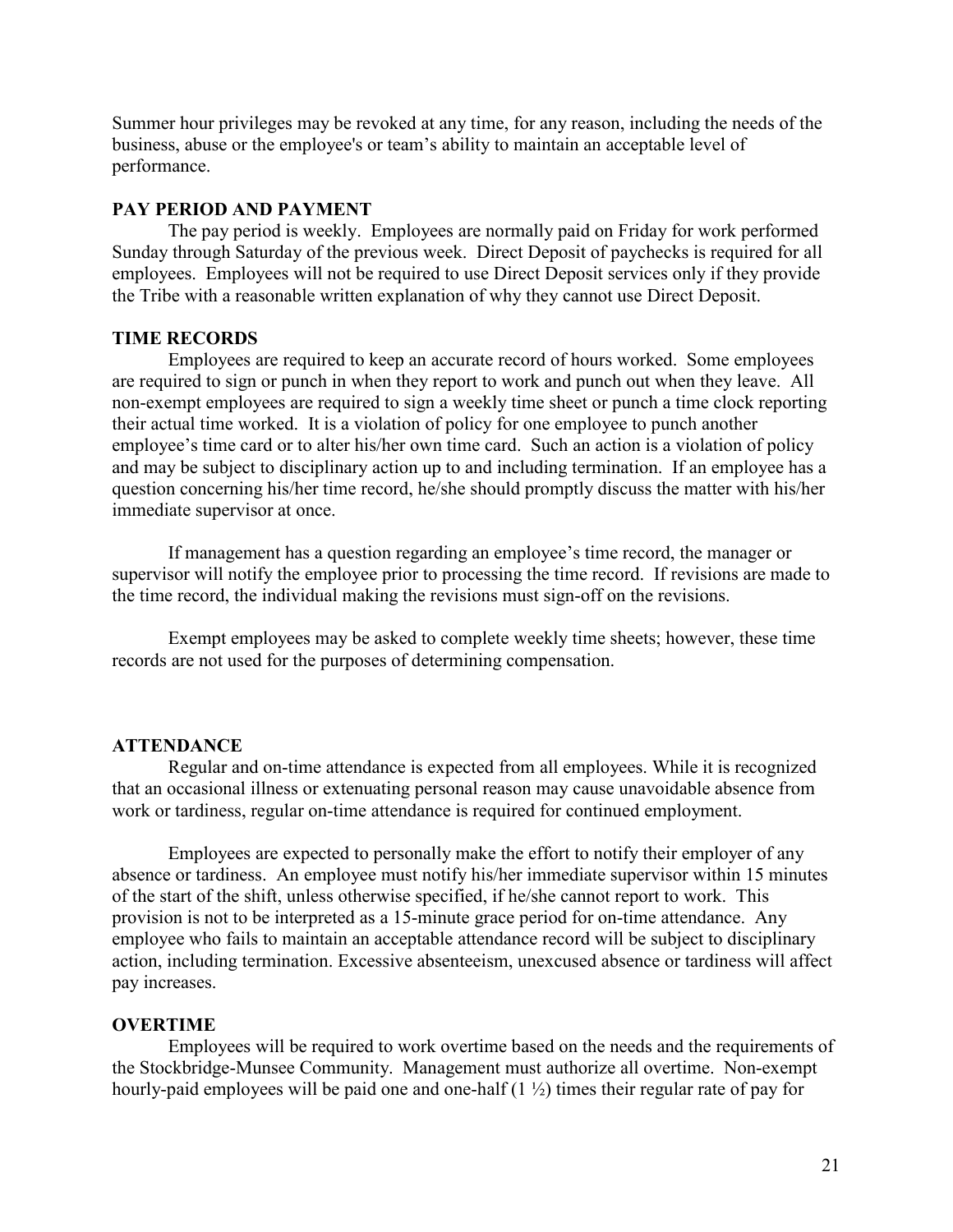approved overtime hours worked in excess of forty (40) hours per week. Paid time off is not considered when computing overtime. Employees will not be paid overtime when compensated by worker's compensation. Exempt employees do not receive overtime pay.

#### **SHIFT DIFFERENTIAL**

For shift differential purposes, the Tribe operates two shifts. First  $(1<sup>st</sup>)$  shift is from 6 am to 6 pm. Second  $(2<sup>nd</sup>)$  shift is from 6 pm to 6 am. Hourly employees from eligible departments who work any hours during the second shift time frame will receive a shift differential of \$.80 per hour. Only actual hours worked by an employee will be considered for the shift differential.

### **WEEKEND PREMIUM**

Hourly employee who work any hours during the period Saturday at 12:00 am Through Sunday at 11:59 pm will receive a weekend premium of \$1.50 per hour for any hours worked during that time frame. The weekend premium is in addition to the shift differential pay. Only actual hour worked by the employee will be considered for the weekend premium. This excludes the Surveillance department they will follow the North Star Casino weekend premium hours which are Friday 4:00pm through Sunday at 4:00 pm.

### **ERROR IN PAY**

The Stockbridge-Munsee Community takes precautions to ensure that employees are paid correctly; however, if an error occurs, the employee should notify their immediate supervisor. The Stockbridge-Munsee Community will make every attempt to adjust the error no later than the employee's next regular pay period. If the employee becomes aware of an error, the employee must notify his or her supervisor of the error in a timely manner.

### **GARNISHMENT OF EMPLOYEE WAGES**

Garnishments are court orders requiring an employer to withhold specified amounts from an employee's wages for payment of a debt owed by the employee to a third party. The Stockbridge-Munsee Community honors only Stockbridge-Munsee Tribal Court Orders and foreign court orders or judgments that have been recognized by the Stockbridge-Munsee Tribal Court, except that foreign court orders for child support do not need Stockbridge-Munsee Tribal Court recognition. The Stockbridge-Munsee Community may charge the employee an administrative fee when a garnishment occurs.

### **VOLUNTARY PAYROLL DEDUCTION**

Only payroll deductions to the Stockbridge-Munsee Community or its economic entities, including the Tribe's Loan and Housing Departments, will be permitted. All deductions must be authorized in writing by the employee and will be itemized on the employee's paycheck stub. Questions regarding payroll deductions should be directed to the Payroll Department of the Finance Division. The Tribe will make payroll deductions consistent with applicable law.

## **PAY ON SEPARATION FROM EMPLOYMENT**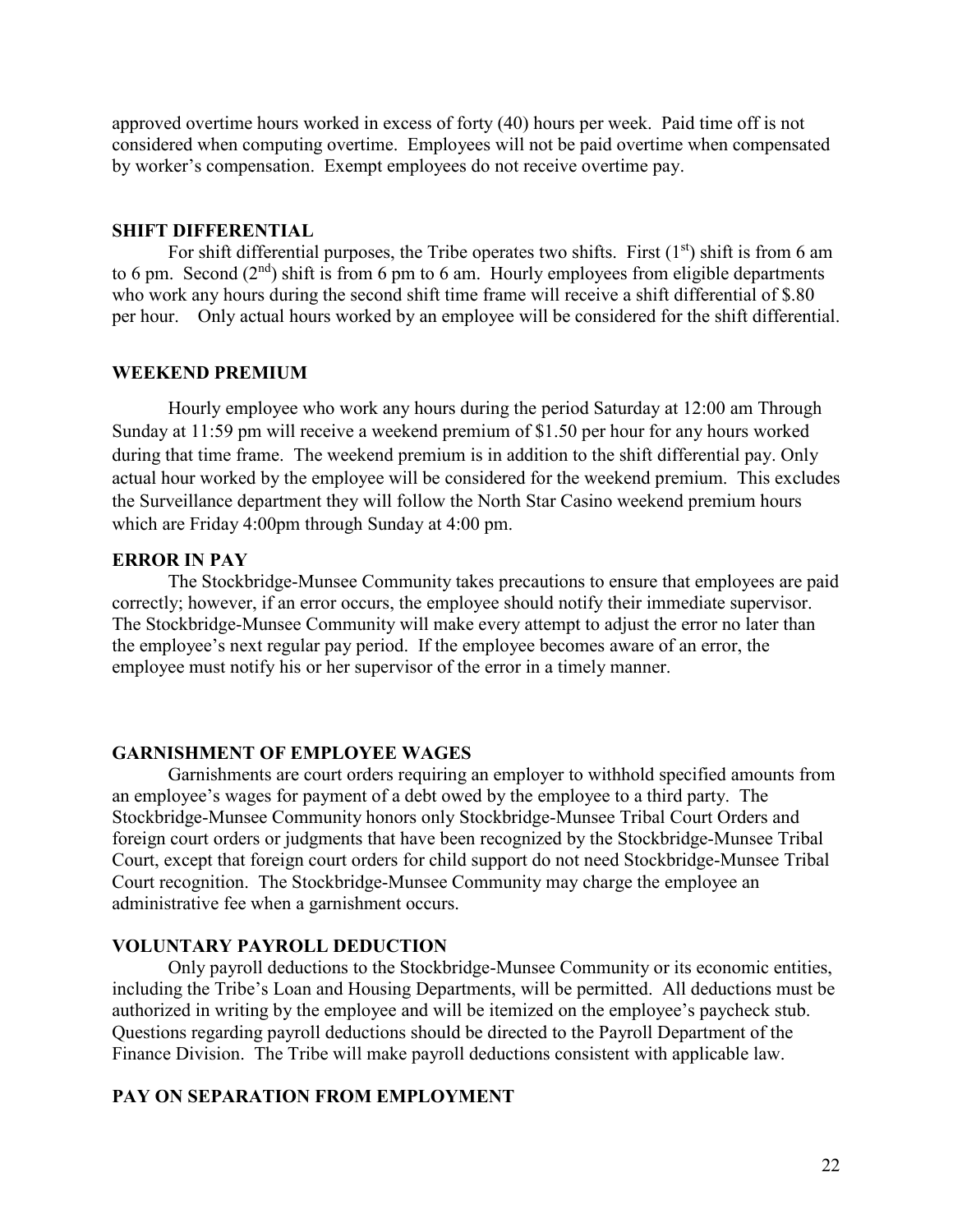Employees separated from employment will be paid for time worked (less deductions) on the next regular payday according to the applicable laws. Employees separated from employment will be paid Earned Paid Time Off (in accordance with Section 3) on the next regular payday.

All employees are expected to return (and are responsible for) any Stockbridge-Munsee Community property upon separation from employment. The Stockbridge-Munsee Community may deduct monies from non-returned Stockbridge-Munsee Community property, travel advances, insurance payments, uniforms, theft, missing monies, or other similar issues or occurrences; provided that the employee has the opportunity to dispute the issue with the Human Resources Department prior to the deduction occurring. The employee's last payroll check will be available at the Human Resources Department.

### **PAYROLL ADVANCES**

There will be no payroll advances.

### **PERFORMANCE EVALUATIONS**

Management will evaluate performance of employees not less than annually. The evaluation consists of a personal meeting during which an employee's strengths and weaknesses are discussed and recommendations for improvements are made. These meetings also identify the short and long-range goals of employees and determine how they interrelate with the purpose and objectives of the Stockbridge-Munsee Community.

Any recommendation for a change of duties or an increase in pay must be approved by the appropriate supervisory entity, in accordance with Human Resources Department policies, before any change takes effect.

Annual Reviews must be completed within 30 days of review date. An annual review does not necessarily mean a change in pay or duties.

A performance evaluation may be completed at any time during employment when the supervisor is identifying performance deficiencies and identifying time lines for performance improvements. Management is strongly encouraged to utilize performance evaluations to document performance deficiencies.

### **EMERGENCY NOTIFICATION**

In the event the Tribe receives word of an emergency related to a member of an employee's family, the employee will be notified as soon as possible. Should the employee be at a location away for his/her normal workplace, arrangements will be made to contact the employee, and if necessary, arrange for the employee to return home immediately.

### **INCLEMENT WEATHER POLICY**

**Purpose** To provide direction for employees on reporting to their respective worksite during inclement weather conditions. Any decision to alter the normal working hours because of inclement weather conditions will be the responsibility of the Tribal President.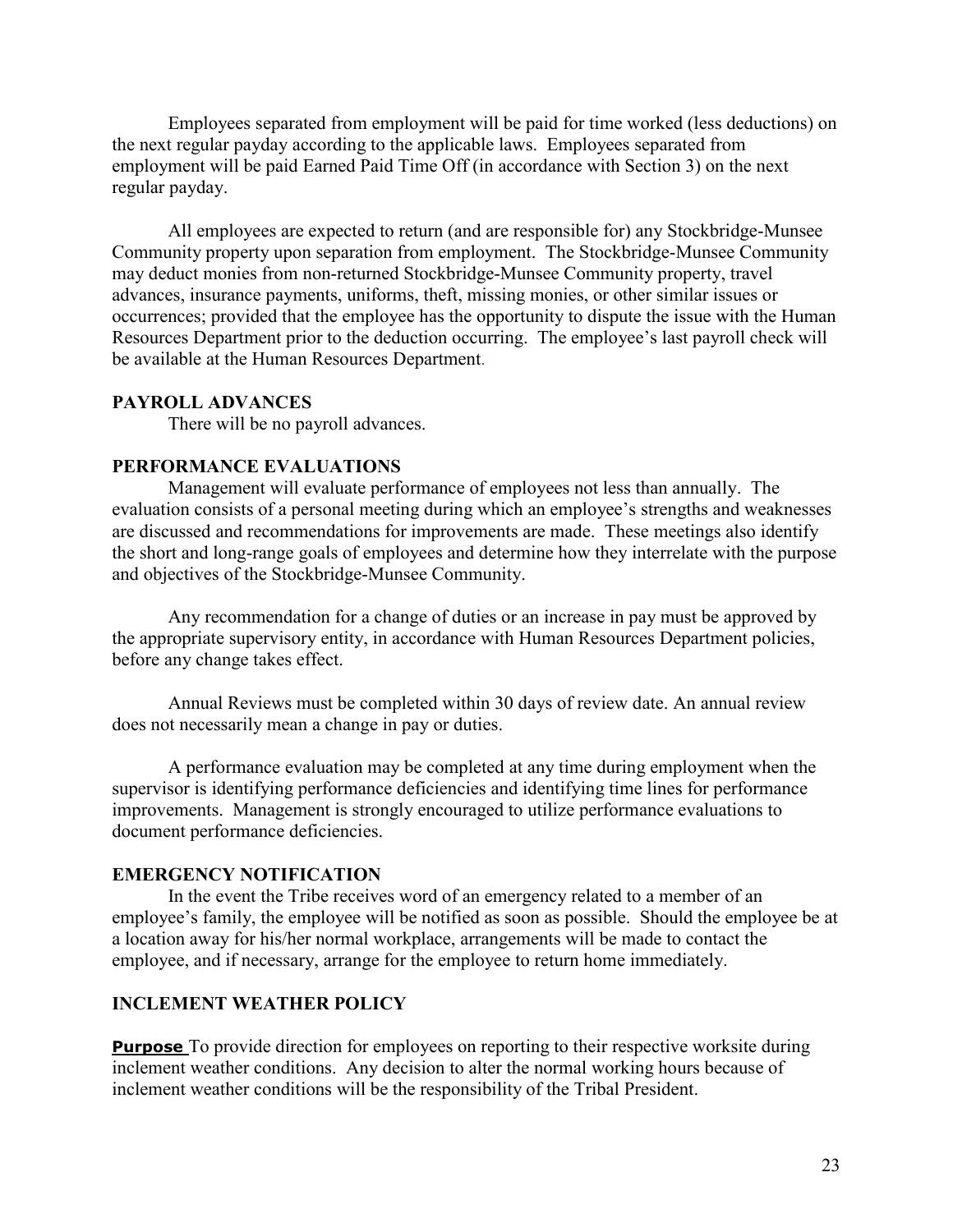**Policy** The Tribal President will determine when Government offices close, delay opening or early departure, during inclement weather. Unless otherwise notified; Tribal employees are expected to report to work during regularly scheduled work hours.

Employees who are not exempt from this policy and feel that weather conditions are creating hazardous driving conditions or other hardships and need to arrive late, leave early or not attend work at all, due to weather conditions, will need to inform their immediate supervisor. Employees will not be disciplined; however, they must receive approval from their immediate supervisor and will be required to use PTO for their absences.

Only the President's Office will coordinate with external media outlets to make Inclement Weather announcements.

In the event of an Early Release employees are encouraged to leave at the designed time, employees who stay beyond that time do so at their own risk and must get approval from their immediate supervisor to stay beyond the early release time.

In the event of a Delayed Arrival employees are not to arrive to their designated worksite until the time indicated. This is to prevent obstacles for snow removal team members.

In the event of an Operational Closing employees are not to arrive at their designated worksites until the day they were notified the operations were open.

### **Exemptions:**

The Stockbridge Munsee Headstart program is exempt from this policy and will follow their internal approved Weather Emergency Policy and procedures.

Essential Service Programs are exempt from this policy. Program's that provide essential Services such as Elderly meals, Medical Transportation, Ella Besaw, Health Care providers, Law Enforcement, Road clearing, and Facilities are exempt from this policy in that they will maintain sufficient staffing levels so they may remain operational to provide services to their clients.

They are to follow their internal approved Inclement Weather policy and procedures.

Commercial/Enterprises are exempt from this policy in that they will maintain sufficient staffing levels so that they remain operational to meet their customer's needs. They are to follow their internal approved Inclement Weather policy and procedures.

# **TRIBAL MEETINGS AND SERVICE ON COMMISSIONS/COMMITTEES/BOARDS/VOLUNTEERS**

Employees may serve on tribal commissions, boards, and committees in a voting or nonvoting capacity consistent with tribal law and applicable by-laws. Meetings shall be scheduled in accordance with tribal policy; however, employees may be granted reasonable time during work hours to attend meetings with approval of immediate supervisor.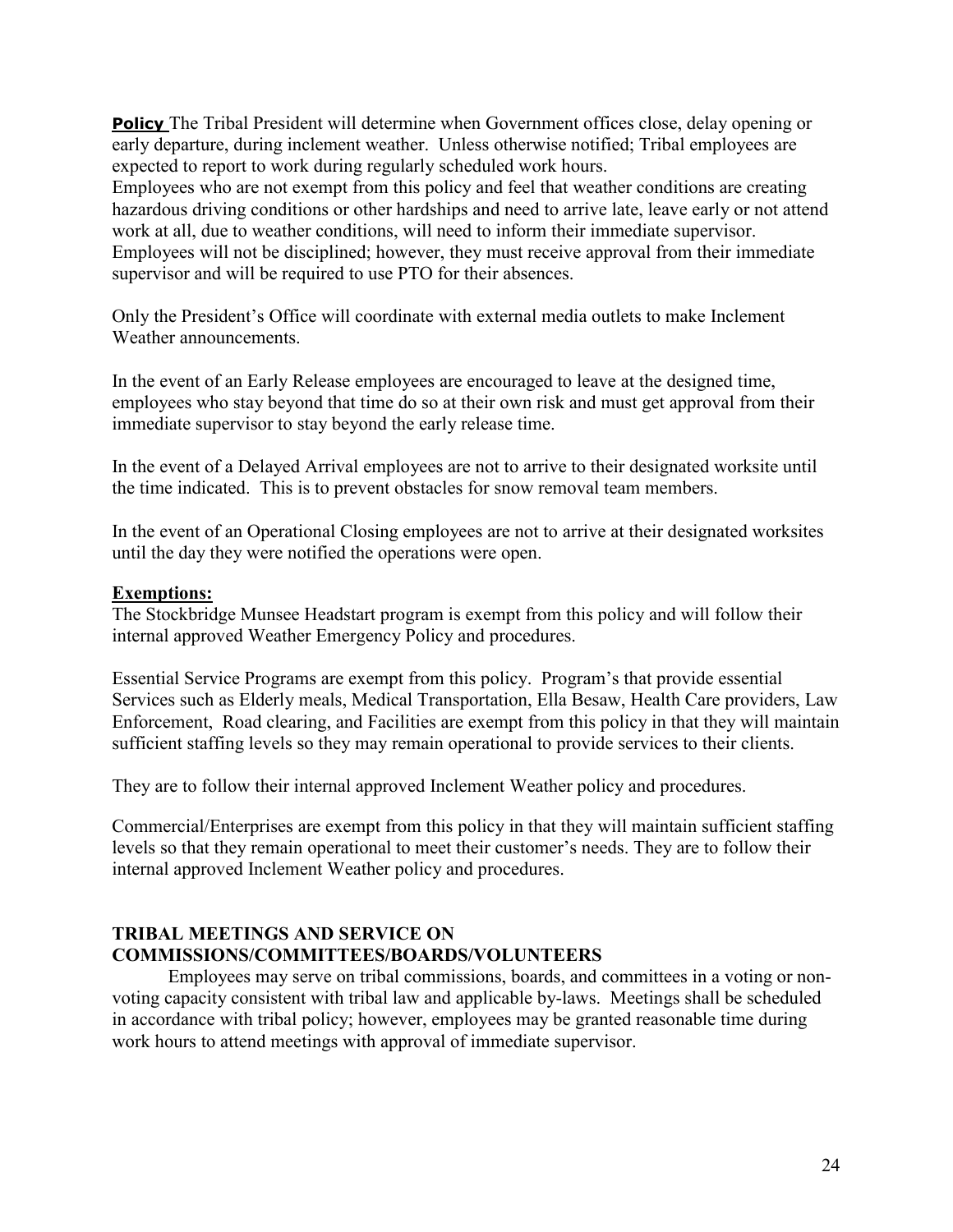Employees may also be required to attend meetings of the Tribal Council from time to time. Notice of such requirements or request for attendance shall be directed to the employee's immediate supervisor.

It is the policy of the Stockbridge-Munsee Community that non-exempt employees be compensated at their regular rate of pay for attendance at meetings of the Tribal Council or tribal commissions, committees and boards and that time spent at such meetings will be considered hours worked when such attendance is requested and/or required by the Stockbridge-Munsee Community, unless the employee receives a stipend for attending such meetings. Time spent in attendance at non-tribal meetings, unless such attendance is part of the employee's duties, will not be compensated, unless the employee uses paid time off in accordance with Section 3.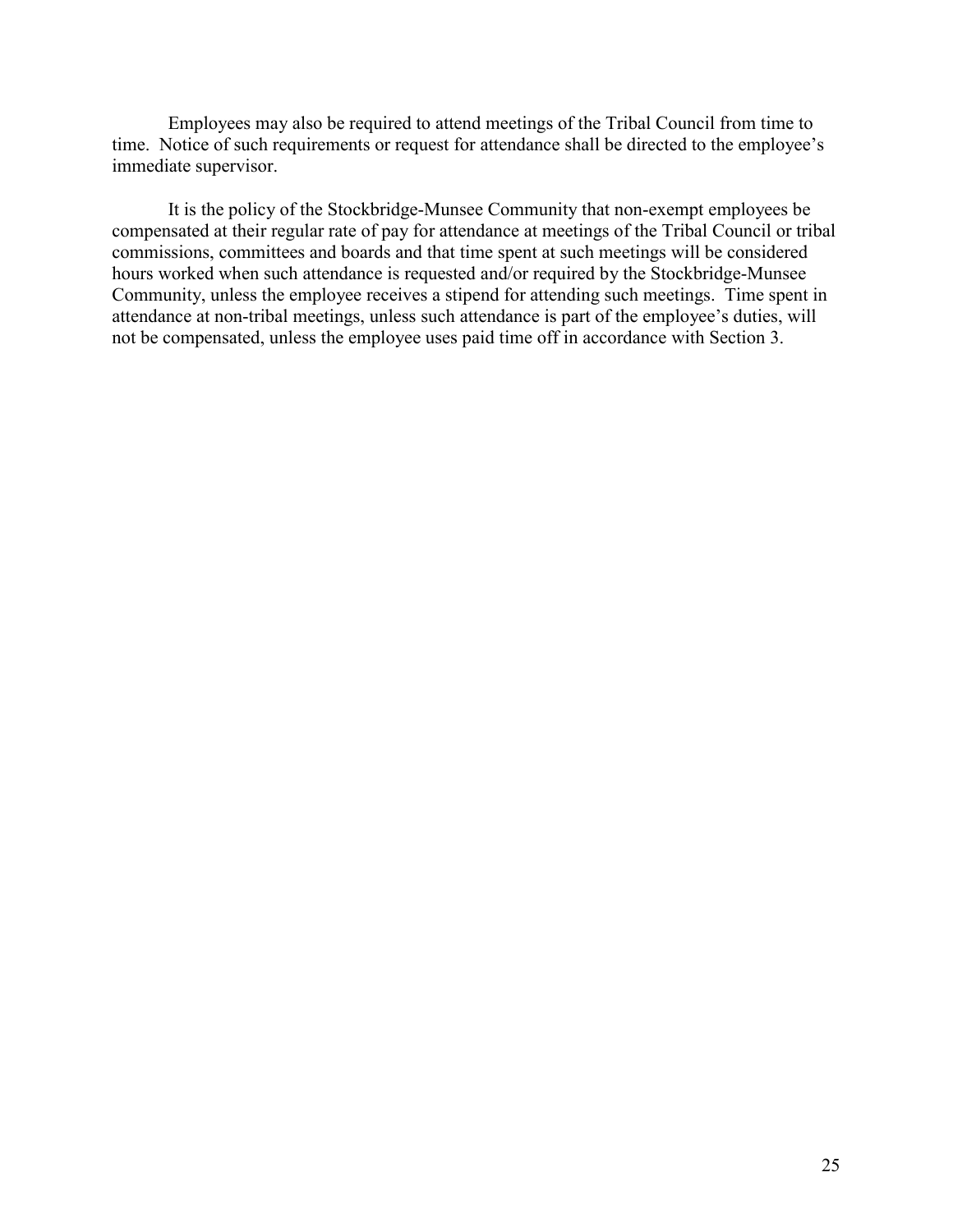# **SECTION 3 BENEFITS, HOLIDAYS, AND LEAVES**

The Stockbridge-Munsee Community provides employees with a well-balanced program of benefits designed to meet the needs of employees and employees are eligible for such benefits as are described in this Employment Manual and under applicable law. The information contained in this Employment Manual regarding employee benefits is not a contract to provide these benefits to any employee. Particular eligibility requirements for benefits, such as health and disability insurance, are described in the summary plan documents and/or benefit booklets for a specific benefit. Employees are eligible for benefits provided by the Stockbridge-Munsee Community if they meet specific plan requirements. Questions concerning benefits should be directed to Human Resources and questions concerning insurance claim information should be directed to the Insurance Department. The benefits and terms of the benefit plans described are subject to change at any time by the insurer(s) or the Stockbridge-Munsee Community. Where there is a conflict between the language of this Employment Manual and that of a benefit plan, the language of the benefit plan will control.

# **BENEFIT ELIGIBILITY**

- Full-time employees are eligible for the benefits described in this Employment Manual, provided they qualify for each individual benefit.
- Part-time employees are eligible for those employee benefits specifically designated, provided they qualify for each individual benefit.
- Seasonal employees are eligible for benefits described in this Employment Manual, provided that they qualify for each individual benefit.
- Contract employees are eligible for such benefits as authorized under the employee's contract with the Tribe.
- Interim employees are not eligible for benefits.
- Temporary, call-in and fill-in employees are not eligible for benefits.
- Acting employees retain existing benefits.
- Volunteers and independent contractors are not eligible for benefits.

# **OBSERVED HOLIDAYS**

Stockbridge-Munsee government offices observe the following paid holidays:

- New Year's Day,
- Martin Luther King Jr. Day (third Monday in January),
- Sachem Day (third Monday in February),
- Stockbridge-Munsee Day (third Monday in March)
- Juneteenth (June 19)
- Good Friday (afternoon only),
- Memorial Day,
- Fourth of July,
- Labor Day,
- Indigenous Peoples Day (second Monday in October),
- Veteran's Day,
- Thanksgiving Day,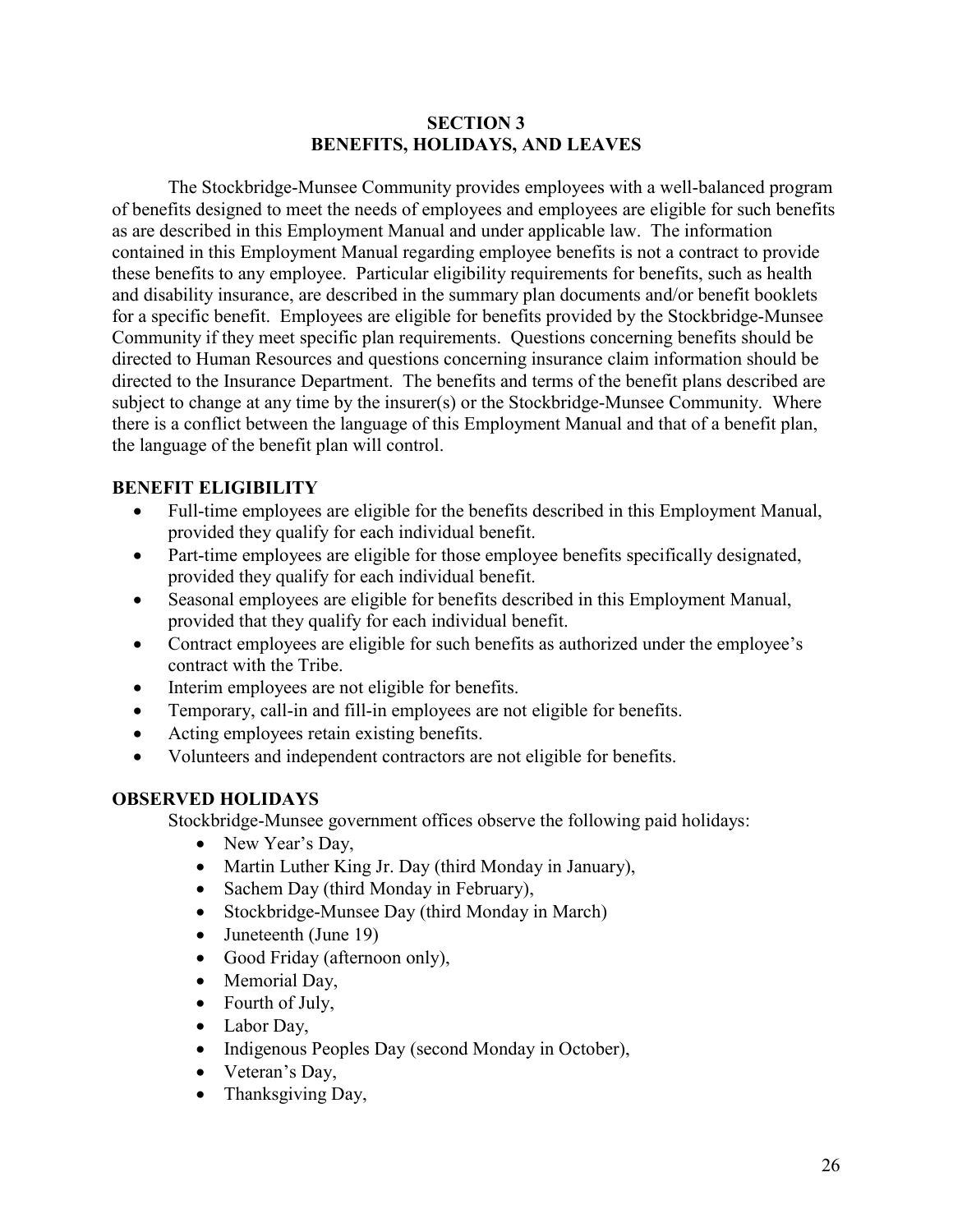- Day after Thanksgiving,
- Christmas Eve Day,
- Christmas Day, and
- New Year's Eve Day.

Holidays falling on Saturday are observed the preceding Friday, while holidays falling on Sunday are observed the following Monday. The Christmas and New Year's holidays, when there is one weekend day and one-week day, the Friday and Monday surrounding those days will be observed for Tribal Operations. Temporary, call-in, and fill-in employees are not entitled to receive holiday pay. Employees who are completely off from work on approved family-medical leave, for shortterm disability, excused under Worker Compensation Ordinance, or during other unpaid leave also do not receive holiday pay.

The Stockbridge-Munsee Community may schedule work on observed holidays, subject to the business needs of the Tribe. If an employee works on an observed holiday, the employee will be paid double normal rate of pay for each holiday hour worked. All employees must work the scheduled day before and the scheduled day after a holiday in order to be paid for the holiday, unless the employee has previously scheduled and obtained approved paid time off. If the employee is absent on the holiday and/or the day before and after the holiday because of illness or injury, Tribe may require verification of the reason for the absence before approving paid time off.

# **PAID TIME OFF ("PTO")**

The Tribe understands that employees need time off from work for rest and relaxation, as well as personal and sick time. Eligible employees earn Paid Time Off ("PTO") that can be used to help maintain income during such absences from work, whether scheduled or unplanned.

# **Eligibility**

All full-time and part-time employees are eligible for this benefit. Part-time employees shall earn PTO on a prorated basis, based on hours worked (for example, an employee who works 20 hours per week will earn PTO at half the regular rate).

### **PTO Accrual**

Accrued PTO is awarded to eligible employees at the end of the month. PTO is accrued by new employees, but hours cannot be used until the employee has successfully completed their orientation period. Employees do not accrue PTO during times when they are completely off from work on an approved family-medical leave, for a short-term disability, excused under the Worker Compensation Ordinance, or during other unpaid leave. Upon return to work, employees resume accruing PTO. Employees who are on intermittent leave accrue PTO during time worked.

### **Annual Allocation**

PTO is allocated to eligible active employees at the end of each month and is based on credited years of service as follows:

| <b>Time of Service</b>     | <b>PTO Earned Monthly</b> | <b>PTO Earned Annually</b> |
|----------------------------|---------------------------|----------------------------|
| 1 day through 3 months     | 3.00 hours                | 12 hours                   |
| 4 months through 11 months | 8.50 hours                | 68 hours                   |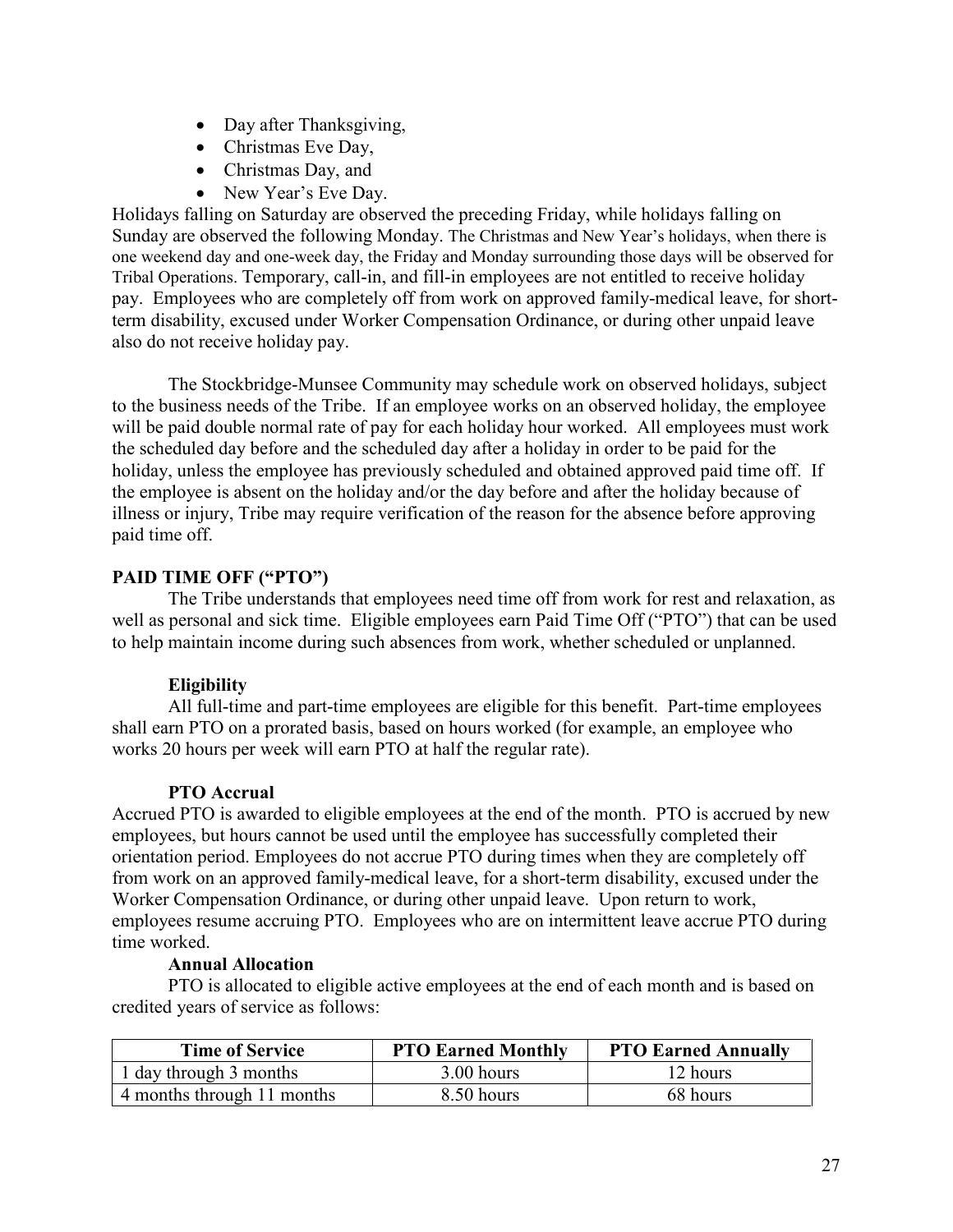| 12 months through 23 months  | 11.00 hours   | 132 hours |
|------------------------------|---------------|-----------|
| 24 months through 59 months  | $14.00$ hours | 168 hours |
| 60 months through 119 months | $18.00$ hours | 216 hours |
| 120 months and after         | $23.00$ hours | 276 hours |

## **Carry-over Provision**

An employee may carry-over a maximum of 320 hours of PTO into the next calendar year. Unused PTO balances over 320 hours are forfeited.

# **Use of PTO**

To the extent possible, PTO requests are subject to advance approval of the supervisor, in writing, and will be based upon prior requests and the needs of the office and individual. The Tribe recognizes there may be instances when absences cannot be planned, such as a personal or family illness or emergency. Employees using PTO for an unscheduled absence shall notify their supervisor of their absence in accordance with this Employment Manual. If an employee is absent on unscheduled leave for more than 3 consecutive work days due to illness, appropriate verification must be provided by health care provider before PTO will be paid. Verification may also be requested for unscheduled leave for more than 3 consecutive work days due to emergency. Employees shall document such unscheduled PTO use on their timesheet or such other document as required by the Tribe. Ideally, employees should keep a balance of at least 160 PTO hours on the books in case of emergencies. The Tribe reserves the right to deny or reschedule PTO requests based on business needs. Employees are reminded to use their PTO wisely.

# **Transfers of PTO**

When an employee moves to a new position with another tribal department or tribal entity, the employee's earned PTO hours will be transferred to the new position. New employees are not usually eligible to use PTO during the orientation period; however, employees who have transferred between positions may be permitted to use PTO at the discretion of the supervisor.

# **PTO buyback**

On an annual fiscal basis, the Tribal Council may analyze economic and budgetary conditions to determine whether a one-time annual PTO buyback may occur that fiscal year. This program will afford employees an opportunity to request cash payment for existing PTO hours. To be eligible for the buyback program, employees must maintain a minimum of 160 hours in their accrual after the buyback is processed. Employees may not trade more than eighty (80) hours in one year for the buyback program. If the Tribal Council approves the PTO buyback program for that fiscal year, they shall also determine the percentage of cash value of their vacation time payout. The Tribe reserves the right to deny or disapprove the PTO Buyback program based on financial and economic considerations.

### **Payment for Unused PTO on Separation from Employment**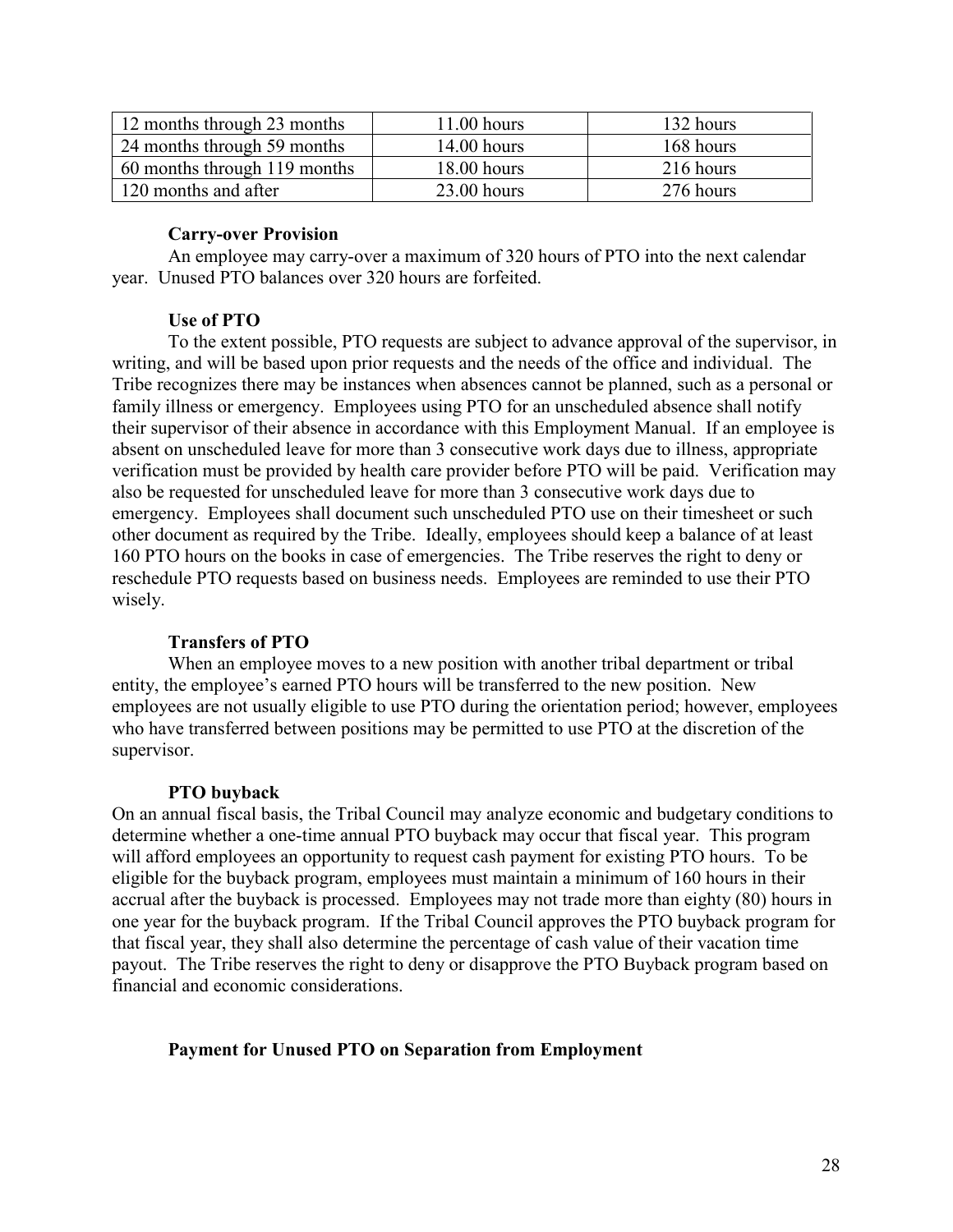Employees who separate from employment with the Tribe will be paid for unused, accrued PTO on the next regular payday after their separation from employment, less any deductions owed, and not to exceed a maximum of 320 hours.

#### **DONATION OF PAID TIME OFF**

This policy establishes the process for one employee to donate time to a fellow employee.

#### **Employee Eligibility**

In order to be eligible to receive a time donation, an employee must have utilized all accrued PTO and comp time and must be on approved family/medical leave or leave must be due to pandemic/public health order. If an employee is receiving disability pay or worker compensation, the employee is not eligible to receive donated PTO. Employee requests for donated time must be coordinated through the Human Resources Department.

In order to be eligible to donate time, the donating employee must have been employed at least one year in their current position and must maintain a minimum balance of 40 hours of PTO after the donated hours are deducted from the donating employees PTO bank.

#### **Policy Guidelines**

The maximum number of hours an employee can receive during a pay period is 40 hours (i.e. donated hours cannot be used to accumulate overtime pay). The maximum number of hours an employee can receive during a year is two hundred forty (240) hours. All donated hours are in 1.0 hour increments only. Only approved family/medical leave or leave due to pandemic/public health order is eligible for donations. Any donations that exceed two hundred forty (240) hours during a year or that exceed the hours needed for the employee to finish the approved family/medical leave will be returned to the donating employee's PTO bank.

Once an employee resigns, that employee cannot donate time.

PTO donations must be voluntary. Therefore, only Human Resources Department employees can solicit for PTO donations. Furthermore, if requested, the name of the donating employee(s) will be kept anonymous.

#### **GROUP HEALTH INSURANCE**

.

For purposes of eligibility for group health insurance only, employees who work an average of 30 hours of service per week or 130 hours per calendar month are considered to be full-time employees who are eligible for group health insurance. Group health insurance is available to all full-time employees on the first day of the calendar month following completion of 60-days of full-time employment.

Once an employee qualifies as full-time for group health insurance purposes, the employee is treated full-time during the Stockbridge-Munsee Community's standard stability period, regardless of the hours actually worked. In accordance with federal law, there will be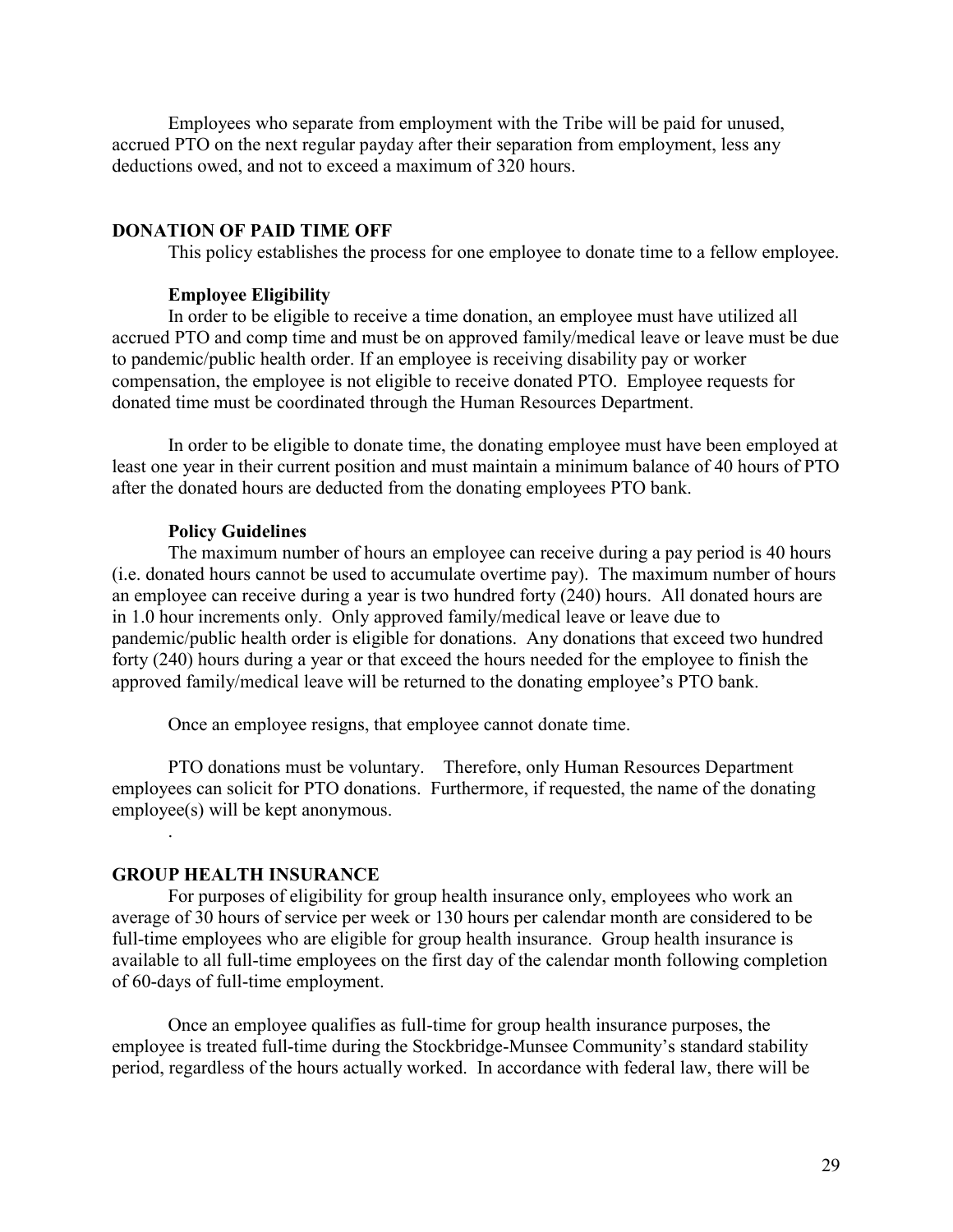period reassessments of hours of service to verify whether on-going employees remain eligible for group-health insurance purposes.

As health care costs continue to rise and laws related to health care change, the Stockbridge-Munsee Community will attempt to provide suitable health coverage to its employees. However, when necessary, the Stockbridge-Munsee Community reserves the right to change the portion paid by employees for health insurance premiums and change the benefits in the plan.

The insurance carrier will provide eligible employees with a detailed summary of the insurance coverage provided. If there is a conflict between this summary and the detailed summary of the insurance plan document, the terms of the detailed insurance plan document shall control.

# **CONTINUATION OF GROUP HEALTH INSURANCE ("COBRA") Employees**

Employees whose employment is terminated for reasons other than gross misconduct may continue group health insurance coverage for up to eighteen (18) months or twenty-nine (29) months if disabled at the time of termination. Continuation is at the employee's expense in accordance with federal law and regulations.

Employees covered under the plan who become ineligible due to a reduction in work hours may also continue coverage for up to eighteen (18) months or twenty-nine (29) months if disabled at the time of the reduction of work hours. Continuation under COBRA is at the employee's own expense in accordance with federal law and regulation.

COBRA notification, costs, application, and procedure information will be sent by certified mail to the employee's last known address. The employee must notify the Mohican Nation Insurance Department in writing of COBRA elections and must pay the premiums according to the premium schedules. Failure to notify the Insurance Department(s) in writing within sixty (60) days of the notification letter or to pay premiums as required is considered notice of cancellation of COBRA.

Employees who are on leave, are maintaining their health insurance, and are not eligible for or have exhausted their family-medical leave or eligible PTO benefits will be offered continuation of benefits under COBRA with the employee paying 100% of the premium plus administration costs.

#### **Dependents**

In the event that a dependent is no longer eligible for coverage under the employee's group insurance plan due to employee's death, divorce or legal separation, or a child ceasing to meet dependent eligibility criteria, the dependent may continue group health insurance for up to thirty-six (36) months. Continuation under COBRA is at the expense of the employee or dependent.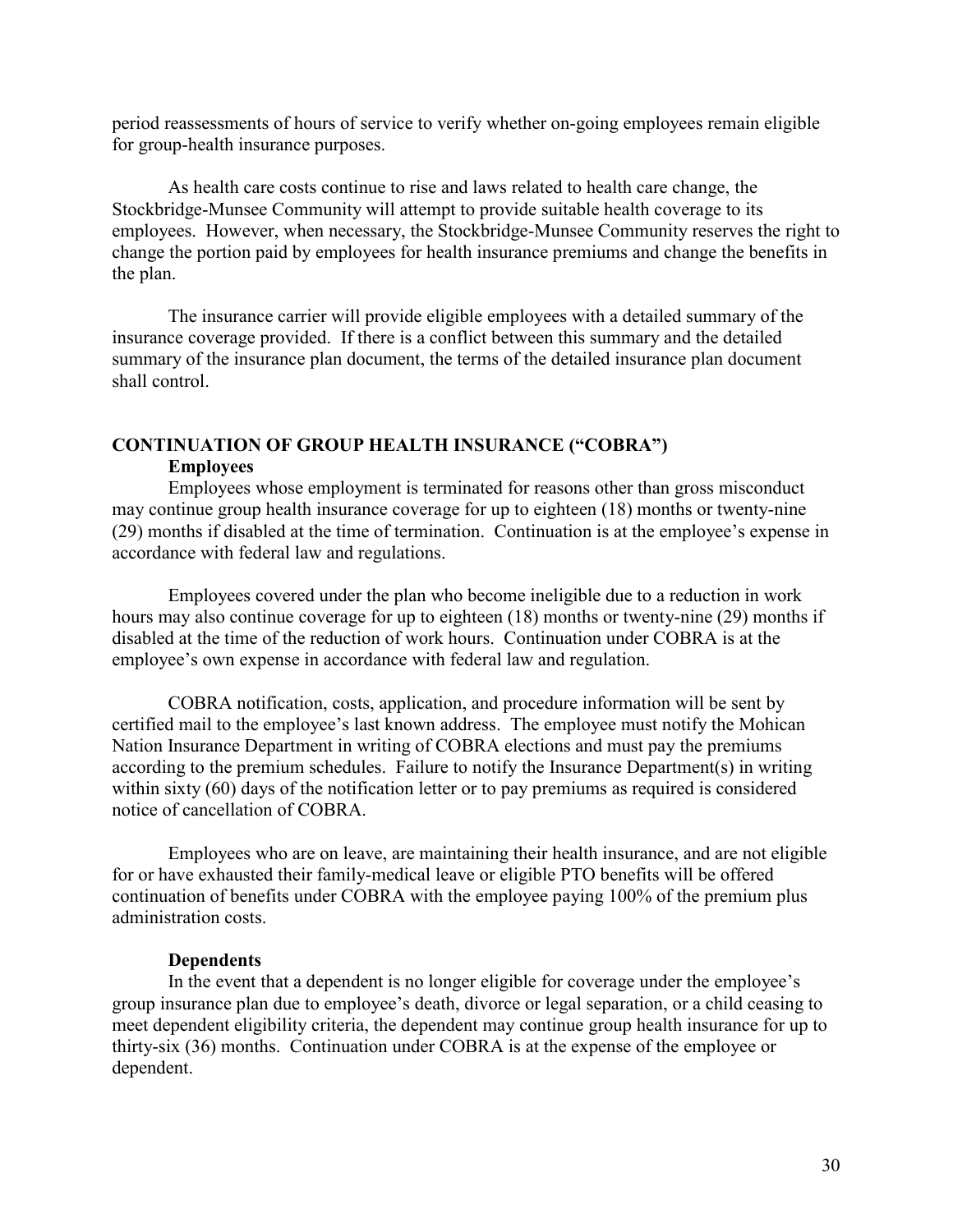The dependent must notify the Mohican Nation Insurance Department in writing within sixty (60) days of the date of the COBRA notification letter, of their intent to continue coverage. Failure to notify the Mohican Nation Insurance Department of COBRA elections in writing, or failure to pay premiums is considered notice of cancellation of this option.

### **GROUP LIFE INSURANCE**

Group life insurance is available to regular full-time and regular part-time employees. Stockbridge-Munsee Community pays premiums for group life insurance in full. This coverage becomes effective the first day of the month following sixty (60) days of continuous employment. Information will be provided together with the group health insurance booklet. Questions regarding group life insurance should be directed to the Mohican Nation Insurance Department.

#### **SUPPLEMENTAL LIFE INSURANCE**

Supplemental life insurance is available for employees. This supplemental life insurance is entirely at the employee's expense. See Mohican Nation Insurance for additional information.

### **401 (K) RETIREMENT SAVINGS**

Employee who work at least 1000 hours per year, and who are otherwise eligible under the terms of the plan documents, are eligible to participate in a 401(k) retirement savings plan established by the Stockbridge Munsee- Community. The plan contains a match feature that provides for an employer contribution of up to 3%, for most employees, to match employee contributions. Employees are automatically enrolled in such plan following the completion of 4-months of eligible employment with an initial automatic contribution of 3%. This automatic contribution will increase to 4% at the employee's 1<sup>st</sup> anniversary date with subsequent increase to 5% at the  $2<sup>nd</sup>$  anniversary date and 6% at the  $3<sup>rd</sup>$  anniversary date. Employees may opt out of the automatic employee contributions, but must do so in writing and in accordance with the plan documents. Copies of the 401(k) plan documents are available from the Human Resources Department.

#### **FUNERAL LEAVE**

In the event of a death in an employee's immediate family, the employee will be allowed up to three (3) days off with pay in order to assist with arrangements or to attend the funeral (days do not need to be taken consecutively, e.g. for a spring burial). If additional time is necessary, PTO may be used (provided the employee is eligible for PTO) or unpaid leave may be taken. For purposes of this section, immediate family is defined as spouse, cohabitant, children, parents, grandparents, grandchildren, parents-in-law, siblings, and any other persons living in the home.

In the event of a death of an employee's aunt, uncle, sister-in-law, brother-in-law, nephew, niece, or first cousin, the employee will be allowed up to two (2) days off with pay. Employees may take one (1) day unpaid funeral leave to attend the funeral of an individual of a significant relationship to the employee or employee's spouse and may use PTO for their absence if they want to be paid.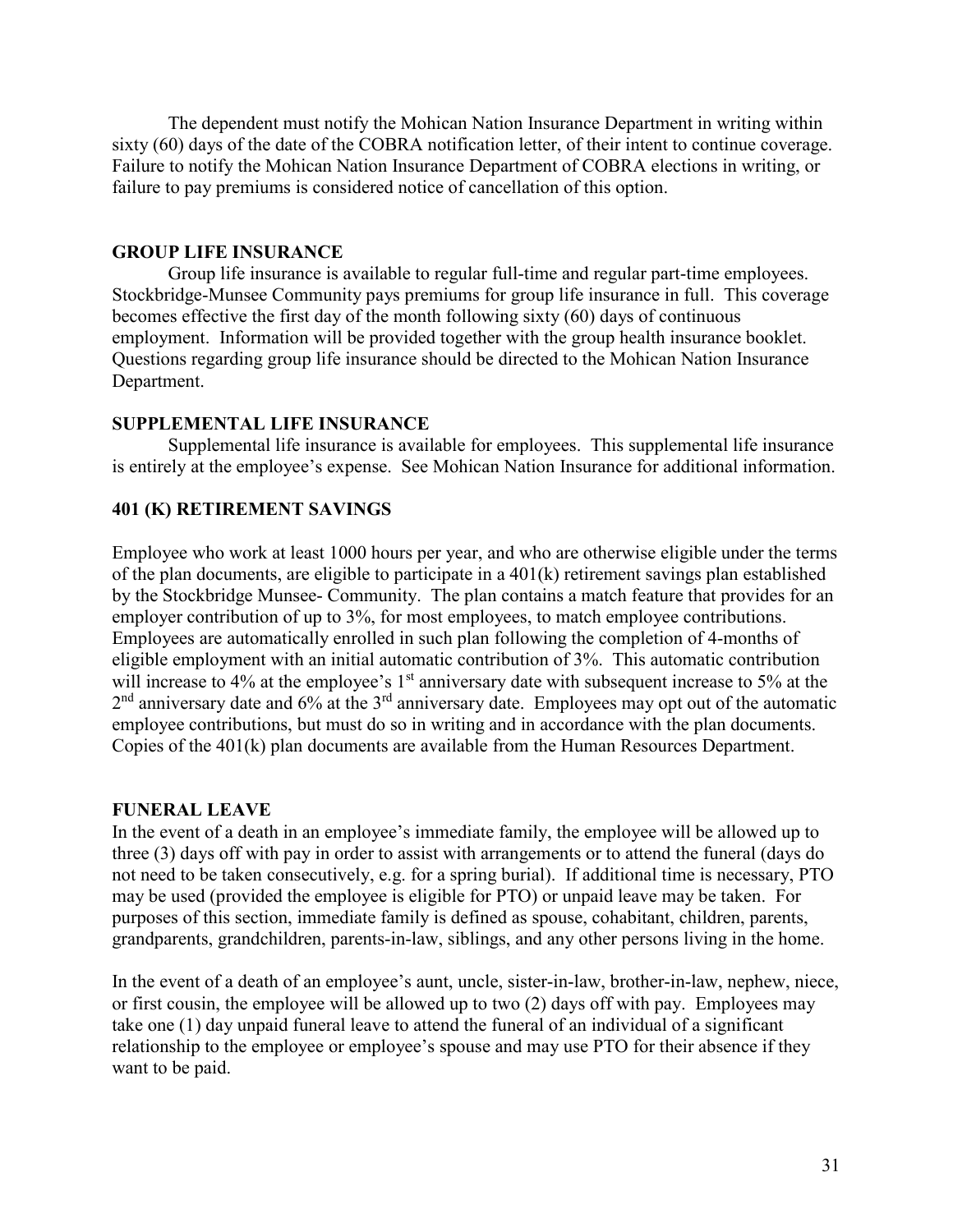Flex employees that do not work the required hours for benefits eligibility are not eligible for any benefits. Funeral leave is considered a benefit provided by the Stockbridge-Munsee Community and North Star Mohican Casino Resort.

An employee in their 120-day orientation period is not eligible to receive funeral pay. In the event the employee is excused without pay for a funeral, the time missed will not be held against the employee for attendance purposes.

Funeral pay will not be granted when a funeral occurs during an unscheduled work day, employee's PTO, leave of absence, layoff, or at a time when an employee receives holiday pay.

The Stockbridge-Munsee Community reserves the right to request substantiation of any death in an employee's immediate family.

# **LEAVE OF ABSENCE WITHOUT PAY (Non Council Member)**

Employees may request an unpaid leave of absence. Employees must have exhausted all other leave, including PTO and/or FMLA leave, prior to requesting the leave of absence. The Stockbridge-Munsee Community is not obligated to grant a leave of absence. If a leave of absence is granted, the employee is not guaranteed the same job position upon his/her return to work.

An employee in their 120-day orientation period is not eligible to apply for a leave of absence.

Any request for leave of absence must be made in writing at least ten (10) days prior to the proposed leave, when foreseeable, stating a definitive period of time not to exceed 30 days and must be approved in advance by the employee's Manager, Director, Casino General Manager, and Human Resources.

During an approved leave of absence, the employee is responsible for the payment of the entire premium for his/her individual coverage and dependent health insurance coverage (if applicable) for that month at the beginning of the month. If the employee does not make the required payment at the beginning of the month as required, the coverage will be terminated. If an employee accepts other employment during an approved leave of absence, the leave of absence will be terminated.

Approved by TC: May 17, 2016

# **LEAVE FOR JURY DUTY AND COURT APPEARANCES**

Leave with full pay will be granted for all time used during jury duty and work-related subpoenaed court appearances. Jury duty must be reported to the Department Manager. Subpoenaed witnesses in court proceedings that are not work-related will be granted unpaid leave or may use PTO.

# **FAMILY-MEDICAL LEAVE 1. Introduction**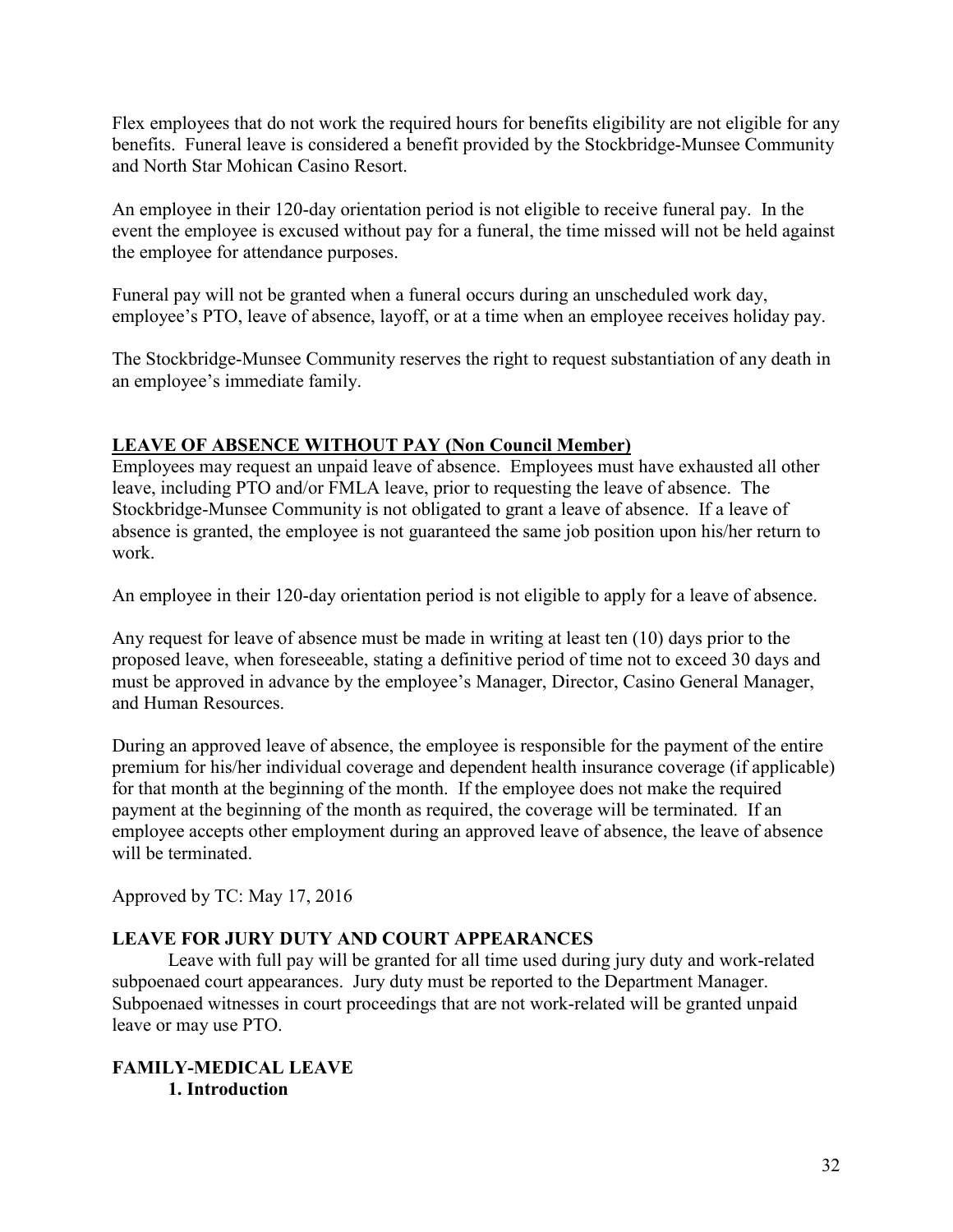The Stockbridge-Munsee Community provides employees unpaid family-medical leave consistent with the Family and Medical Leave Act of 1993 ("FMLA"), as amended. The Stockbridge-Munsee Community is not subject to the Federal Act. However, in order to provide additional protection and benefits for its employees, the Stockbridge-Munsee Community has pledged to provide leave and time off consistent with the Act as part of its Employment Rights Ordinance. The following provisions apply with regard to the family-medical leave policy for employees. It is the responsibility of every employee to read and understand this policy. If you have any questions regarding this policy or your rights under the Tribe's laws, contact the Human Resources Department. Note: it is the responsibility of the supervisor to notify Human Resources immediately of any possible FMLA situations.

# **2. Employee Eligibility**

To be eligible for FMLA benefits, an employee must meet the following criteria:

- Employed by the Stockbridge-Munsee Community for at least 12 months of continuous service.
- Worked for at least 1,250 hours during the 12-month period immediately preceding the start of the leave; and
- Employed at a work-site of the Stockbridge-Munsee Community that has 50 or more employees within 75 miles of that location.

# **3. Qualified Leave Reasons**

Employees meeting the FMLA eligibility criteria listed above may take leave under the FMLA for the following reasons:

- The birth and care of the employee's child;
- Placement with the employee of a child for adoption or foster care;
- The employee's own serious health condition; or
- To care for the employee's spouse, child, or parent with a serious health condition; or
- Due to a qualifying exigency under federal law that arises from the employee's spouse, child or parent being on military active duty (or being notified of a call or order to active duty) in support of a contingency operation.

Leave for the birth and care, or placement and care of a child must conclude within 12 months of the birth or placement of the child. The FMLA applies equally to male and female employees.

# Serious Health Condition

*Serious Health Condition* means an illness, injury, impairment, or physical or mental condition that involves either:

- (1) Inpatient care in a hospital, hospice or residential medical care facility; or
- (2) Continuing treatment by a health care provider.

*Continuing treatment* means any of the following:

(1) A period of incapacity of more than three consecutive calendar days involving treatment two or more times by a health care provider or treatment by a health care provider on at least one occasion that results in a regimen of continuing treatment under the health care provider's supervision. Incapacity means inability to work, attend school or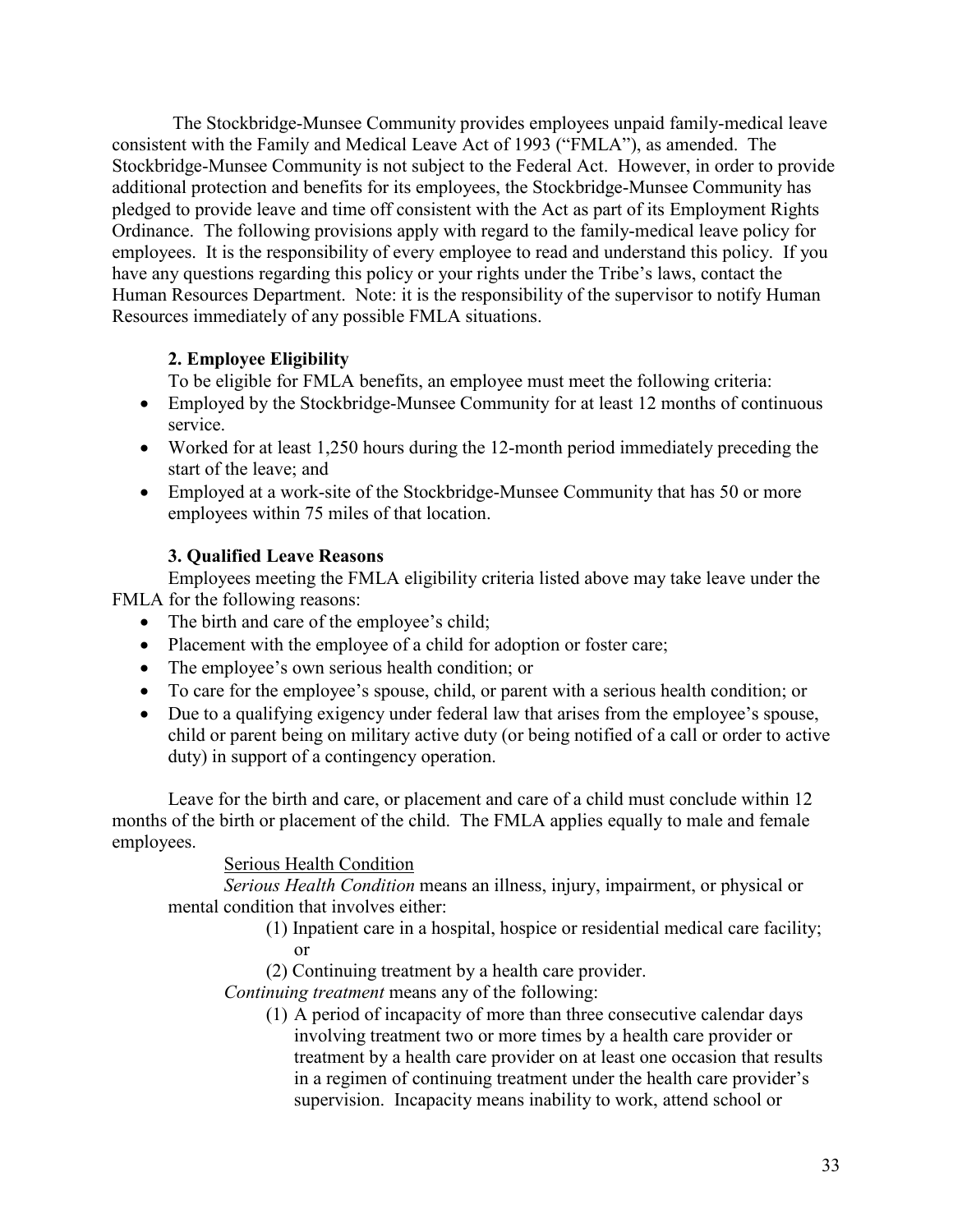perform other regular daily activities and includes incapacity from treatment or during recovery.

- (2) Any period of incapacity due to pregnancy or prenatal care.
- (3) Any period of incapacity or treatment for such incapacity due to a chronic serious health condition that requires periodic visits for treatment by a health care provider; continues over an extended period of time; and may cause episodic rather than continuing incapacity (e.g., asthma, diabetes, epilepsy, etc.).
- (4) A period of incapacity that is permanent or long-term due to a condition for which treatment may not be effective (e.g., Alzheimer's disease, severe stroke, terminal stages of a disease.)
- (5) Any period of absence to receive multiple treatments by a health care provider either for restorative surgery after an accident or injury or for a condition that would likely result in a period of incapacity of more than three consecutive calendar days in the absence of a medical intervention or treatment (e.g., chemotherapy for cancer, physical therapy for severe arthritis, or dialysis for kidney disease.)

#### **4. Employee Notice Requirement**

Employees seeking FMLA leave are required to provide their supervisors and Stockbridge-Munsee Community Human Resources at least 10 calendar days prior written notice of the proposed leave. The FMLA request form must be completed and returned to Human Resources prior to the proposed leave. If advance notice is not possible due to circumstances beyond the employee's control, notice should be given as soon as practicable. Failure to give advance notice where the leave is foreseeable may delay or postpone the commencement of the leave. Contact Human Resources for the applicable forms.

#### **5. Certification of a Serious Health Condition**

If your FMLA leave is due to a serious health condition as defined above, (whether it involves the employee or your parent, spouse or child), medical certification from a health care provider is required. The employee is required to submit a medical certification within 15 days from the start of FMLA leave. The employer may deny the continuation of FMLA leave due to a serious health condition if the employee fails to fulfill any obligations to provide supporting medical certification.

A health care provider that may determine whether you or your family member has a serious health condition as defined above includes the following individuals: physician; dentist; podiatrist; clinical psychologist or optometrist who is authorized to practice medicine or surgery in the state in which the individual practices his or her profession. In limited cases medical certification may be provided by a chiropractor.

#### **6. Length of Leave**

Employees eligible for leave under the FMLA may take up to twelve (12) weeks of unpaid leave during a leave year (additional time, up to a total of 26 weeks, may be available in relation to military service member family leave). The Stockbridge-Munsee Community uses the rolling 12 months method for calculating the leave year. This means that the 12-month leave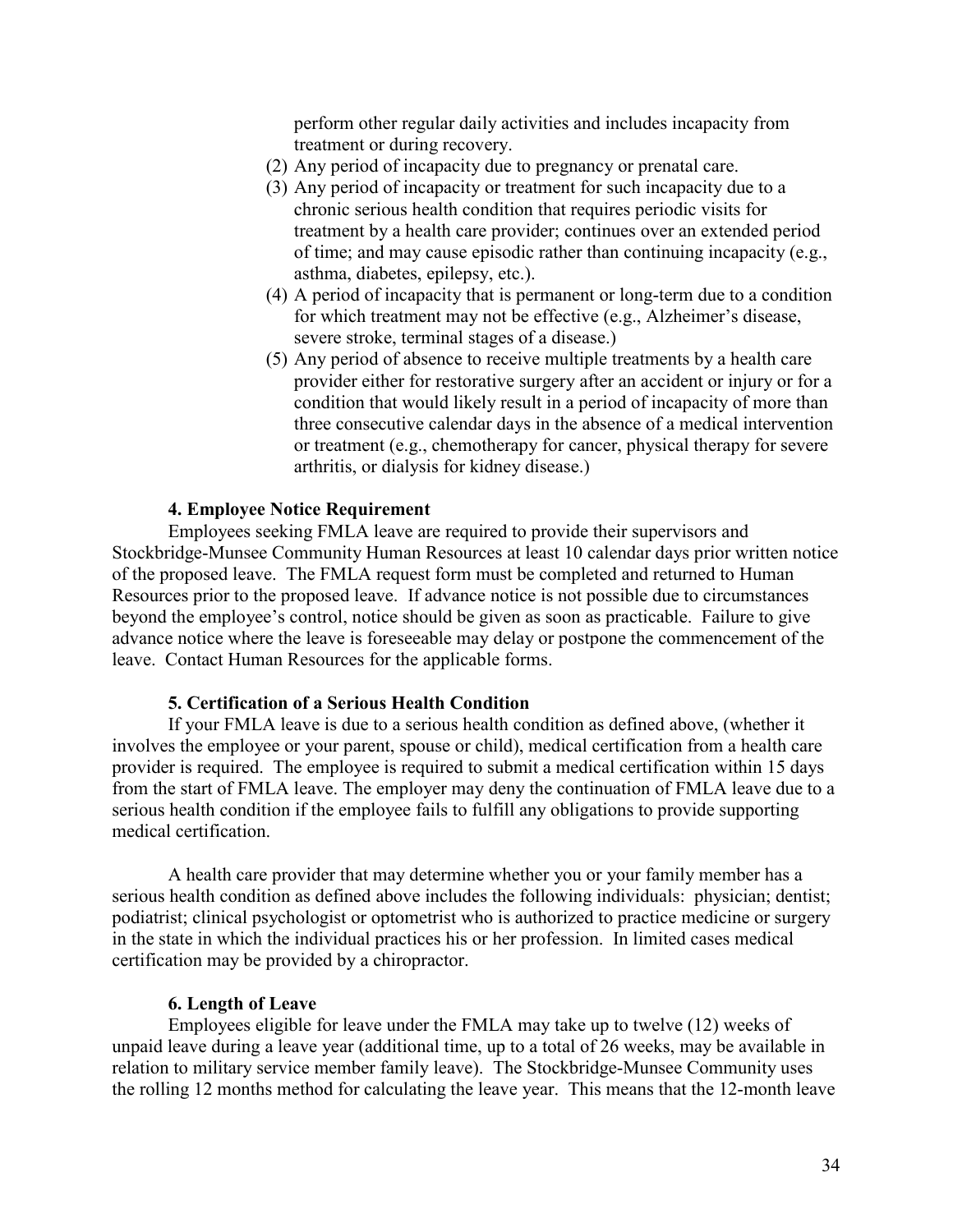period is measured backward from the first day an employee uses any FMLA leave. Each time an employee takes FMLA leave, the remaining leave entitlement will be the balance of the 12 weeks that has not been used during the immediately preceding 12 months.

If medically necessary, employees may take intermittent leave or leave on a reduced leave schedule, to care for a seriously ill family member or because of the employee's own serious health condition. Leave for the birth of a child or the placement or adoption of a child may not be taken intermittently.

#### **7. PTO**

Where an employee takes FMLA leave because of the employee's own serious medical condition, the employee must utilize any unused PTO or short term disability leave for any otherwise unpaid FMLA leave.

Where an employee has unused PTO, the employee must utilize that PTO for all or part of any otherwise unpaid FMLA leave relating to birth of a child or placement of a child for adoption or foster care, or care for a spouse, child or parent who has a serious health condition.

PTO will be run concurrently with any FMLA leave, provided that the employee is eligible for both paid leave and FMLA leave, and the employee has actually accrued PTO as of the time the FMLA leave commences. FMLA benefits will run concurrently with leave benefits provided by Worker's Compensation.

For exempt (salaried) employees who are on partial leave, the employee must use PTO for hours not worked during the normal workday, if employee medically cannot work a full day. Example: If an exempt employee were allowed to work 4 hours per day, that employee would only get paid for the 4 hours.

#### **8. Benefits during Leave**

During any FMLA leave, the Stockbridge-Munsee Community will maintain the employee's medical and dental coverage on the same conditions that coverage would have been provided if the employee had been continuously employed during the entire leave period. The Stockbridge-Munsee Community and the employee will each continue to pay their portion of the benefit costs. Employees who have exhausted the FMLA leave will be offered continuation of benefits (at the employee's expense) under COBRA. In some instances, the Stockbridge-Munsee Community may recover, on a prorated basis, premiums it paid to maintain health coverage for an employee who fails to return to work from FMLA leave.

An employer's obligation to maintain health benefits during a FMLA leave stops if and when an employee informs the employer of their intent to not return to work at the end of the leave period or if the employee fails to return to work when the FMLA leave entitlement is exhausted. The employer's obligation also stops if the employee's premium payment is more then 15 days late and the employer has given the employee written notice at least ten days in advance advising the coverage will cease if payment is not received.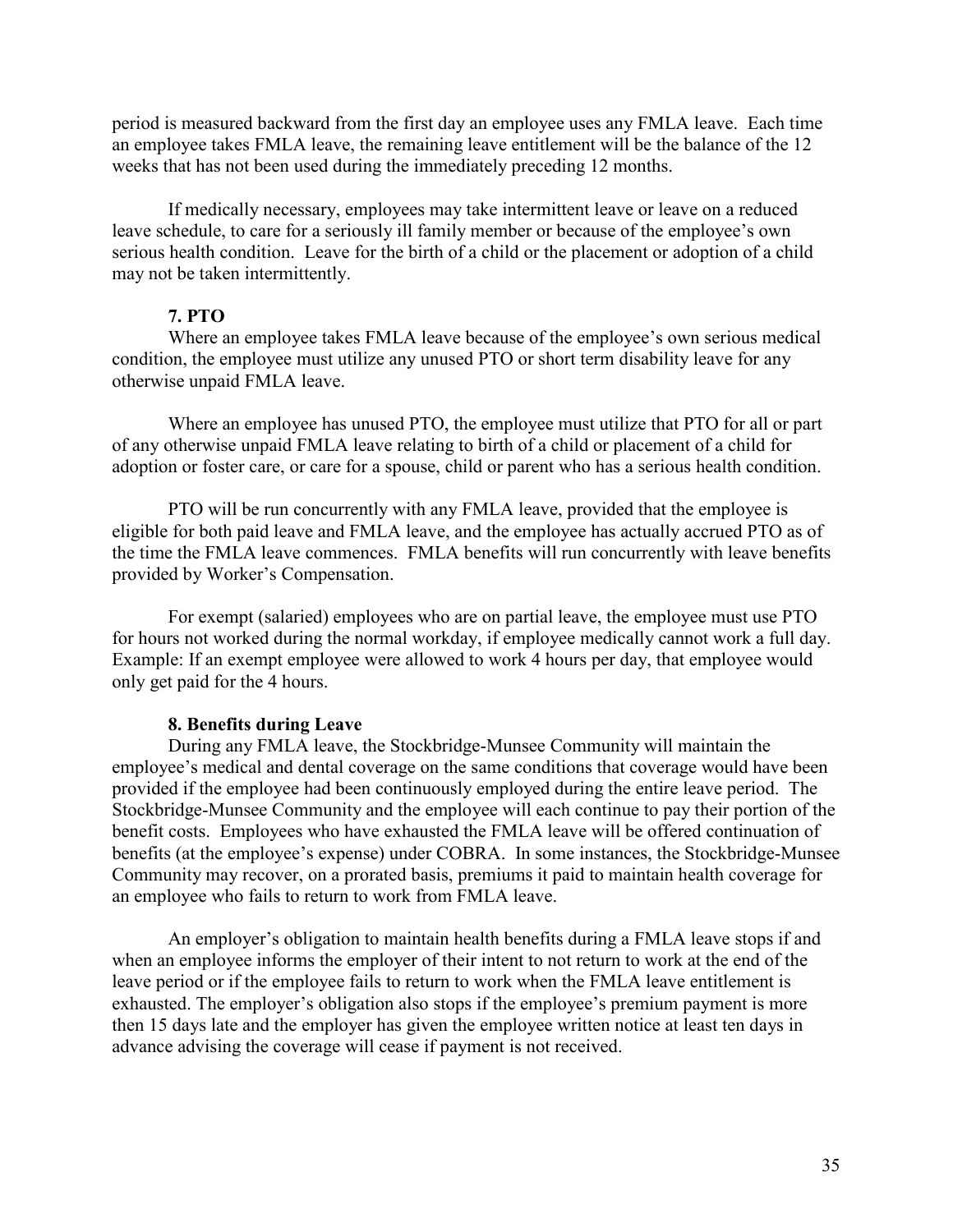The employer will recover the employee share of premiums paid by employer on employee's behalf to maintain health insurance coverage while the employee is on FMLA leave.

### **9. Other Employment during FMLA Qualifying Leave**

The Tribe allows employees to work in second jobs during an FMLA leave as long as the basis for their leave does not prevent the other employment. For example, if an employee takes leave because of a bad back, then the employee may not have a job lifting heavy materials.

# **10. Return from FMLA Qualifying Leave**

Employees returning from leave will be reinstated to the same or equivalent position, with equivalent pay, benefits, and other terms and conditions of employment. Failure to return to work may result in termination of employment. Employees returning from a leave for a serious health condition must also provide Human Resources with a certification from a health care provider documenting their fitness to return to work. If an employee is not able to return to work at the end of the FMLA qualifying leave, the employee may apply for a leave of absence without pay.

Approved by TC: July 5, 2017

For more information about FMLA leave, contact the Human Resources Department.

# **VOTING**

An employee unable to vote during non-working hours shall be granted reasonable time off with pay to vote in any tribal, federal, state, or local election provided the employee coordinates in advance with the supervisor to select the time least likely to interfere with employee's work duties.

# **MILITARY LEAVE AND FURLOUGH**

The Tribe provides for military leaves of absence and/or military furloughs for employees that are in the United States uniformed services in accordance with federal law.

# **Military Leave of Absence**

Employees may take a military leave of absence from their employment with the Tribe for a period of up to three (3) months. An employee who presents official orders requiring attendance for active duty or a period of training as a member of the U.S. uniformed services or who is inducted into or enlists in the U.S. uniformed services will be entitled to a military leave of absence. An employee's military leave of absence may be for a period not to exceed three (3) working days beyond the official assignment.

An employee is eligible for supplemental pay for up to two (2) weeks of a military leave of absence; provided that he/she has completed one (1) year of service with the Stockbridge-Munsee Community. Supplemental pay is defined as that amount of pay necessary, when added to the military pay received during that same period of leave, to bring the employee to their current salary level. If the employee elects to utilize his/her PTO during the time that the employee is on military leave with supplemental pay, then the employee will receive both the PTO pay and, if eligible, the supplemental pay.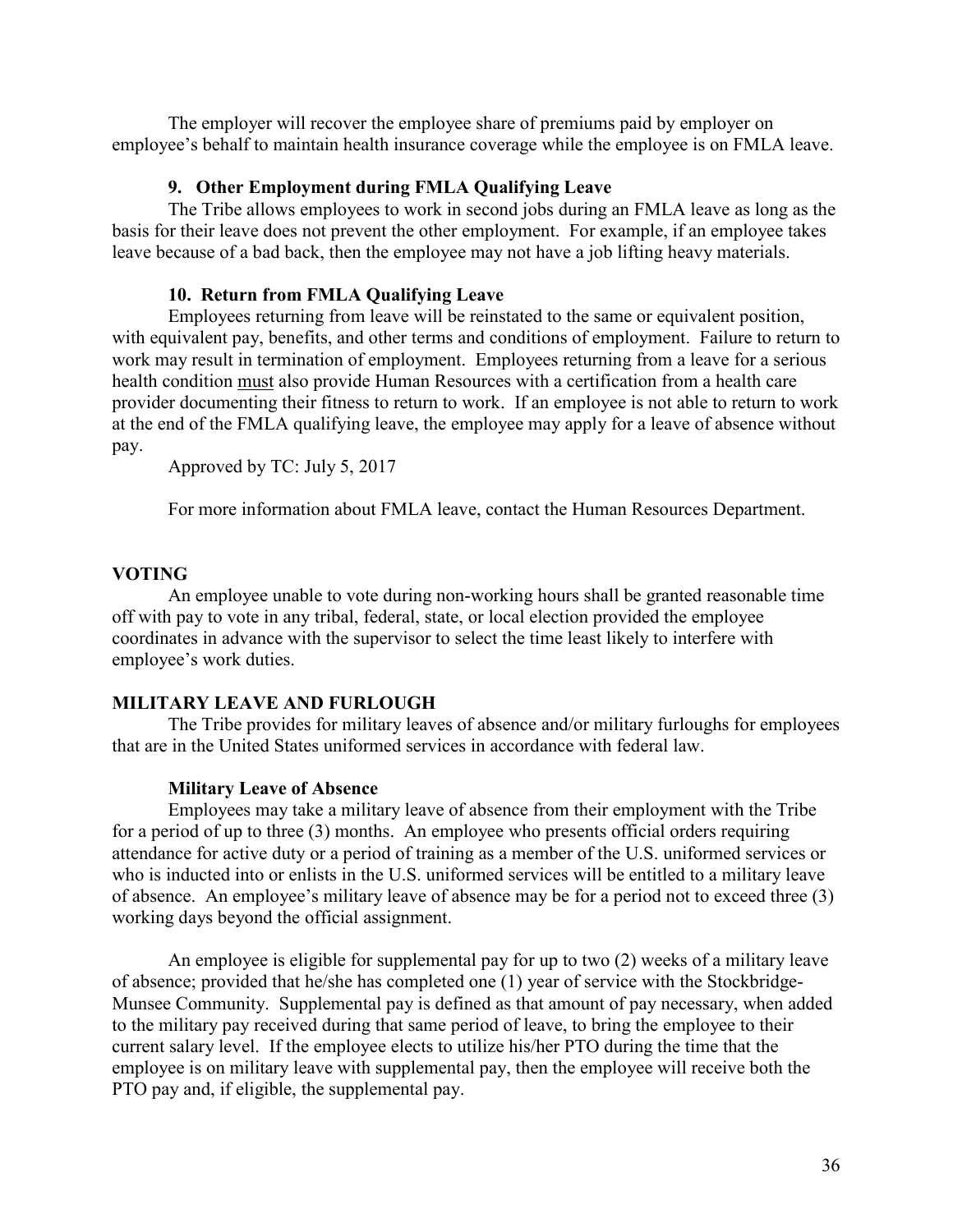#### **Military Furlough**

An employee will be considered to be on a military furlough if he or she will be on active military duty for a period of more than three (3) months or if the employee has notified the Tribe that he or she is leaving his or her job to enter into active military service in a branch of the U.S. uniformed services. Employees who are on military furlough are eligible for reemployment upon completion of such military service in accordance with federal law. Applications for reemployment after a military furlough must be submitted in timely manner in accordance with federal law.

#### **Reemployment**

When an employee returns from a military leave of absence or a military furlough, if eligible for reemployment, the employee will be restored to the same or a comparable position and benefits (including continuous service date, status, and pay) that he or she would have attained if the employee had not been absent due to military service.

#### **Health Insurance**

When an employee has a military leave of absence for fewer than 31 days, the employee is only responsible for the employee share of any health insurance premiums. When the employee has a military leave of absence for 31 or more days or is on military furlough, the employee will be responsible for the payment of the entire health insurance premium. If an employee goes on military furlough, the employee has the right to elect to continue health insurance coverage for him or herself and his or her dependents for up to 24-months in accordance with federal law.

## **WORKER'S COMPENSATION**

Employees of the Stockbridge-Munsee Community receive worker's compensation in accordance with the Stockbridge-Munsee Worker's Compensation Ordinance. Employees receive worker's compensation benefits when an injury is sustained in the course of or as a result of his/her employment with the Stockbridge-Munsee Community.

#### **Reporting**

Employees must report all work-related injuries to their supervisor, Human Resources, Occupational Nurses, or another appropriate person, within forty-eight (48) hours of the time of injury or diagnosis of an occupational disease. Supervisors must report all injuries to Human Resources immediately.

#### **Medical Treatment**

The Stockbridge-Munsee Health and Wellness Center must be used for medical treatment and follow-up appointments when an employee sustains a work-related injury, except in emergency situations or with prior approval.

#### **Effect on Continuous Service Date**

Any time lost by an employee due to a work-related injury covered by worker's compensation will be credited as active service for all Stockbridge-Munsee Community benefits.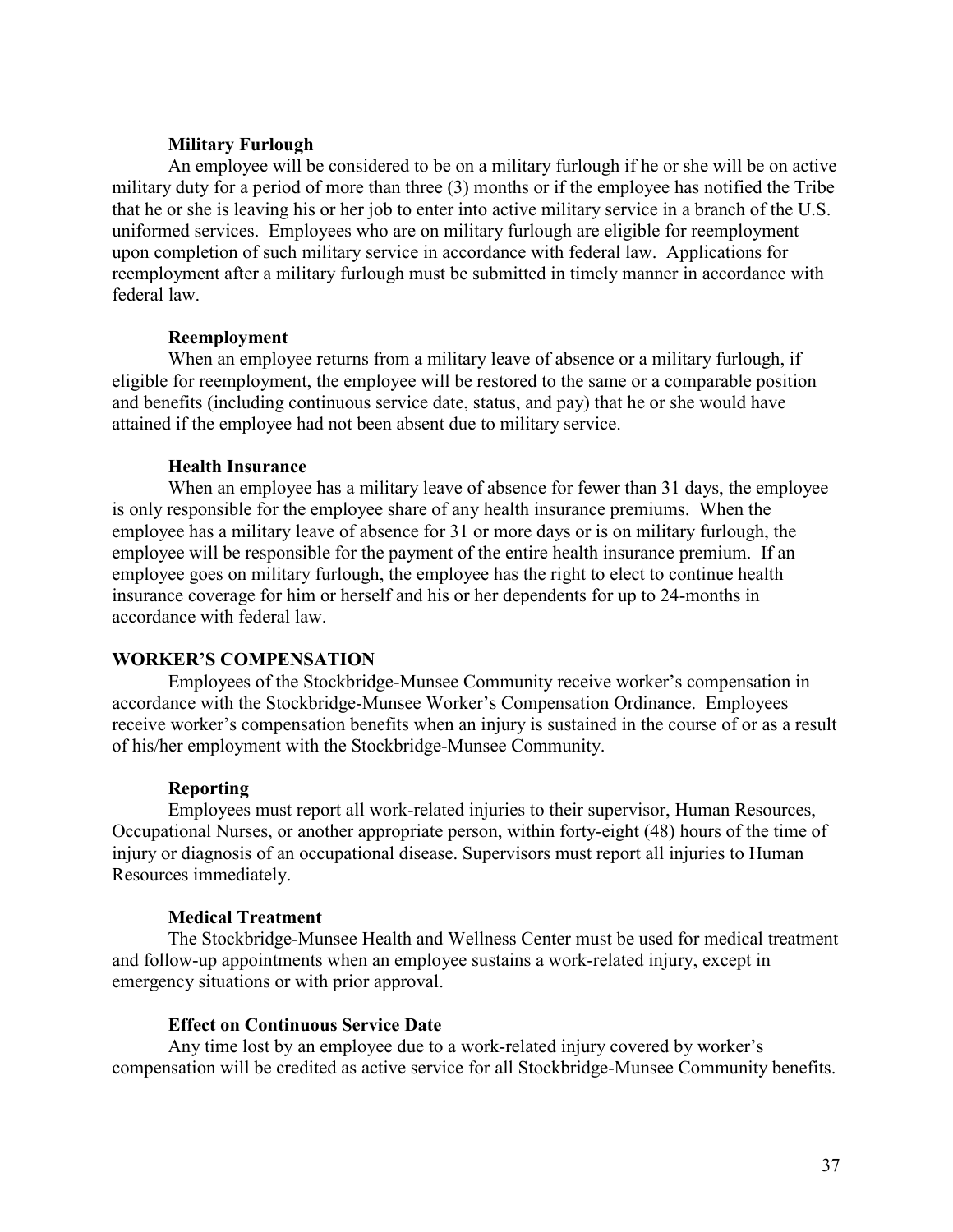#### **Return to Work**

The Stockbridge-Munsee Community has a policy of returning employees to work as soon as released for duty. If necessary, the Tribe will make reasonable efforts to find a light duty post or make reasonable accommodations to allow the employee to return to work, provided that the reasonable accommodation does not cause undue hardship to the Stockbridge-Munsee Community and does not violate other Tribal law. Reasonable accommodations or light duty posts should not be viewed as offers of revised regular job positions. Employees, who find temporary light duty employment when such work is not available with the Tribe, shall notify Human Resources of such employment.

## **Effect of Other Leave**

FMLA leave will run concurrently with benefits provided by Worker's Compensation. Employees are not guaranteed to return to the same or equivalent job position if the worker's compensation leave lasts longer than the FMLA leave period.

## **REDUCTION OF WORKFORCE**

It is the policy of Stockbridge-Munsee Community that if it must reduce employment because of adverse economic or other conditions, layoffs and recall from layoffs will be consistent with the Employment Preference Ordinance. After the Employment Preference Ordinance is applied and department needs are considered, employees within each affected unit are to be selected for layoff based on seniority and whether there are volunteers.

#### **UNEMPLOYMENT**

The Stockbridge-Munsee Community has opted into the State of Wisconsin's Department of Workforce Development Unemployment Insurance system. Employees whose employment is terminated will be provided information regarding Unemployment Compensation.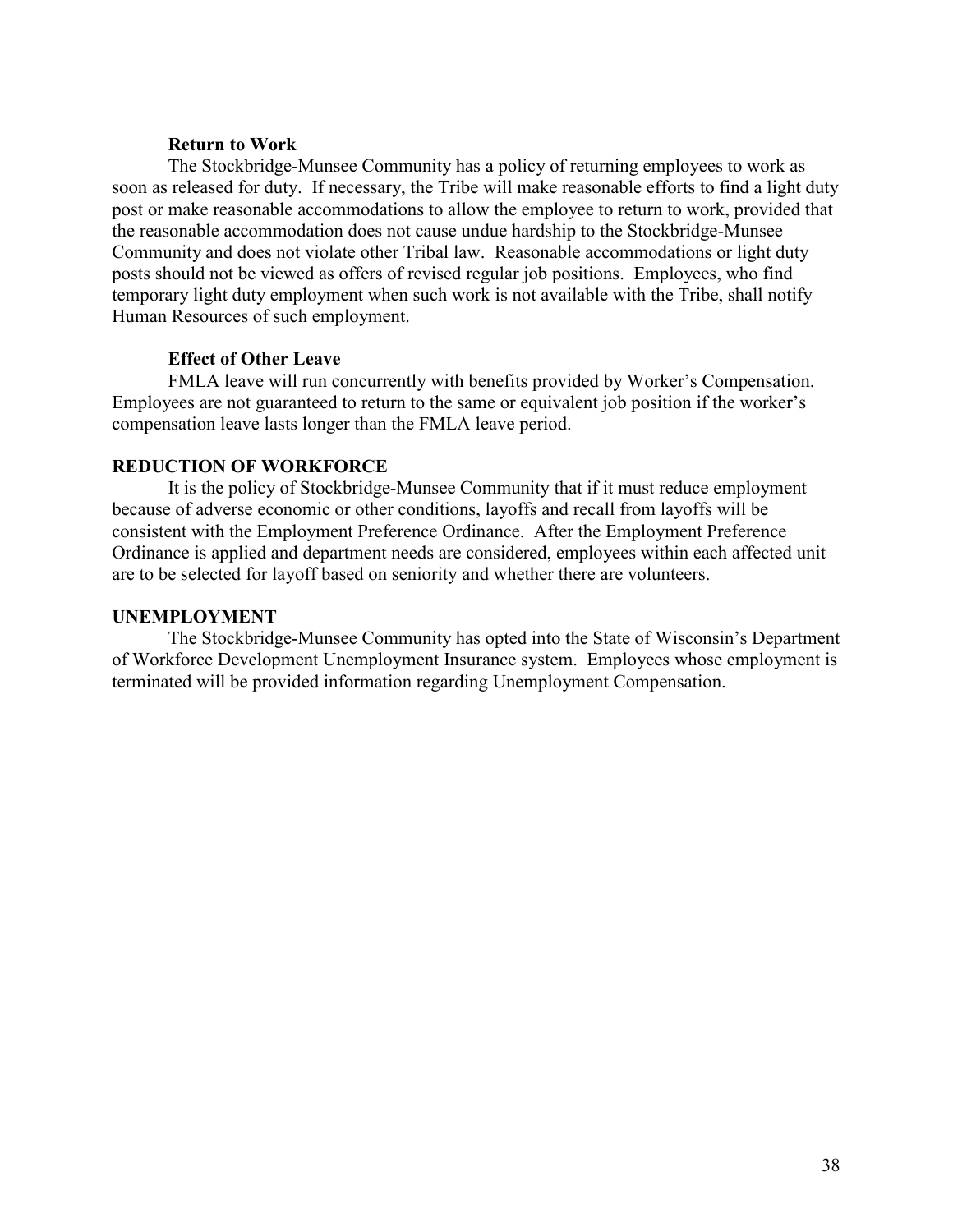## **SECTION 4 EMPLOYEE RIGHTS**

The Stockbridge-Munsee Community has enacted an Employee Rights Ordinance, which recognizes and seeks to insure that employees of the Stockbridge-Munsee Community enjoy a stable working environment and protection of their rights. Please refer to the Employment Rights Ordinance for further information. http://www.mohican-nsn.gov

## **ANTI-HARASSMENT POLICY**

The Stockbridge-Munsee Community expects all employees to accomplish their work in a business-like manner. In order to maintain a non-discriminatory atmosphere, the Community prohibits harassment of fellow workers.

All forms of harassment that interfere with job performance or create a hostile or offensive working environment are prohibited. A hostile or offensive working environment requires harassment that is frequent or severe. The Supreme Court has defined this in the context of Title VII of the Civil Rights Act as "When the workplace is permeated with discriminatory intimidation, ridicule, and insult that is sufficiently severe or pervasive to alter the conditions of the victim's employment and create an abusive working environment, Title VII is violated." *Harris v. Forklift Systems, Inc.*, 510 U.S. 17, 21, 114 S.Ct. 367, 370 (1993). "Conduct that is not severe or pervasive enough to create an objectively hostile or abusive work environment-an environment that a reasonable person would find hostile or abusive-is beyond Title VII's purview.'' *Harris,* 510 U.S., at 21, 114 S.Ct., at 370, citing *Meritor,* 477 U.S., at 67, 106 S.Ct., at 2405-2406.

Sexual harassment is prohibited and means unwelcome sexual advances, unwelcome requests for sexual favors, and unwelcome physical contact of a sexual nature or unwelcome verbal or physical conduct of a sexual nature. Sexual harassment includes conduct directed by a person at another person of the same or opposite sex. Unwelcome verbal or physical contact of a sexual nature includes, but is not limited to, deliberately and repeatedly making unsolicited gestures or comments of a sexual nature, displaying offensive sexually graphic materials, verbal or physical conduct of a sexual nature, whether or not repeated, that is sufficiently severe to interfere substantially with an employee's work performance or to create an intimidating, hostile or offensive work environment.

Harassing conduct in the work place, of a sexual or non-sexual manner, will not be tolerated by the Stockbridge-Munsee Community.

Any employee who believes they have experienced a violation of this Section shall immediately report such violation to the Employee Relations Representative on the required forms.

The Stockbridge-Munsee Community believes that a violation of this Section must be dealt with immediately and responsibly. Therefore, the Employee Relations Representative will review all reports promptly, thoroughly and impartially, and investigate when merited by the circumstances.

In the event there is a conflict of interest due to a family or personal relationship with any party, the investigation will be conducted by another member of the Tribe's Legal Department and in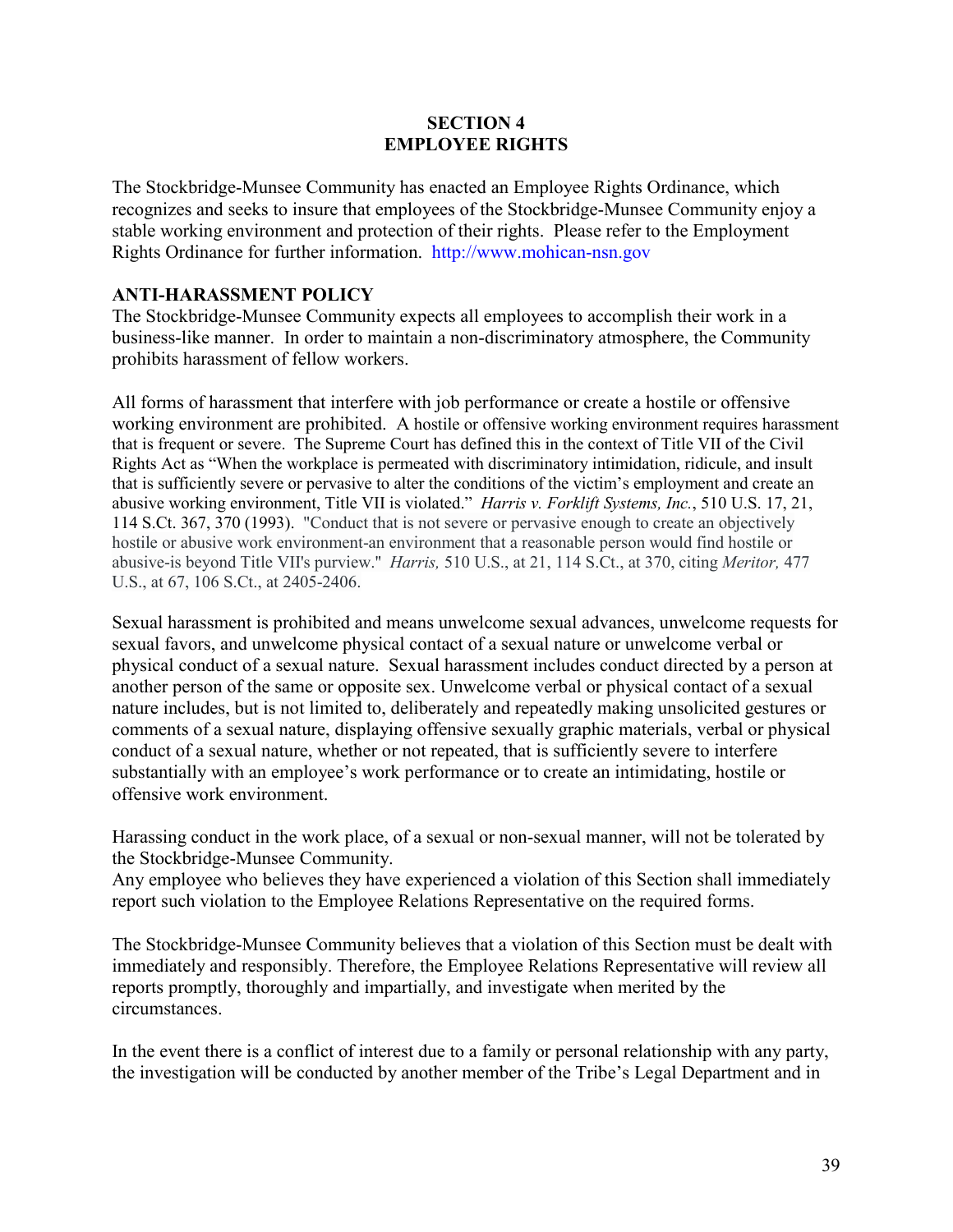the event that a conflict still exists, then an outside attorney will be appointed by the Tribe's Legal Department.

The Stockbridge-Munsee Community will not presume innocence or guilt, until a complete review has been completed and, when warranted, an investigation. The Employee Relations Representative, or designated investigator, will make all attempts to complete the initial review within seven (7) calendar days of the complaint. If an investigation is warranted, a timeline for completion shall be shared with the employee that filed the complaint, the employee whom allegedly violated this Section and appropriate members of the supervisory chain of command (short of Tribal Council) along with the pertinent Human Resources Manager. The determination of whether the allegations are substantiated or not by the Employee Relations Representative or designated investigator will be shared with the same persons

Any bad faith or frivolous accusations of harassment will be subject to disciplinary action.

The Stockbridge-Munsee Community will not tolerate any retaliation against any employee who files a complaint or provides information related to the complaint. Complaints and information learned during an investigation will be held in confidence to the extent possible as circumstances permit. If there is an investigation, the Stockbridge-Munsee Community requires the cooperation and assistance of the employees to provide complete and accurate information.

Prohibition on harassment applies to everyone in the workplace – Tribal Council, management, supervisors, coworkers, contractors and vendors.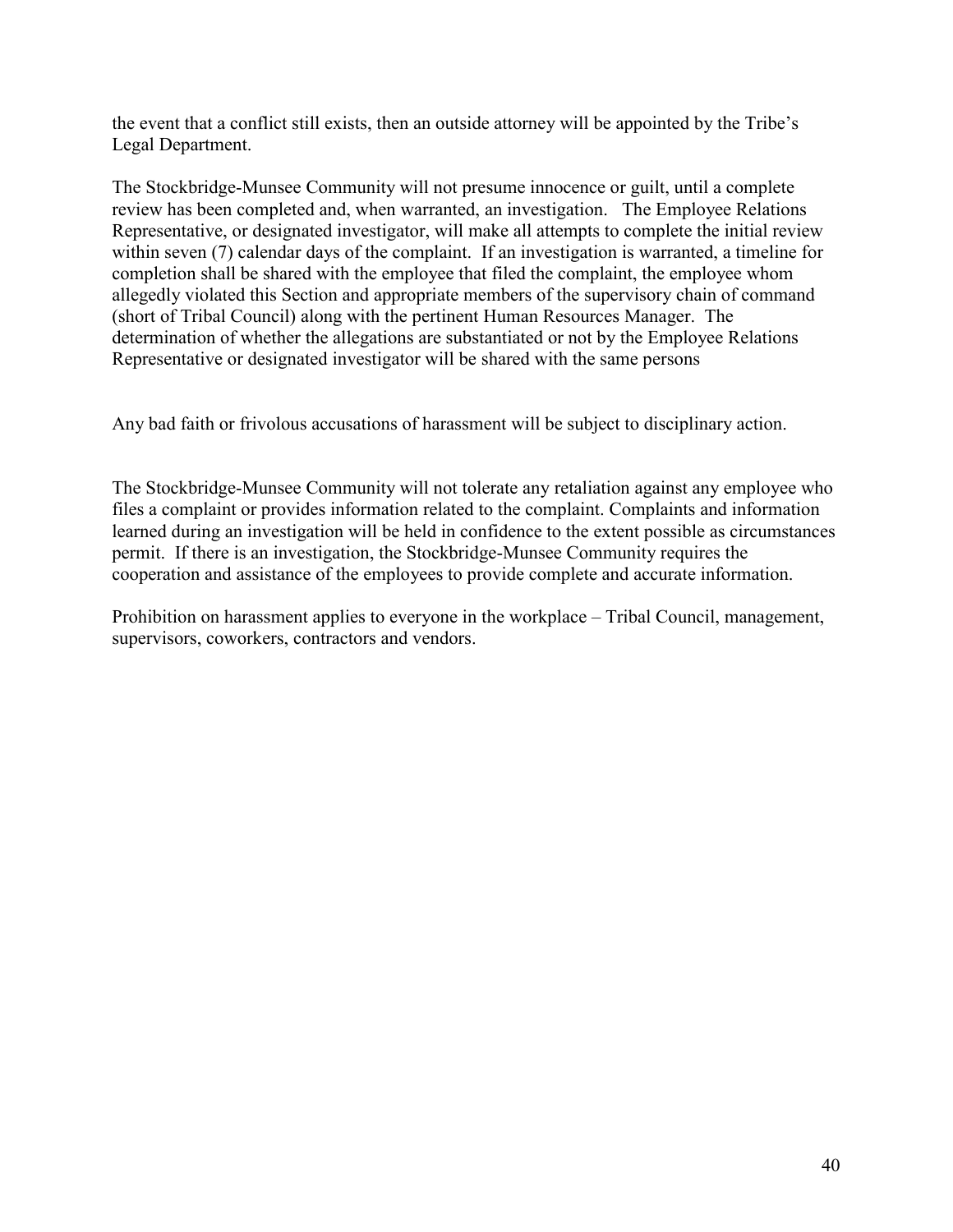## **SECTION 5 WORK POLICIES AND REGULATIONS**

## **PERSONAL APPEARANCE AND CLOTHING**

Appropriate attire enhances an employee's effectiveness in providing superior service. Each employee personally represents the Stockbridge-Munsee Community and is required to dress and groom in a manner appropriate for his/her work area. Some departments may require a specific dress or uniform. If uniforms are required, employees are to be in full uniform whenever on the floor and uniforms should be kept neat and clean. Employees are prohibited from socializing "off duty" in public while in uniform.

Because we work with the public, it is imperative that employees look presentable at all times. Employees are expected to bathe regularly and be free of body odor, other odors, and excessive perfumes and colognes. Fingernails should be kept clean and hair, mustaches, goatees, beards and sideburns must be kept neat and trim. If a body piercing is easily visible, the employee may be asked to remove or cover it while on the job. If a tattoo is found to be sexually explicit or obscene, the employee may be asked to cover it while on the job.

#### **DRUGS AND ALCOHOL**

The Stockbridge-Munsee Community is a drug free workplace and strictly enforces its substance abuse policy that incorporates the provisions of the Drug-Free Workplace Act of 1988. All employees must abide by the terms and conditions of this policy while employed by the Stockbridge-Munsee Community. In this regard, employees are required to read the policy and sign a statement acknowledging their understanding of the policy and intent to follow the policy. This policy will be provided to each employee during their orientation.

Any employee who reports for work or who is at work is subject to chemical screening and/or blood-alcohol testing to determine the presence of alcohol or unauthorized drugs in the body. The general categories of drug testing shall include the following types of tests: (1) preemployment testing, (2) Random testing of employees, (3) reasonable suspicion testing, (4) accident or unsafe practice testing, and (5) follow-up testing. The types of testing to be used shall include any test that is available to detect the use of presence of any illegal drug or alcohol. The choice of the type of test shall be at the discretion of Stockbridge-Munsee Community.

Employees are prohibited from using, possessing (including drug paraphernalia), selling, dispensing, distributing, manufacturing, being under the influence of illegal drugs, or inappropriately using controlled substances at any time. During scheduled work hours, employees are not allowed to consume, possess or be under the influence of alcoholic beverages. Reporting to work under the influence of alcohol is strictly prohibited. An employee reporting to work suspected of being under the influence of alcohol, an illegal drug or inappropriately using a controlled substance may be subjected to a drug and/or alcohol test.

Appropriate use of prescribed medication is not restricted under this policy; however, if such medication will in any way affect an employee's job performance, the employee must notify their immediate supervisor about the medication prior to the start of their regular shift. The employer may also request that the employee provide written notification from the doctor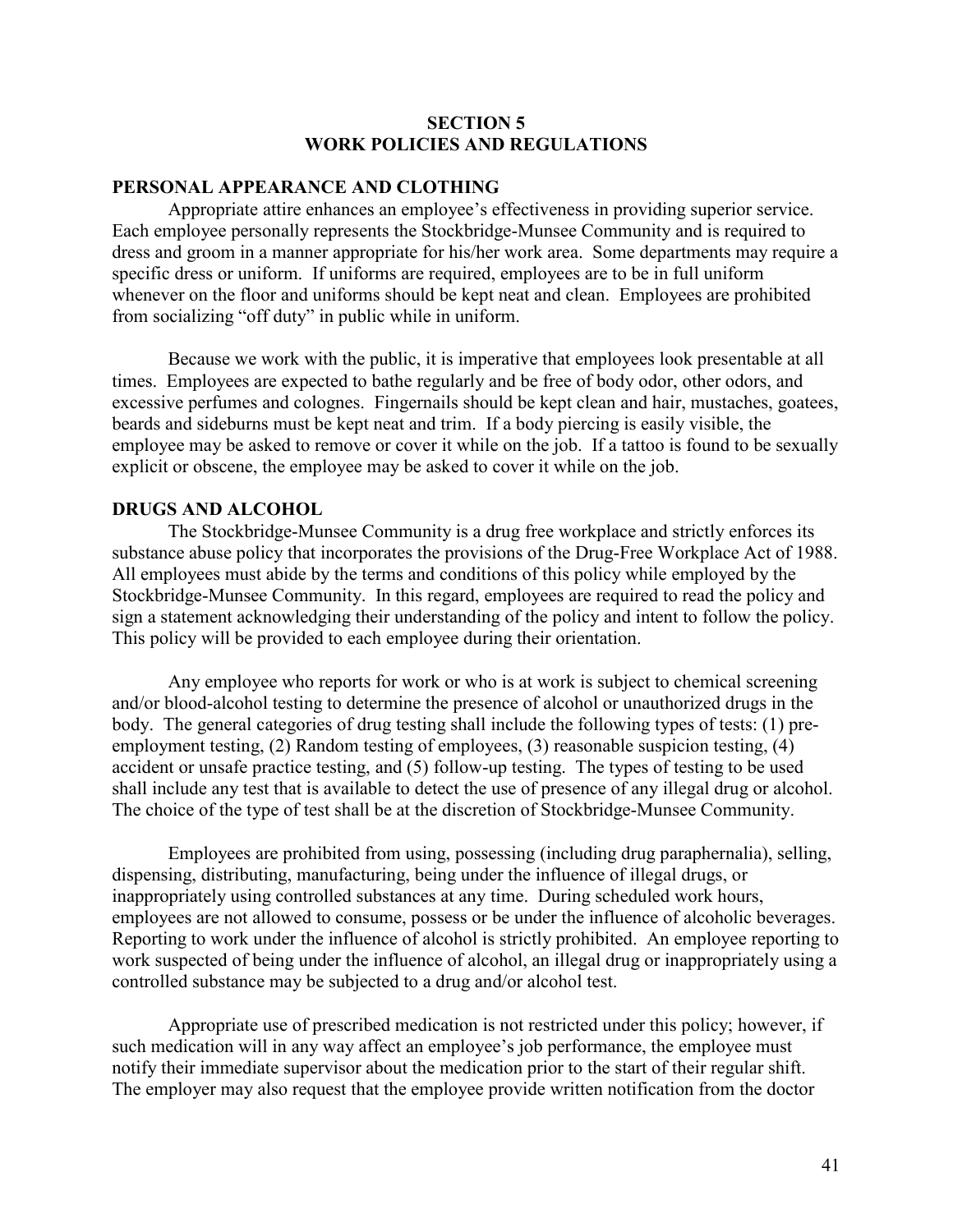stating that the employee is on such medication and whether it restricts the performance of the employee's job duties.

Employees who are charged and/or convicted of any criminal drug violation occurring in the workplace must report it to Human Resources within 5 days of the charge or conviction.

If the employer suspects that the employee is tampering with the test process, the employer may authorize a witnessed collection. Employees who tamper with the test process will be subject to employee corrective action.

## **Random Employee Drug Testing**

Random testing for drugs will be done periodically. A certain percentage of names will be chosen from the list of active employees and those employees will be tested immediately upon notification. Employees who are chosen for testing will be contacted while in the workplace and will be required to report for drug testing. If an employee is not at work, on leave or on travel status, their name will be held until they return to work and they will then be contacted to report for testing. Employees will not be called at their home for random testing.

An employee's refusal for a drug test will be considered a positive drug test. The following will be considered refusals:

- Failure to cooperate with the testing process in a way that prevents the completion of the test.
- Engaging in conduct that clearly obstructs the testing process.
- Failure to sign the testing forms (if the tested individual did not already take the test).
- When an individual subject to a post-accident test leaves the scene of the accident before being tested (except, for example, when necessary to receive medical treatment) and is not reasonably available for testing.
- Physical inability to complete the test within three (3) hours of reporting for test.

The first time an employee tests positive or refuses the test, the employee will be offered assistance through our Employment Assistance Policy (EAP) as a requirement for continued employment with the Tribe. However, a confirmed positive drug test during the initial 120-day orientation period results in the termination of employment and not a referral to the EAP. Following a positive drug test, if an employee tests positive for drug use or refuses testing within a 3-year period from the last failed drug test, employment will be terminated. If employment is terminated for a second positive drug screening, the individual will not be eligible to apply for any position with the Stockbridge-Munsee Community for a period of one (1) year from the effective date of termination.

Employees may be subject to up to three (3) random drug tests per a 12-month rolling calendar year.

## **Reasonable Suspicion and Follow-Up Testing**

At any time during employment with the Stockbridge-Munsee Community, management may request that an employee take a drug test if there is a reasonable suspicion that the employee is in violation of the Community's drug/alcohol policy. Evidence sufficient to justify reasonable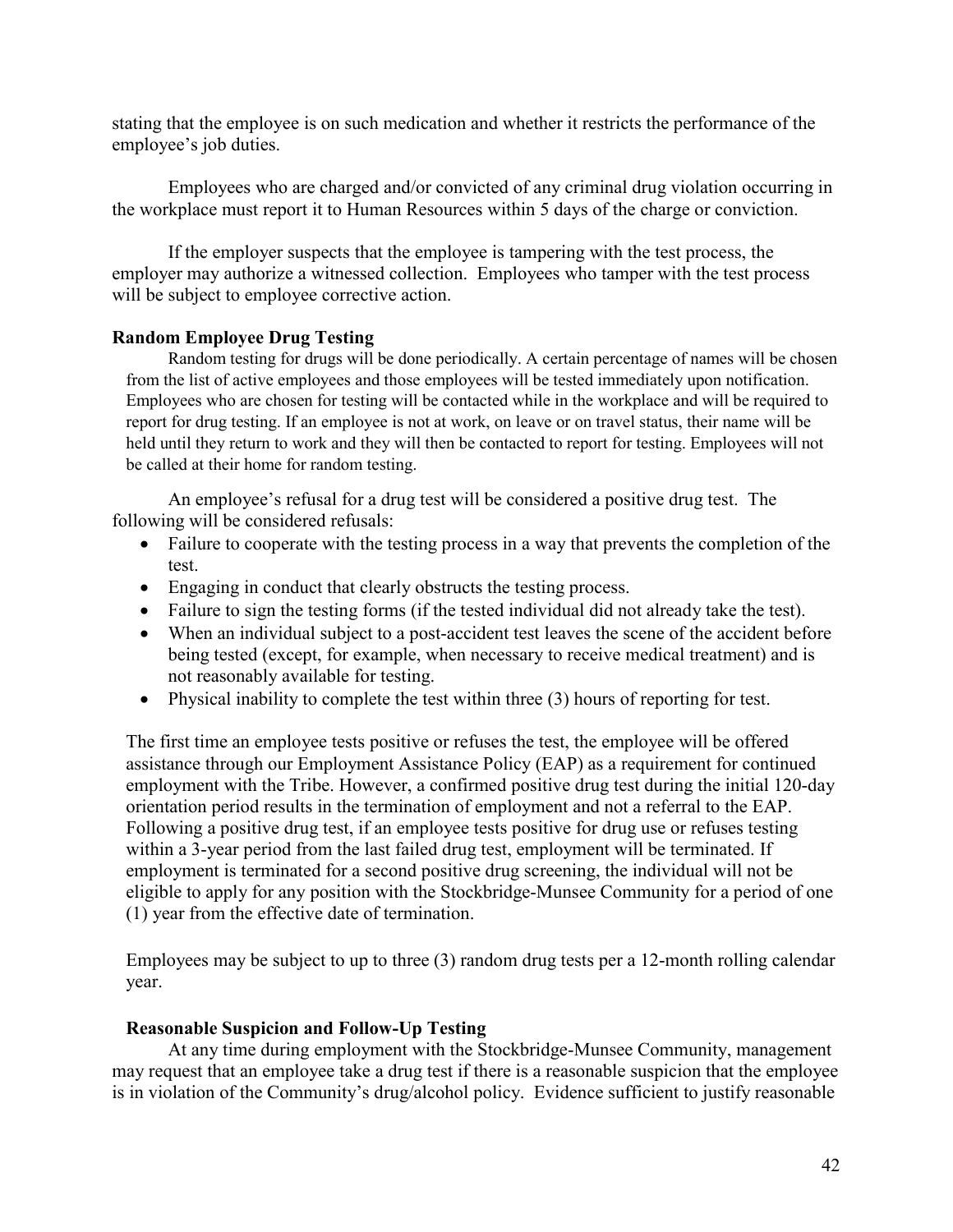suspicion may include, but is not limited to, a drug related arrest or conviction, reliable information or evidence that previous drug tests were tampered with, possession of drug paraphernalia and/or open containers of alcohol, detection of alcohol on breath or clothes, lapses in job performance or other physical evidence of being under the influence of drugs or alcohol. Follow-up testing occurs when a drug or alcohol test is conducted based on a previous positive alcohol/drug test of an employee.

An employee may be subject to more than three (3) drug tests per year as part of reasonable suspicion and/or follow-up drug testing. It is the discretion of the Human Resources Manager/Director when reasonable suspicion or follow-up testing will be administered to an employee.

## **Testing When Work-Related Injury Occurs**

An employee who has an accident on the job may be subject to a drug and/or alcohol test. An employee who has an accident while operating a tribal vehicle will be required to submit to a drug and/or alcohol test.

# **EMPLOYMENT ASSISTANCE POLICY ("EAP")**

## *Purpose*

The purpose of the Employee Assistance Program (EAP) is to help employees address personal issues that may affect their job performance, such as addictions, alcohol or drug abuse, anger management, grief, stress, marital/relationship conflicts, depression, parenting issues and a wide variety of other problems.

## *Eligibility/Cost*

EAP access is both free and confidential for all employees, plus their eligible family members, **through their 24/7 toll-free phone number. The current number, website and additional EAP information is always available in Human Resources.** Employees are responsible to cover any EAP costs after the initial assessment and short-term counseling. Some EAP costs may be covered by insurance or other sources, depending on the issue.

## *Participation*

Any employee wanting to participate in EAP will be reasonably accommodated and their participation kept confidential in the strictest terms. **EAP participation can be suggested by management, but not mandated (except in cases of a positive or refused drug testing where it is required to maintain employment).** Employees testing positive for drugs within their first 120-day orientation period aren't eligible for EAP referrals and are subject to termination.

## **PERSONAL BELONGINGS**

The Stockbridge-Munsee Community recognizes an employee's desire to display personal mementos, family photographs or other personal items. While the Stockbridge-Munsee Community can take no responsibility for the safekeeping of these items, it welcomes its employees to personalize their work areas for added comfort and enjoyment. However, the following guidelines must be observed:

• Safety Comes First – No object can interfere with job safety as viewed by management.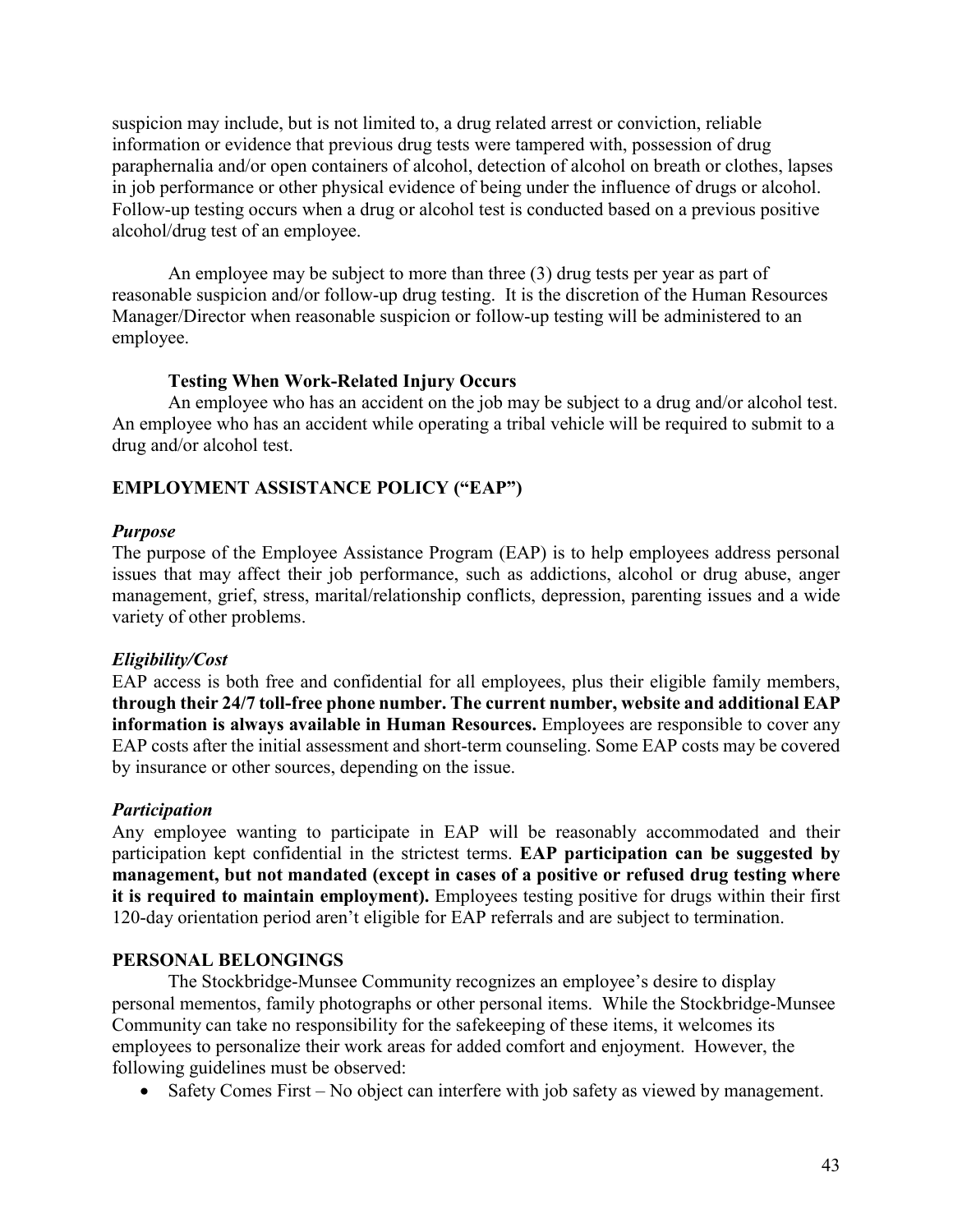- Nothing can be displayed that is derogatory or offensive to any person or system of beliefs.
- Objects that are inappropriate or hinder work efforts will not be allowed and must be removed upon request.
- Employees are not allowed to deface tribal property.
- The Tribe reserves the right to prohibit personal belongings that may disrupt work environment or pose a safety risk.
- The Tribe reserves the right to inspect personal belongings that are at the workplace.

## **BREAK AREA**

Some office buildings within the Stockbridge-Munsee Community contain break areas equipped with vending machines, a microwave, kitchen facilities and refrigeration for the convenience of our employees. Employees may use the break area for their scheduled break and/or lunch period. Although the Tribe provides a housekeeping staff, it is up to the individual employees to keep their break areas neat and clean, so clean up after yourself!

## **NO COMMERCIAL TOBACCO USE POLICY**

The use of cigarettes (including e-cigarettes), pipes and any other tobacco products, which produce smoke, are prohibited inside all tribal buildings except where exceptions have been approved by the Tribal Council for traditional ceremonial purposes or as specifically authorized otherwise. Areas designated for commercial tobacco use must be kept free of litter. All employees are obligated to observe break and work rules.

## **SAFETY EQUIPMENT**

Employees will be provided with safety equipment if it is a requirement for a particular job. Personalized safety equipment, such as steel-toed shoes, may be required at the employee's expense. Equipment issued by the Tribe will be signed for by the employee and replaced at the employee's expense if lost, damaged, or stolen as a result of the employee's negligence. The Stockbridge-Munsee Community will replace tribal-owned safety equipment that is defective or worn out. Employees that are provided safety equipment are required to use that equipment. Employees shall take all reasonable precautions to perform their work in a safe manner.

## **TOOLS AND EQUIPMENT**

The Stockbridge-Munsee Community generally furnishes all necessary tools and equipment to complete job assignments. Each employee is reminded that all items purchased by the Stockbridge-Munsee Community are the property and therefore very valuable assets of the Stockbridge-Munsee Community. It is the responsibility of the employee to whom tools and equipment are assigned to maintain and safeguard these assets as if they were his/her personal property. This applies to office equipment and supplies, as well as other tools and equipment. Such tools may not be used for personal use.

An inventory of tools and equipment will be made periodically. If it is determined that an employee is negligent in the proper storage of tools, material, or supplies or they are misplaced or stolen, the employee will be asked to replace the same at fair market value or the cost of the item will be deducted from the employee's paycheck.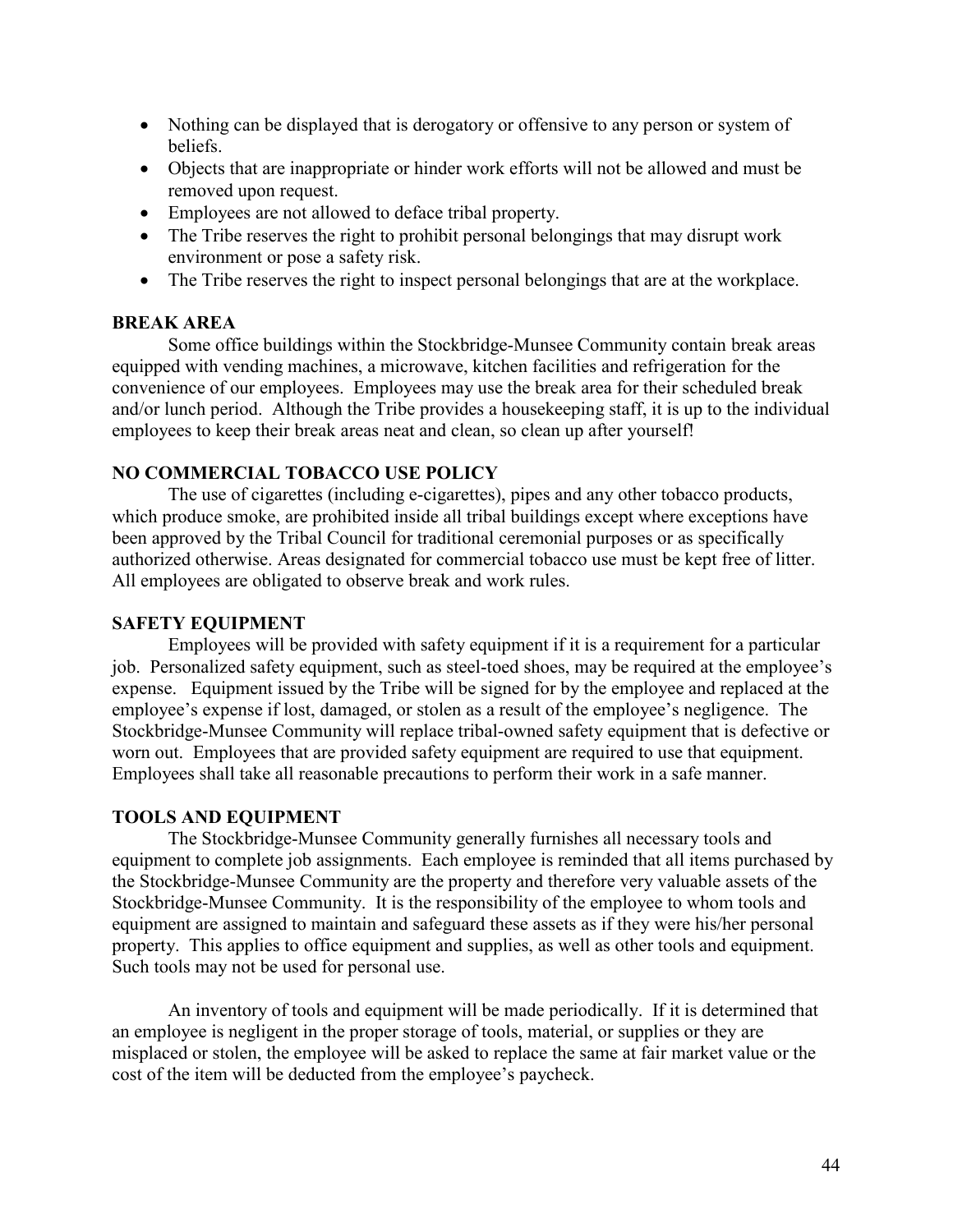When leaving a work area, it is required that all tools be placed back in designated storage areas or removed from the work area and secure in locked storage where available.

#### **PERSONAL TOOLS**

Employees who work in certain positions are required to provide their own tools to perform job assignments. The immediate supervisor will advise employees of the tools required and will make sure that each employee obtains the required tools. The Stockbridge-Munsee Community discourages employees from lending or borrowing tools. The Stockbridge-Munsee Community takes no responsibility for damaged or stolen property.

#### **CARE OF EQUIPMENT AND FACILITIES**

All employees should be concerned with the care and safe use of equipment and facilities owned by the Stockbridge-Munsee Community. Good housekeeping is expected of every employee.

#### **SOLICITATION**

Solicitation and distribution of goods or literature by non-employees on the premises is prohibited and employees may only participate in such activities on the premises as authorized by management.

#### **PARKING**

An adequate parking area is provided for employees. Please cooperate by not blocking any gate, driveway or the dock of any shipping and receiving area. The Stockbridge-Munsee Community assumes no responsibility for an employee's vehicle or the contents of the vehicle while on property of the Stockbridge-Munsee Community, and will not be liable for any damage to or theft of any vehicle or personal property left in vehicle while in parking area.

#### **SECURITY**

All doors, files, desks, gates and any other equipment with locks must be kept locked securely when not in direct use and at the end of each day. Locks should be checked regularly. Vehicles should be kept locked at all times when not in use. Lost keys must be reported to your supervisor immediately. Employees may be assigned responsibility for keys and/or access codes. Any concerns about security should be directed to your supervisor. For more information, see the applicable security and/or key policies.

#### **TRAINING AND JOB-RELATED EDUCATION**

The Stockbridge-Munsee Community will provide the training to its employees that it deems necessary to improve job performance, which may include in-service training and/or attendance at meetings and workshops. Within budget limitations, expenses will be paid by the Stockbridge-Munsee Community for such training.

The Tribe also encourages employees to engage in job-related education and professional development activities on their own time and expense. In support of such activities, the Tribe permits employees to be excused from work with pay for not more than four (4) hours a week for job-related education for full-time employees (this time is pro-rated for part-time employees). If an employee is excused from work for more than 4 hours a week for job-related education, the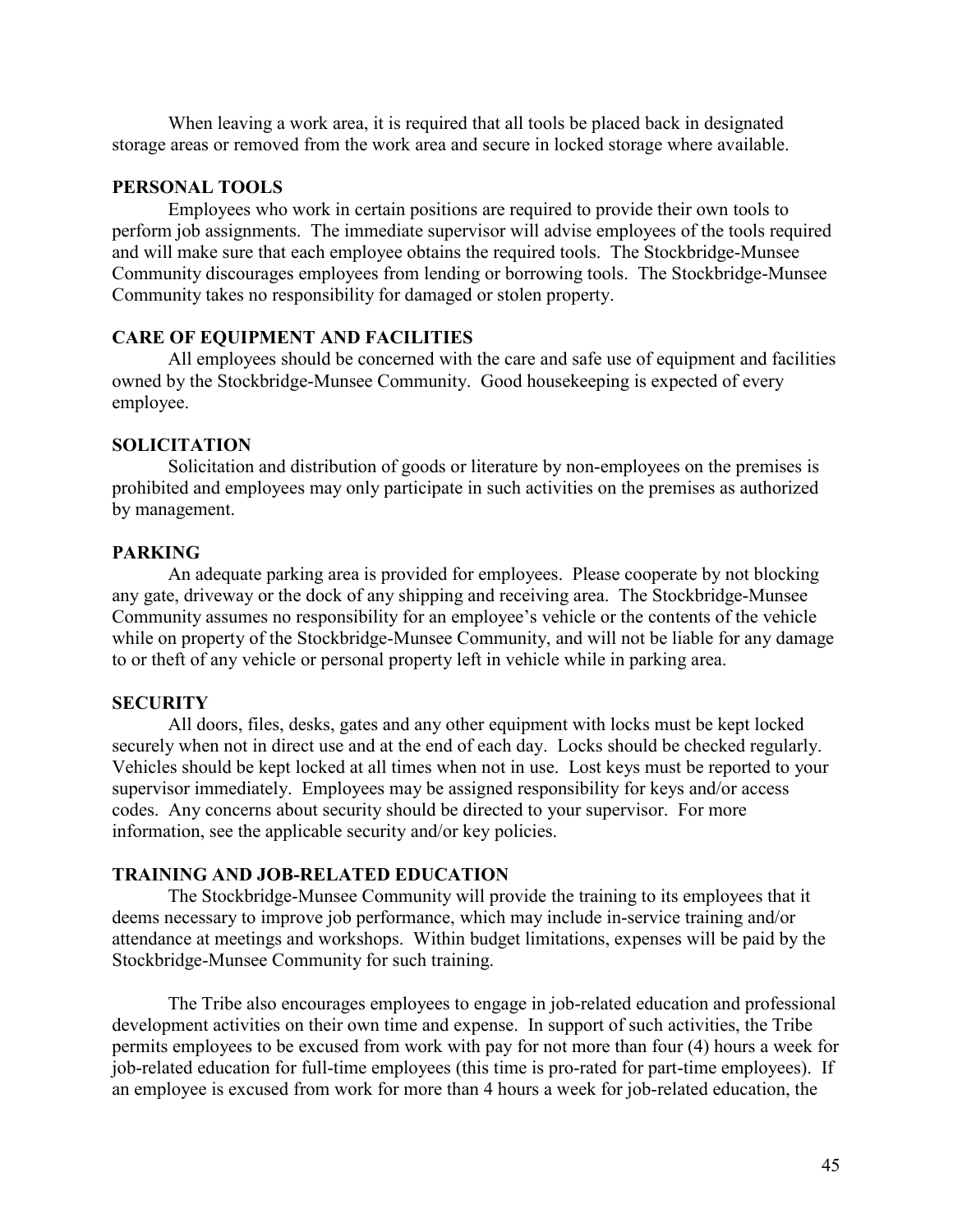additional hours will be unpaid. Employees must obtain supervisor's approval for such jobrelated education in advance of the absence from work in accordance with applicable tribal procedures. **The Stockbridge-Munsee Community also has some jobs that are "staff development" positions, which are subject to a separate policy.** 

## **USING THE TELEPHONE**

Each time an employee makes or receives a telephone call they represent the Stockbridge-Munsee Community. The manner in which a call is handled determines how our customers, clients, and the general public judge the Stockbridge-Munsee Community. We have a limited number of telephone lines and it is essential that we keep those lines open; employees should refrain from making or receiving personal telephone calls except for emergencies. Longdistance telephone calls as well as collect phone calls for personal reasons must be reimbursed by the employee.

#### **COMPUTER USE AND SECURITY**

Employees are responsible for the appropriate use of Stockbridge-Munsee Community computers, and for taking reasonable precautions to secure the information and equipment entrusted to them. Employees are responsible for reporting inappropriate use of Stockbridge-Munsee Community computers and breaches of computer security, and assisting in resolving such matters. Computer systems and information are Stockbridge-Munsee Community property and should be used principally for business purposes.

The Stockbridge-Munsee Community reserves the right, without prior notice to the employee, to access, disclose, use, or remove both business and personal computer communications and information and may monitor Internet activity to see what sites are frequented, duration of time spent, files downloaded, and information exchanged. The Stockbridge-Munsee Community will investigate complaints about inappropriate images on computers, inappropriate email, or other inappropriate conduct and take appropriate corrective actions. Employees shall comply with tribal policies regarding the use of computers, Internet, and other electronic resources.

## **EMAIL AND INTERNET**

All business correspondence sent via email must be sent using an authorized email account. All electronic communications systems are to be used primarily for business purposes, meaning that the use of such equipment and systems must be job-related. Limited use of these systems for personal use is acceptable, if done in a professional manner that does not interfere with business use.

Access to the Internet has been provided to certain employees for the benefit of the Stockbridge-Munsee Community. Every staff member has a responsibility to maintain and enhance the Stockbridge-Munsee Community's public image and to use the Internet in a productive manner. The Tribe has the right to audit employee use of the tribal email system and the Internet.

Each employee is responsible for the content of all text, audio or images that they place or send over the Internet. All messages communicated on the Internet should have your name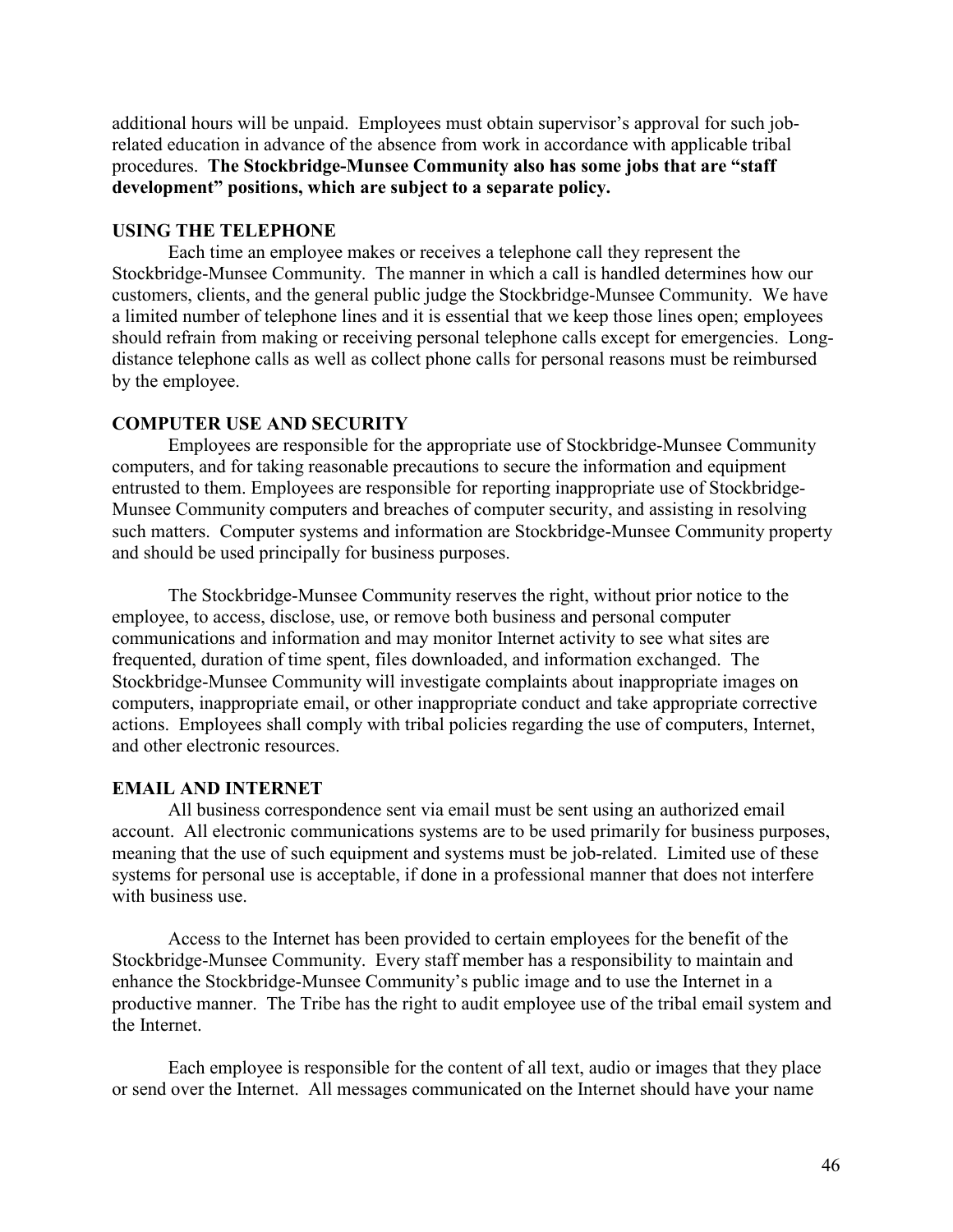attached. No messages will be transmitted under an assumed name. Users may not attempt to obscure the origin of any message. Information published on the Internet should not violate or infringe upon the rights of others. Employees who wish to express personal opinions on the Internet are encouraged to obtain their own usernames on other Internet systems.

Employees are not permitted to either visit Internet sites or to transmit messages that contain content that is harassing, abusive, obscene, sexually-explicit, fraudulent, defamatory, that creates a hostile work environment, or in some other way violates tribal law or policies. These requirements also apply to any computers that are available to employees for personal communications and use.

To help prevent computer viruses from being transmitted through the system there will be no unauthorized downloading of any software from the Internet. In addition, employees may not download copyrighted, trademarked, patented or otherwise unauthorized materials from the Internet. All software downloads will require the authorization of the MIS Department.

## **SOCIAL MEDIA**

Employees are expected to use social media (Twitter, Facebook, blogs, etc.) in a responsible way. Postings related to employment by the Tribe which contain vulgar or obscene material, are threatening, or which violate any tribal laws or policies no matter when or where they occur are prohibited. Employees are expected to honor, when made, another employee's request not to communicate with them via social media. Any intentional misrepresentation of the Tribe's operations or services is strictly prohibited. Employees shall not, in any circumstances, use social media or other means to disclose confidential information or the identity of any individual participant in a program administered by the Tribe, including name, address, family members, photographs or other personal information. Employees are not allowed to use or otherwise access tribal equipment, including but not limited to computers, company-licensed software or other electronic equipment to conduct personal blogging or social networking activities. Employees are not allowed to engage in blogging or social networking during working time, however, this prohibition does not extend to approved breaks or other times that the employee is not expected or required to be working. Use of the term "Tribe" in this paragraph refers to the Tribe and all of its business entities, including but not limited to the Mohican North Star Gaming and Resort, Little Star Convenience Store, Pine Hills Golf Club, and Mohican LP.

## **EXTERNAL PUBLIC MEDIA POLICY**

**Purpose:** To ensure responses to all to external media outlets, media requests or publications, are completed in an efficient manner and with the authorization of the Tribal Leadership.

**Policy:** All non-emergency issues that have the potential of generating news media interest must be immediately reported to the Tribal President. The Tribal Leadership will authorize all external media responses and designate an authorized speaker.

All public communications formats i.e., Websites, Social Media Networks, printed medias that are affiliated with the Stockbridge-Munsee Community or programming operated by the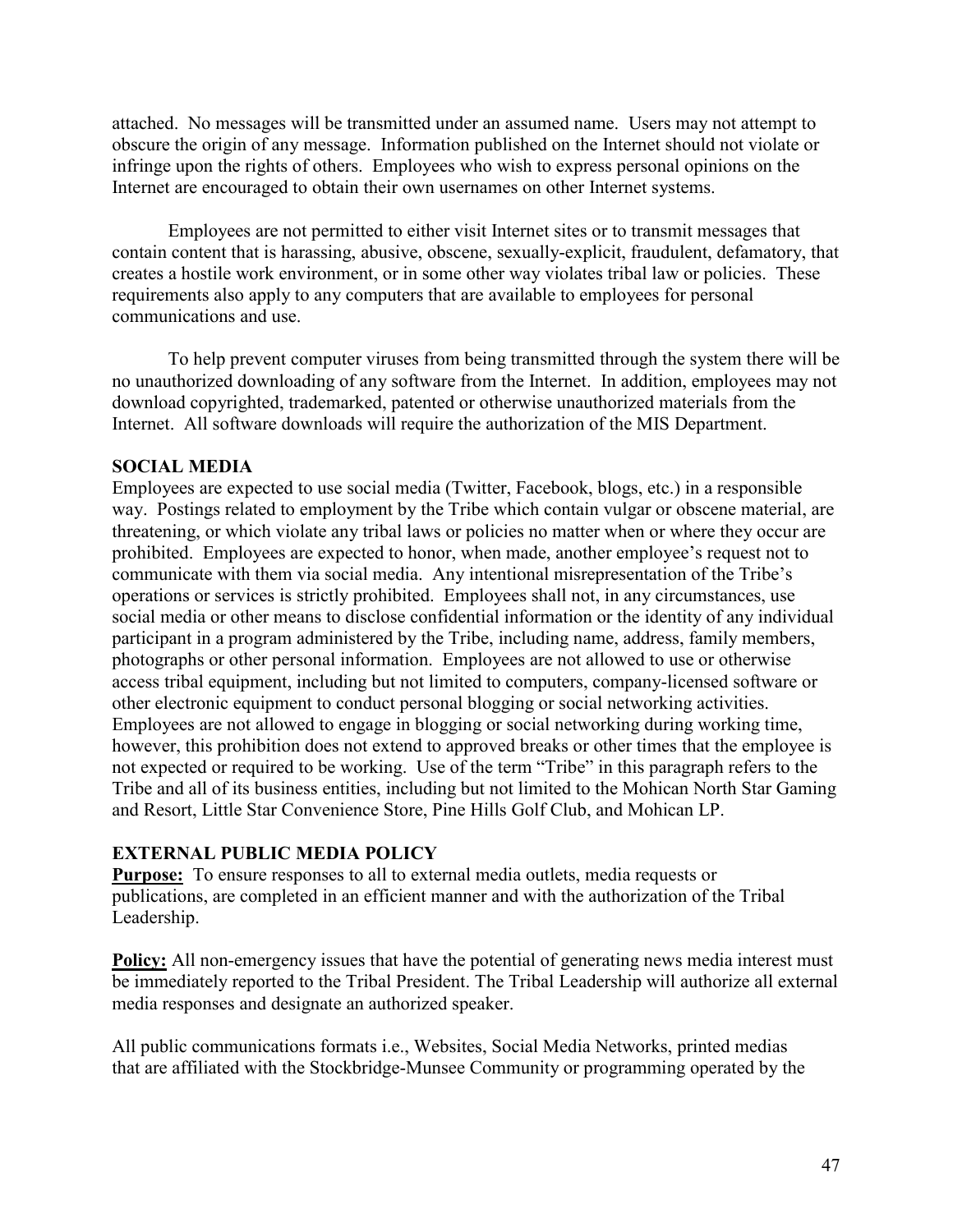Stockbridge-Munsee Community, that displays its name, likeness or other symbols must be approved by two levels of management prior to the public posting or distribution. It is the responsibility of the management reviewers to ensure the appropriateness of the messaging.

All websites, social media networks affiliated with the Stockbridge-Munsee Community are to be setup and administrated by the Stockbridge-Munsee IT Department.

All news media inquiries relating to casino/gaming events, promotions, and other activities will be addressed by the Casino/Gaming General Manager or Marketing Manager.

All news media inquiries concerning non-promotional events and activities will be referred to The Tribal President. The Tribal Leadership will determine the most appropriate response and designate a spokesperson.

**Emergency/Crisis**: Emergency/Crisis events are events that endangers public health, safety, or security. Events that meet these criteria are to be reported to the first member of management encountered as soon as safety allows. The member of management will immediately call 9-1-1, followed by the Tribal Public Safety Office and then the Tribal President. Tribal Leadership will determine who will generate external media responses.

This policy excludes the Mohican News, who will use the Editorial Board to review public stories and work directly with the Tribal President on news events that require a statement or opinion from Tribal Leadership.

In the event the Tribal President is not available the Vice-President will be contacted. Should the Vice-President not be available the Tribal Treasurer will be contacted. Staff will contact the Tribal Secretary for assistance with contacting the appropriate Tribal Leadership.

## **WORK ENVIRONMENT**

The Stockbridge-Munsee seeks to maintain a safe, healthy and secure workplace, in part by promoting open, friendly, respectful, and supportive working relationships among all employees. Workplace violence, threats of violence or intimidation have no place in our operations and such disruptive activities are not permitted. Secretly recording co-workers or other individuals is not permitted (this does not apply to approved security and investigation systems). Employees, other than authorized law enforcement personnel, are prohibited from bringing any weapons into the workplace. If an employee has a problem that is creating stress or otherwise making him or her agitated, the employee should report and discuss it with his or her supervisor and/or the Human Resources Department.

## **ENERGY PRESERVATION AND WASTE PREVENTION**

Waste of energy and materials is costly to the Stockbridge-Munsee Community and ultimately results in losses that must be paid for by other cost reduction actions. Employees are expected to participate in office recycling programs and abide by any other programs developed for energy preservation and waste prevention.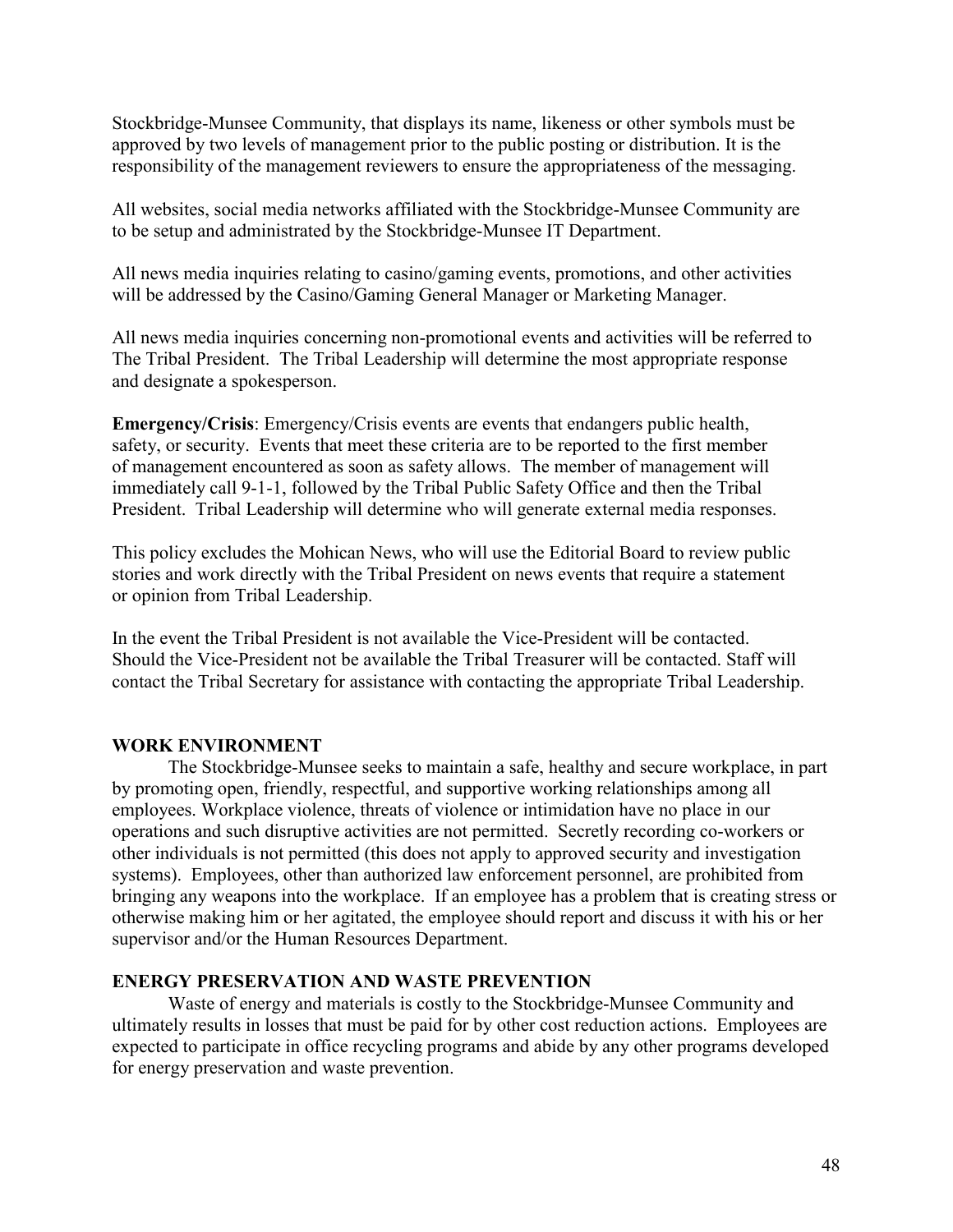## **USE OF TRIBAL FACILITIES AND BUSINESSES**

The Stockbridge-Munsee Community recognizes that public perception of our operations is very important to our success and reputation. Employees, whether on-duty or off, shall not be disruptive, disrespectful, or rude to employees or patrons at tribal facilities and businesses and shall conduct themselves in a courteous and business-like manner.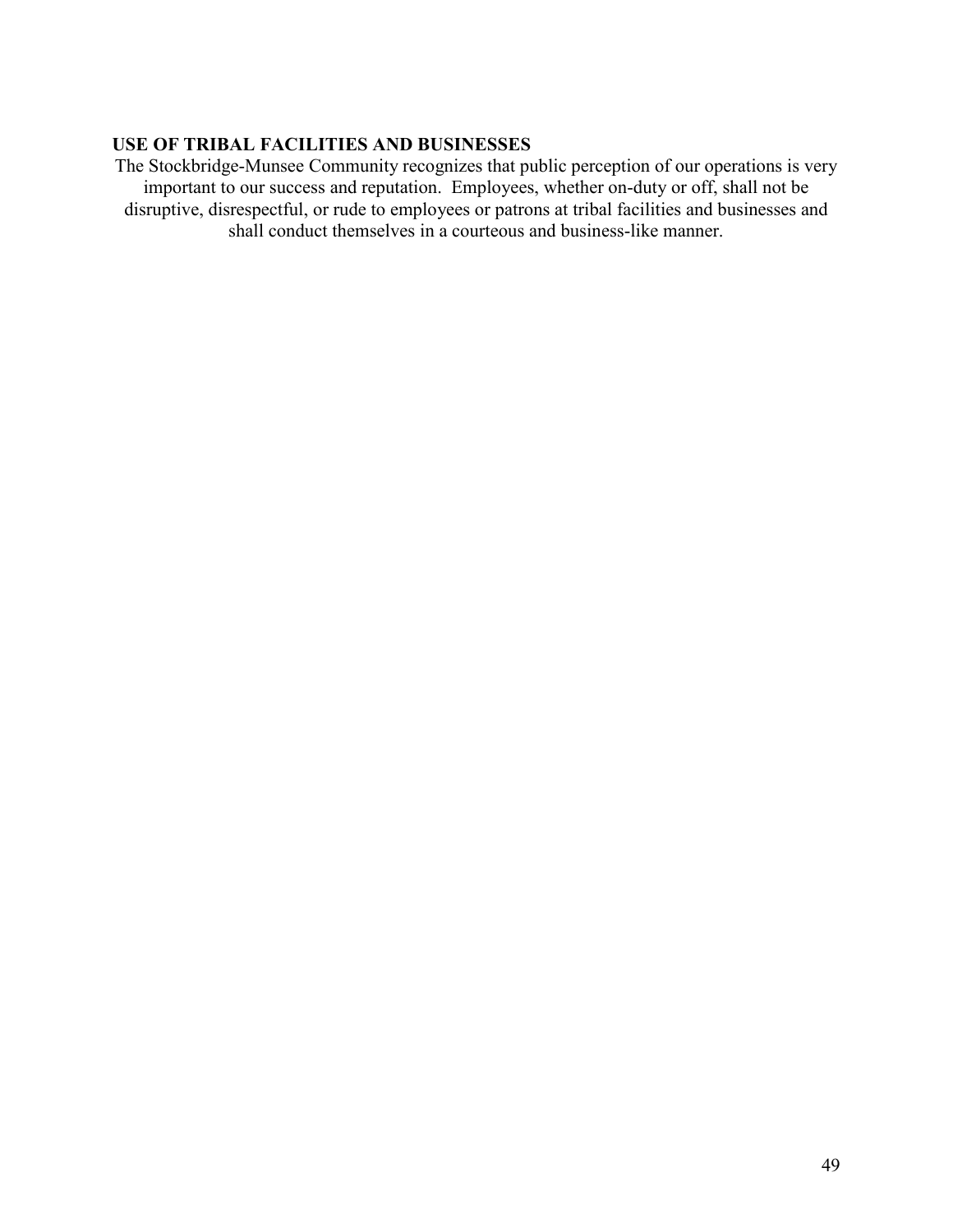#### **SECTION 6 CONFLICTS OF INTEREST AND ETHICS**

It is the policy of the Stockbridge-Munsee Community to prohibit its employees from engaging in any activity, practice, or conduct which conflicts with, or appears to conflict with, the interests of the Stockbridge-Munsee Community, its customers, or its suppliers. Despite the fact that Tribal Council and Tribal Secretary are not characterized as "employment positions," the Tribe has an expectation that the conflict of interest and ethics requirements in this Employment Manual will be respected and followed by the individuals who hold these positions. Since it is impossible to describe all of the situations that may create or give the appearance of a conflict of interest, the prohibitions included in this policy are not intended to be exhaustive, but merely provide some examples.

(1) Employees are expected to represent the Stockbridge-Munsee Community in a positive and ethical manner. Thus, employees have an obligation to avoid conflicts of interest and to refer questions and concerns about potential conflicts to their supervisor. Management and employees who have contact with customers and suppliers may be required to sign a special statement acknowledging their understanding of and adherence to this policy.

(2) Employees must disclose any financial interest or business or personal relationships they or their immediate family have in any person, firm, contractor or supplier that does business with the Stockbridge-Munsee Community or that competes with the Stockbridge-Munsee Community. The Stockbridge-Munsee Community may require divestiture of the interest if it considers the financial interest to be in conflict with its best interests.

(3) Employees and their immediate family may not accept gifts, except those of nominal value (not to exceed \$50.00), or any special discounts, loans, excessive or unusual entertainment, or other favors (valued in excess of \$50.00) from any person, firm, contractor or supplier doing, or seeking to do, business with the Stockbridge-Munsee Community. This does not include discounts that may be negotiated by the Tribe on behalf of employees with a specific vendor or service. Gifts that exceed this value should be refused or provided to the Tribe for redistribution, as appropriate.

(4) Employees may not give, offer, or promise, directly or indirectly, anything of value to any representative of a customer, of a potential customer, or of a financial institution in connection with any transaction or business that the Stockbridge-Munsee Community may have with that customer, potential customer or financial institution.

(5) Employees shall not use tribal assets inappropriately or for their own personal use or gain, either as a part of the job or while off the job. Employees shall not engage in work for another employer or for a personal business during tribal work hours. Employees that oversee a program may use or benefit from that program, but shall not have any involvement in the management or handling of their own personal case or account. Employees shall consult with their supervisor as soon as reasonably possible about such situations or when dealing with the case or account of immediate family members.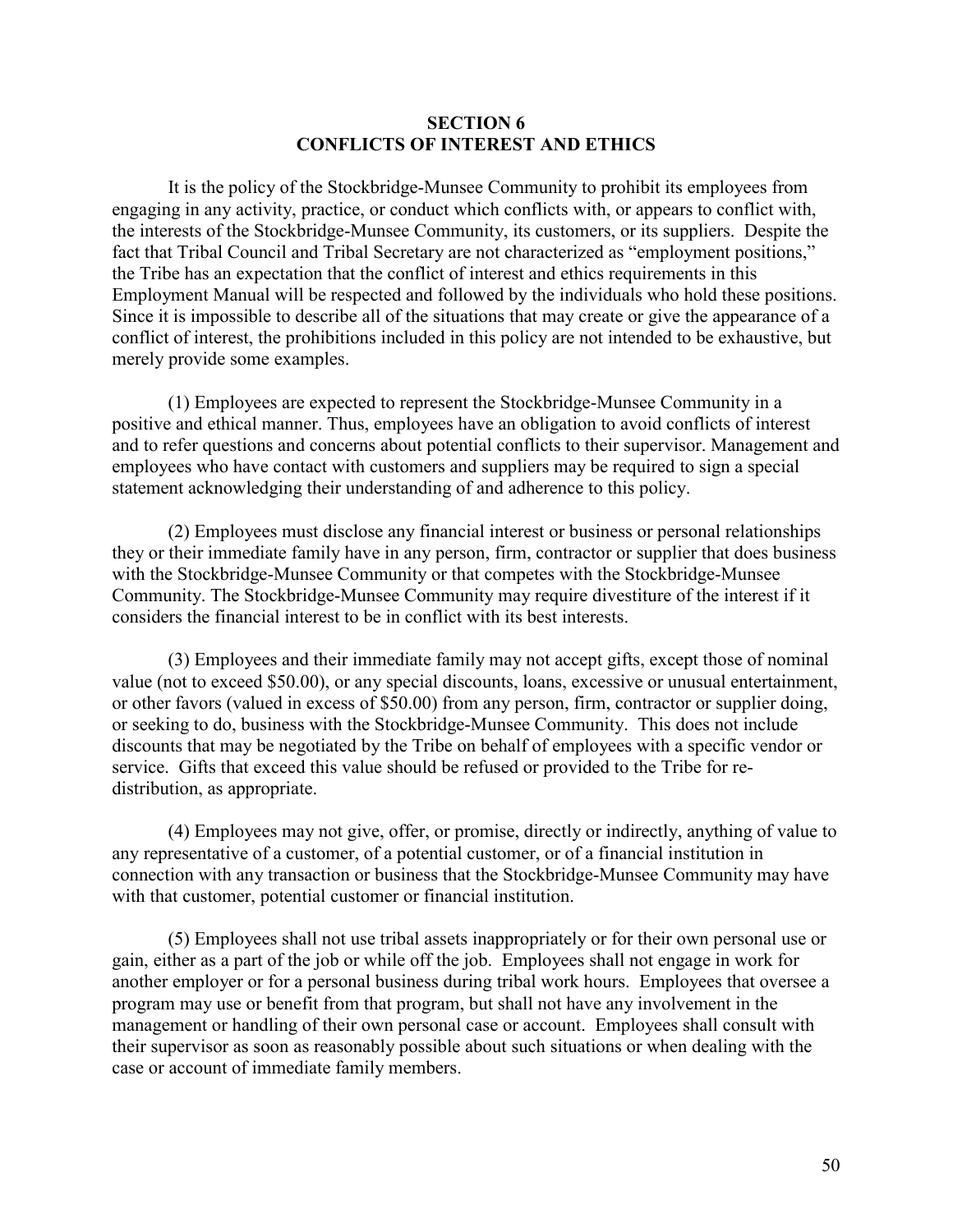(6) No employee shall employ or use any person, money, or property under the employee's official control or direction, or in his or her custody, for the private benefit or gain of the employee or another person.

(7) Employees must disclose any conflict or potential conflict of interest to the Stockbridge-Munsee Community. Failure to do so will result in discipline up to and including termination of employment.

## **OUTSIDE EMPLOYMENT**

Although outside, non-tribal employment is not encouraged, the employee may accept work with another employer as long as:

- The employee continues to perform their job in a satisfactory manner.
- The employee's availability to work necessary and/or required hours and shifts for the Tribe is not affected.
- The association with the other employer does not have a negative effect on the Tribe.

## **CONFIDENTIALITY**

Employees may learn proprietary, sensitive and/or confidential information relating to finances, gaming, business systems, medical records, personnel records, legal matters and other governmental and/or business matters while working for the Tribe. Information shall not be transmitted, removed, revealed or discussed, except as necessary in the course of an employee's duties. An employee should consult their immediate supervisor about what is considered confidential or when it may be revealed. Employees will not store or keep any work related information outside the workplace in either written or electronic form, except as necessary to do his or her job. Employees shall take all appropriate precautions to keep confidential information secure at all times.

Employees may be required to sign a confidentiality agreement as part of their employment with the Tribe. A person's obligation to keep material confidential shall continue even after the person is no longer employed by the Tribe.

## **INTELLECTUAL PROPERTY RIGHTS**

The Stockbridge-Munsee Community owns and retains all intellectual property rights to any ideas, inventions, processes or devices developed by an employee in conjunction with and/or as a result of his/her employment with the Stockbridge-Munsee Community and put into an express form during that employment.

## **FAMILY RELATIONSHIPS**

It is important that the employment relationship be based on fairness and objectivity. The Stockbridge-Munsee Community recognizes and accepts that some employees may supervise or be supervised by family members (the following people are considered family members for purposes of this relationship policy – spouse, cohabitant, children, step children, parents, grandparents, grandchildren, aunt, uncle, siblings, nephew, niece, first cousin, grandmother-inlaw, grandfather-in-law, mother-in-law, father-in-law, sister-in-law, brother-in-law, aunt-in-law,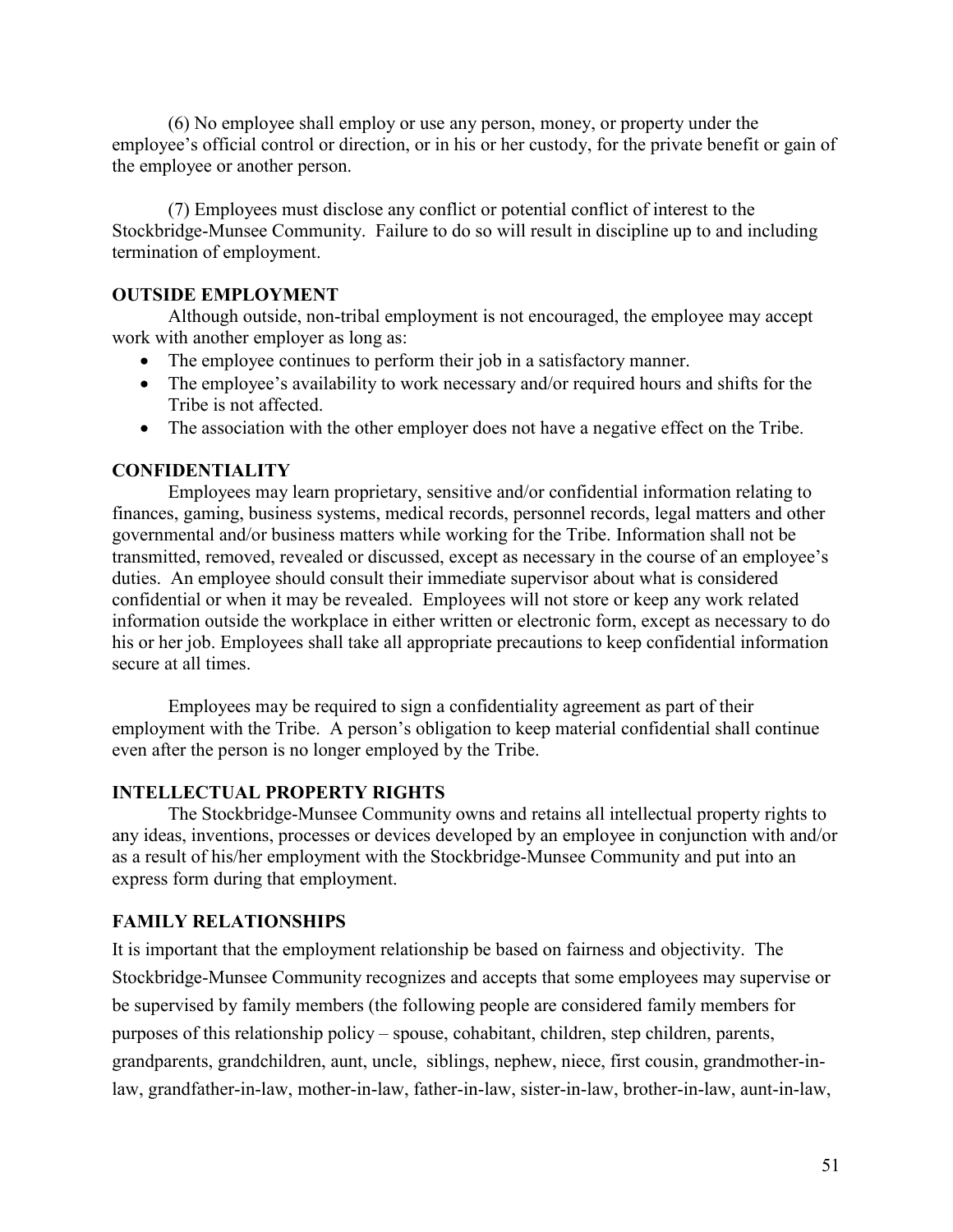uncle-in-law, daughter-in-law, son-in-law and any other persons living in the home). However, the Tribe reserves the right to consider family relationships in those jobs that pertain to internal control measures for fiscal and/or asset management. In addition, employees will not participate in employment actions or investigations involving family members.

Approved by TC: July 5, 2017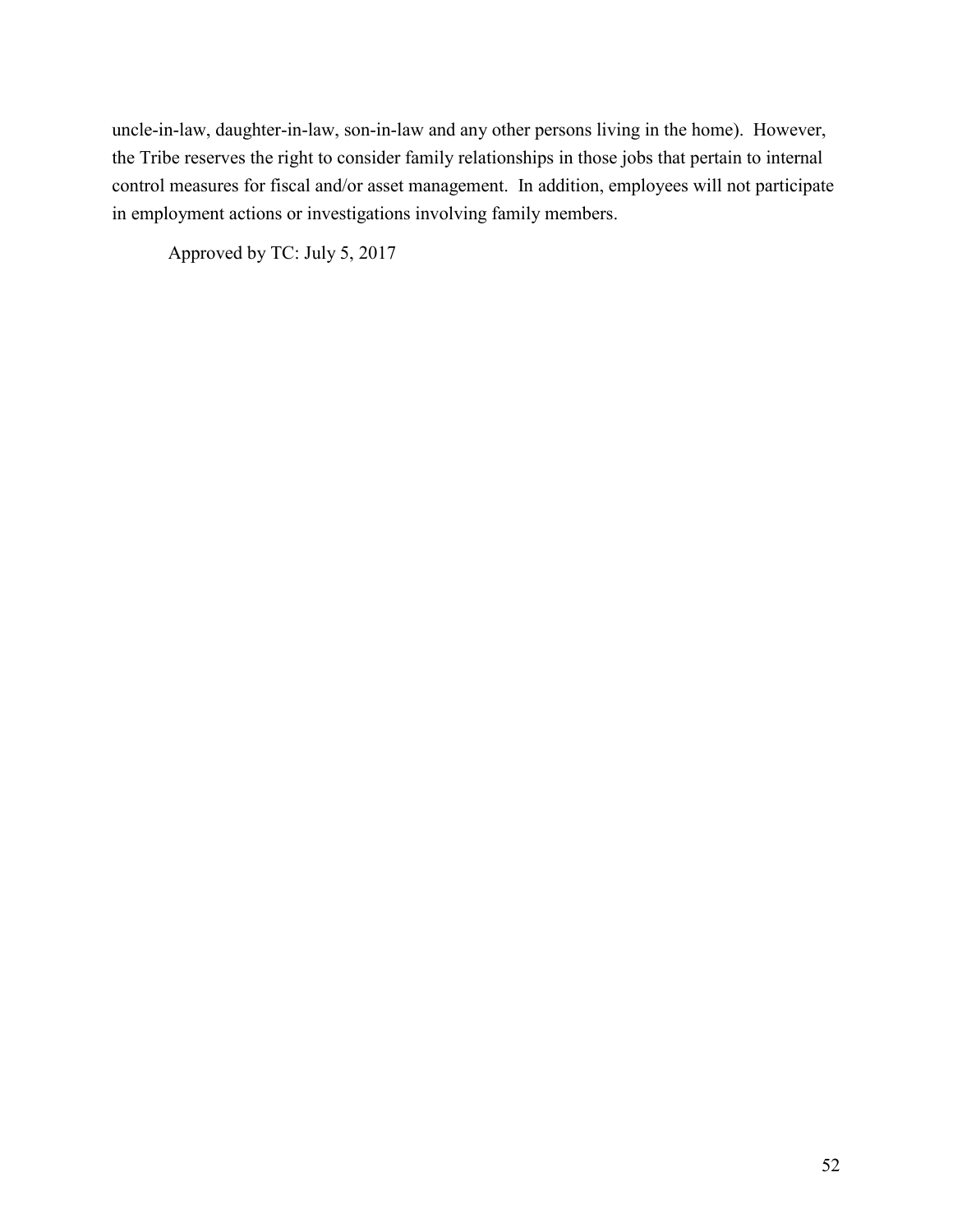## **SECTION 7 CONDUCT AND CORRECTIVE ACTION**

## **EMPLOYEE CONDUCT**

The intent of this policy is to openly communicate to all employees the type of conduct that is acceptable to the Stockbridge-Munsee Community, so that undesirable conduct may be avoided. Despite the fact that Tribal Council and Tribal Secretary are not characterized as "employment positions," the Tribe has an expectation that the conduct requirements in this Employment Manual will be respected and followed by the individuals who hold these positions.

The illustrations of unacceptable conduct cited below are meant to provide specific examples of the types of conduct, which will initiate corrective action and to alert employees to the more commonplace employment conduct violations. No attempt has been made here to establish a complete list and other circumstances may arise requiring counseling or corrective action, including immediate termination of employment.

## Here is a basic principle to remember: **Use common sense – if you think what you are about to do may be wrong, it probably is!**

## **ATTENDANCE**

- 1. Improper or unauthorized use of paid leave.
- 2. Excessive absenteeism, regardless of reason, the effect of which disrupts or diminishes operational effectiveness.
- 3. Being absent without authorized leave.
- 4. Repeated unauthorized late arrival or early departure from work.
- 5. No call-no show absence failing to call in or show-up to a scheduled shift, unless extenuating circumstances for the absence can be shown. The employee's direct supervisor shall contact the employee to ascertain if there were extenuating circumstances. The direct supervisor may contact the Human Resources Department for assistance with an extenuating circumstances determination. Once a determination has been made, both the contact and the determination shall be documented in the employee's file.

Any employee that has three (3) consecutive days of no call-no show absences without extenuating circumstances have abandoned their employment. The direct supervisor shall note the job abandonment circumstances in the employee's file and contact the Human Resources Department to process the necessary separation paperwork.

- The following are descriptions of disciplinary actions that will result from nonconsecutive no call-no show absences that occur within a 12-month period from the date of the last absence.
	- $\circ$  1<sup>st</sup> Offense: Suspension of one (1) workweek. The supervisor will determine suspension dates.
	- $\circ$  2<sup>nd</sup> Offense: Suspension for two (2) workweeks. The supervisor will determine suspension dates.
	- $\circ$  3<sup>rd</sup> Offense: Termination of employment.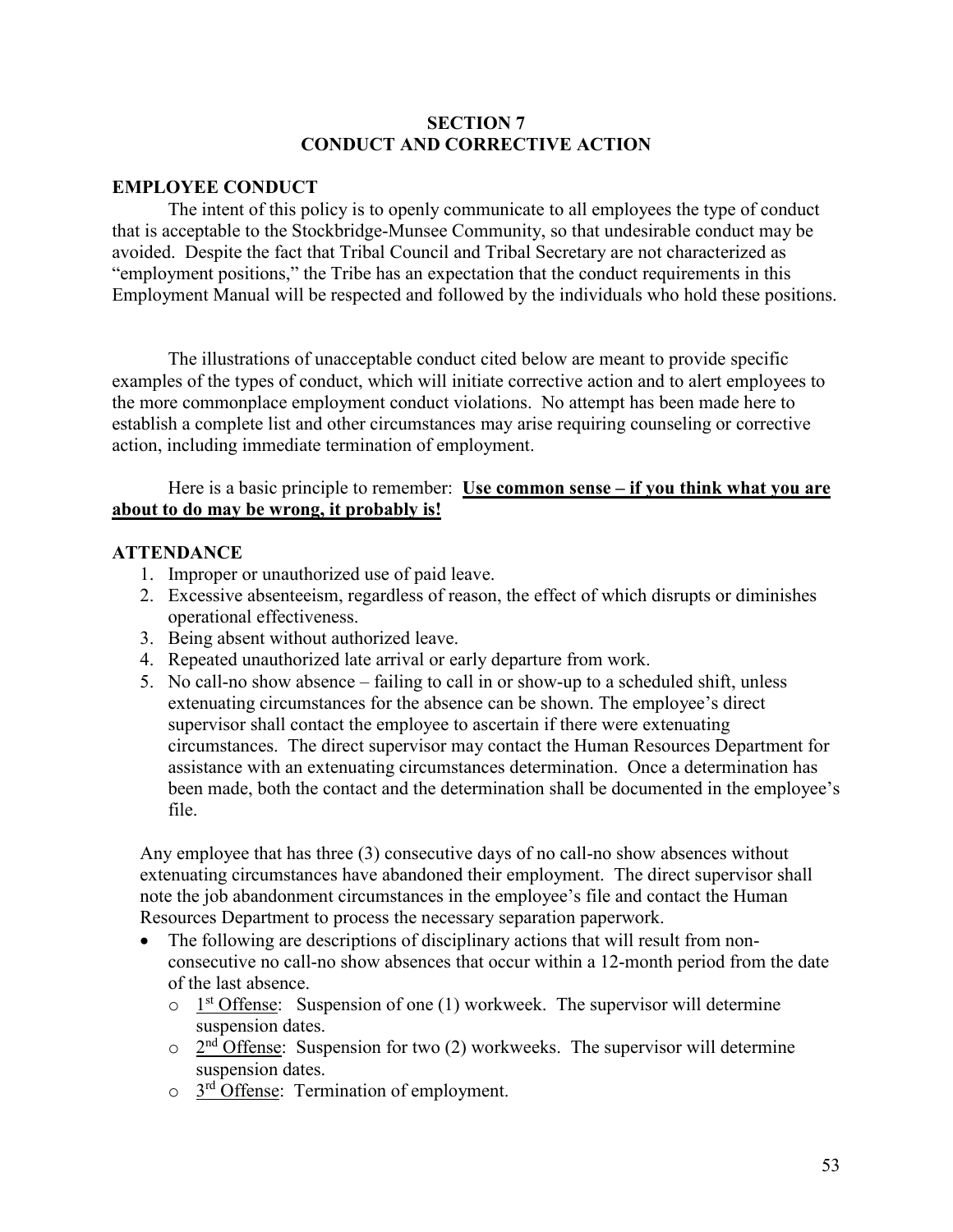- Any employee who violates this procedure during the orientation period will receive the following disciplinary action.
	- $\circ$  1<sup>st</sup> Offense: Suspension of one (1) workweek. The department manager will determine suspension dates.
	- o 2nd Offense: Termination of employment.
	- o An employee who fails to attend a required meeting that they have timely notice of and has not obtained an excuse for cause from the supervisor will receive a one (1) day suspension or a written warning depending on the situation.

# **BEHAVIOR**

- 1. Insubordination or refusal to obey a request, directive or order from the employee's supervisor or the supervisor's designee, except where obeying will imminently jeopardize the employee's safety or is contrary to law or policy.
- 2. Violation of any policies and procedures outlined in the Employment Manual, Division Inserts, or related directives.
- 3. Engaging in a conflict of interest activity as outlined in this Employment Manual or engaging in the following types of activity:
	- Soliciting outside work for personal gain during business hours; or
	- Engaging in off-duty employment for any business under contract with the Stockbridge-Munsee Community, unless the employee has disclosed this relationship and the Tribal Council has waived the conflict.
- 4. Engaging in any criminal activity while on duty or on any tribal work premises or conviction of any offense by a court of law that substantially relates to the circumstances of the employee's particular job.
- 5. Removal, knowingly falsifying, or destruction of records including, but not limited to information, related to employment, payroll, or work-related records or reports.
- 6. Discourteous treatment of the public or other employees, including harassing, coercing, threatening or intimidating others.
- 7. Violation or neglect of safety rules, or contributing to hazardous conditions.
- 8. Misappropriating, destroying, defacing, hiding, misusing or unauthorized possession of tribal property or that of another staff member or customer; or assisting others in such conduct.
- 9. Engaging in threats of violence and/or physical altercations.
- 10. Any conduct that is in violation of the anti-harassment policy.
- 11. Creating a disturbance among fellow employees, which could result in an adverse affect on morale, productivity, and/or the maintenance of discipline.
- 12. Participating in a strike, work stoppage, slowdown, sickout, or other job action.
- 13. Unauthorized or improper use of internet/email or any communication devices.
- 14. Conduct substantially related to employment that discredits the employee or the Stockbridge-Munsee Community or conduct that is not in the best interests of the Tribe, which may include illegal or unethical conduct.
- 15. Conduct that is a willful misrepresentation of the Tribe or its interests or willful misrepresentation to a supervisor or co-worker that negatively impacts the workplace or the best interest of the Tribe.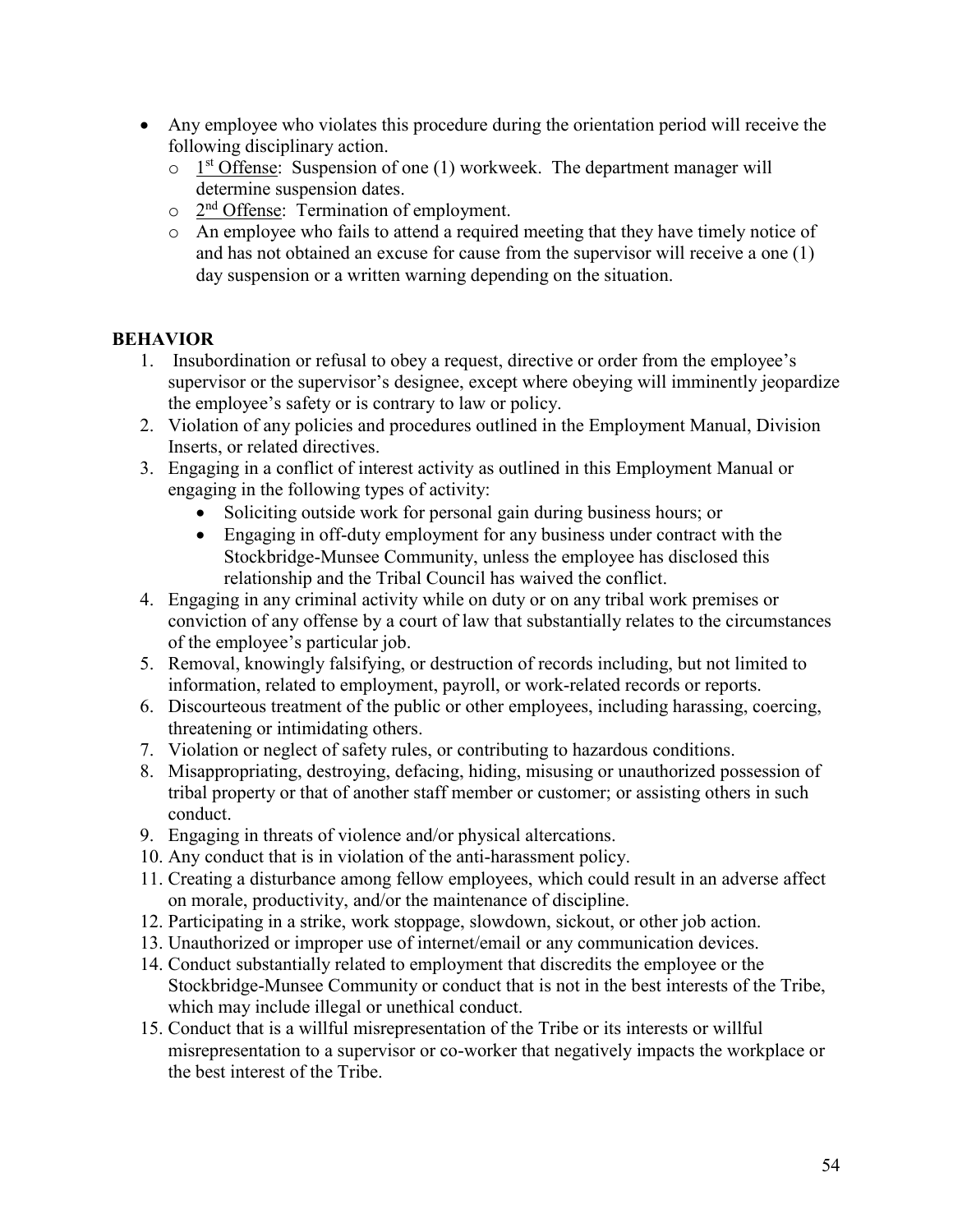16. Possessing firearms, weapons, or contraband on tribal premises or on work time without authorization.

## **PERFORMANCE**

- 1. Inefficiency, incompetence, or negligence in the performance of duties.
- 2. Refusal or inability to improve job performance in accordance with written or verbal direction after a reasonable trial period.
- 3. Intoxication or incapacity on duty due to the use of alcohol or drugs.
- 4. Unlawful manufacture, distribution, dispensing, possession or use of an illegal drug or controlled substance.
- 5. Driving under the influence of alcohol or drugs while on duty.
- 6. Suspension of driver's license where job duties require driving or other failure to meet the Mohican Nation Insurance driver eligibility requirements.
- 7. Failure to maintain any required licenses or certifications.
- 8. Careless, negligent, or improper use of Tribal property, equipment or funds, including unauthorized removal or use for private purposes, use involving damage, or unreasonable risk of damage to property.
- 9. Unauthorized release of confidential information or official records.
- 10. Misuse of authority of position for personal gain.
- 11. Embezzlement or misappropriation of funds or property of the Stockbridge-Munsee Community.
- 12. Any other actions considered inappropriate or detrimental to employee working environment.

## **TYPES OF CORRECTIVE ACTION**

Except as otherwise noted herein, and depending on the nature of circumstances of an incident, corrective action will normally be progressive and bear a reasonable relationship to the violation. Corrective action is designed to be remedial and not punitive wherever possible. However, depending on the severity of the incident(s) corrective action may not always be progressive. Corrective actions, including termination of employment procedures, do not create any separate legal rights.

Corrective actions are normally administered by the supervisor or manager of the employee; except that when the supervisor and the employee are family members, the supervisor may request another supervisor to assist with the corrective action. It is required that Human Resources be consulted before any corrective action step is taken. The following are the types of corrective actions normally used by the Tribe for conduct issues in relation to attendance, behavior and performance.

Corrective Actions will be addressed by the employee's direct supervisor within 15 working days of the direct supervisor becoming aware of an employee's unacceptable conduct. This timeframe may be extended for additional 5 working days if additional time is needed to investigate, but the direct supervisor should make all reasonable efforts to act in a timely manner.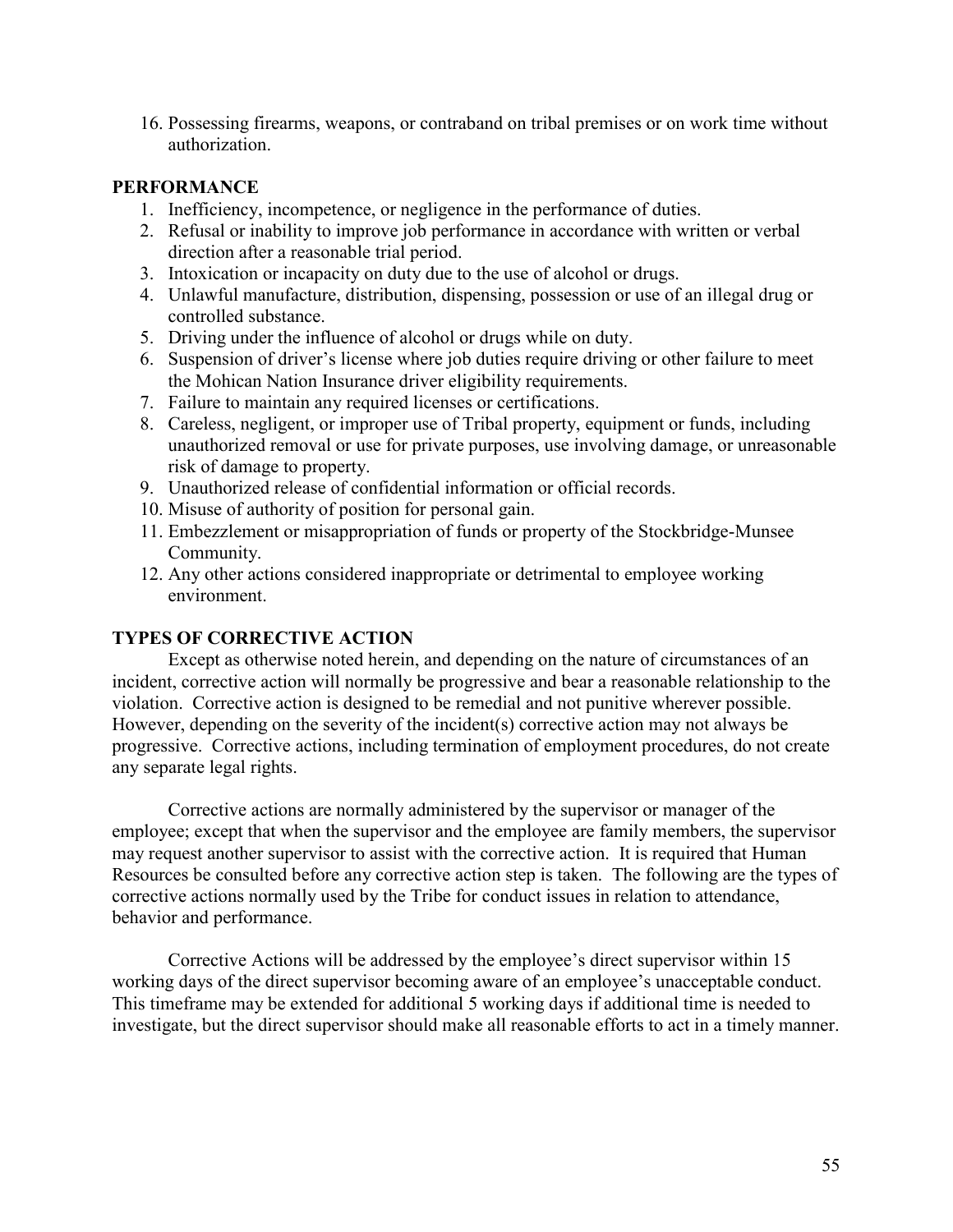## **1. First Written Corrective Action**

A first  $(1<sup>st</sup>)$  written corrective action is written documentation by the supervisor to an employee pointing out unsatisfactory conduct by the employee. The documentation for this corrective action should outline the area of needed improvement, set up goals for the achievement of improvement, and inform the employee that failure to improve may result in more serious actions. The corrective action shall be placed in the employee's personnel file after sharing the written documentation with the employee and making an effort to discuss the action with the employee.

#### **2. Second Written Corrective Action**

The second  $(2<sup>nd</sup>)$  written corrective action is used when the employee has continued unsatisfactory conduct or a pattern of unsatisfactory conduct. A  $2<sup>nd</sup>$  written corrective action may also be the first level of corrective action depending on the severity of the incident(s). The documentation for this corrective action should identify the area of needed improvement, set up goals for the achievement of improvement, and inform the employee that failure to improve may result in more serious actions. The corrective action shall be placed in the employee's personnel file after sharing the written documentation with the employee and making an effort to discuss the action with the employee.

#### **3. Suspension Corrective Action**

This is usually the third level of corrective action resulting from continued unsatisfactory conduct or a pattern of unsatisfactory conduct. A suspension corrective action may also be the first level of corrective action depending on the severity of the incident(s). The corrective action shall be placed in the employee's personnel file after sharing the written documentation with the employee and making an effort to discuss the action with the employee.

Disciplinary suspensions are normally unpaid and may vary in length of time, depending upon the situation. The employee's immediate supervisor, with the review and approval of Human Resources, may suspend employees for up to five (5) working days. However, unpaid disciplinary suspensions may be up to ten (10) days, as warranted by the situation and require approval by Human Resources and Tribal Director of Administration, Executive Director, Administrator of Finance, or Tribal Council, as applicable.

During the suspension, an employee is not allowed in the work area and must return any Stockbridge-Munsee Community property including (but not limited to) keys, identification, phones, pagers, radios, or vehicles.

Under certain circumstances it may be necessary to suspend an employee immediately. These circumstances usually involve potential danger to the employee, co-workers, the public, or the employee's inability to discharge assigned duties satisfactorily. Because of the need for immediate action, the decision to suspend an employee is typically the responsibility of the immediate supervisor. The supervisor must consult with their supervisor and Human Resources as soon as reasonably possible to document the corrective action taken and to review the circumstances.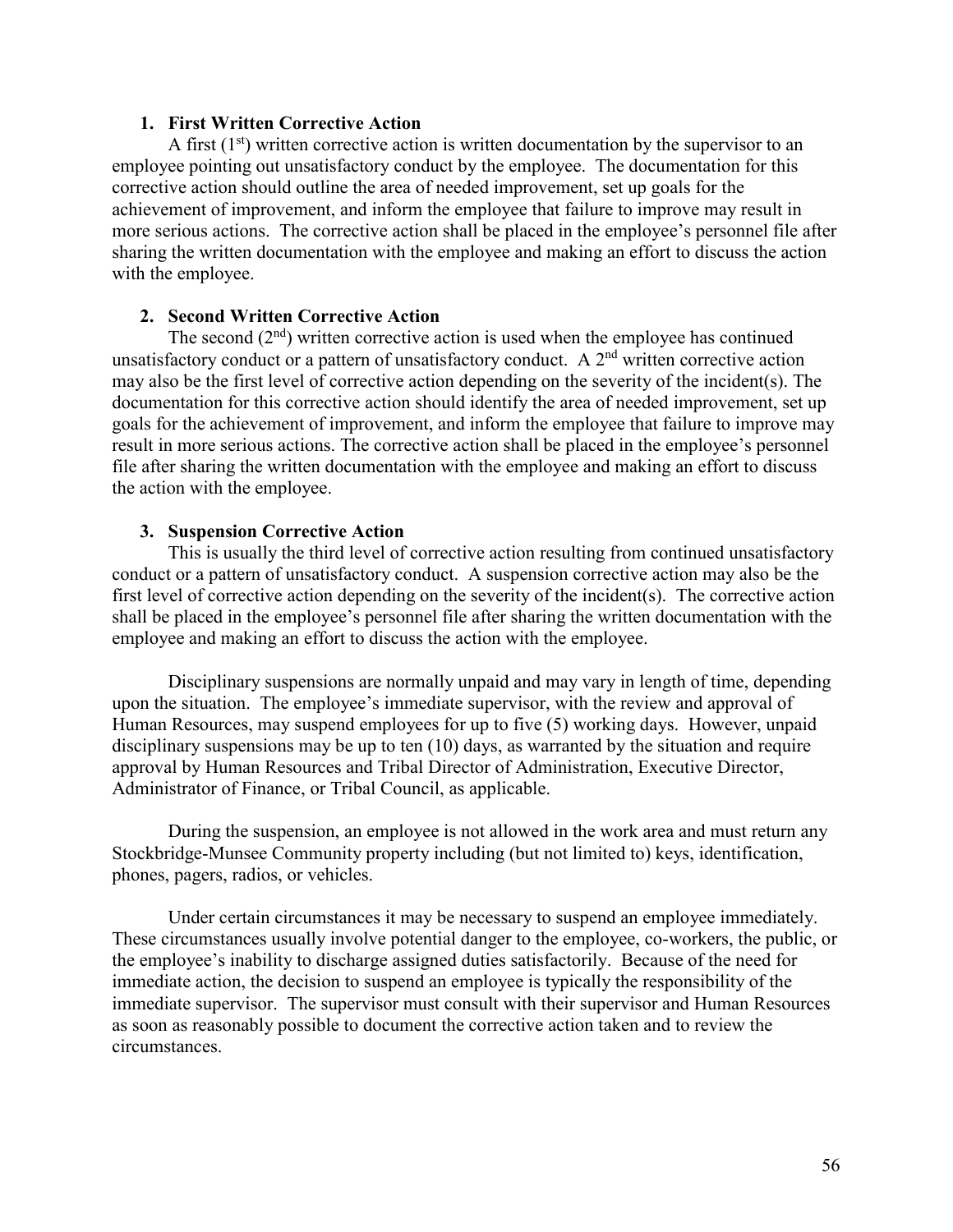In no event will the use of the paid time off or holiday pay be allowed during a period of suspension without pay. Should a holiday occur during a period of suspension without pay, the suspension period may be extended by the number of holiday days occurring during the suspension period.

Suspensions may be with pay pending determination by supervisor and, as appropriate, the Director, Tribal Director of Administration, Executive Director, Administrator of Finance, or Tribal Council and Human Resources.

#### **4. Suspension Pending Termination of Employment**

This is usually the final level of corrective action resulting from continued unsatisfactory conduct or a pattern of unsatisfactory conduct. A suspension pending termination of employment may also be the first level of corrective action depending on the severity of the incident(s). The suspension and its resolution (either termination of employment or return to employment) are considered one action. The corrective action shall be placed in the employee's personnel file.

Suspensions pending termination of employment are normally unpaid and for five (5) working days. The employee's immediate supervisor, with the review and approval of Human Resources, may suspend the employee. However, suspensions may be up to ten (10) days, as warranted by the situation and require approval by Human Resources and Tribal Director of Administration, Executive Director, Administrator of Finance, or Tribal Council, as applicable.

During suspension pending termination of employment, a review of the recommended termination will occur. Human Resources and the supervisor/manager will review the Employment Manual's "Conduct and Corrective Action" section, the employee's personnel file, and/or conduct interviews. The Legal Department may be consulted for possible legal issues, as appropriate.

#### **Employee Response**

Within three (3) full working days of the effective date of the suspension, the employee may submit a written statement to Human Resources regarding the suspension pending termination of employment or any other relevant issues, particularly regarding why they believe they should not be suspended or terminated and any evidence they may have to support their position. Human Resources shall inform the employee of the process for submitting their statement and or evidence; however, Human Resources may not assist the employee with identifying or drafting the content of the statement and or evidence. In order to complete the review within the suspension period, written statements must be received by Human Resources by the end of the Third full working day of the suspension pending termination of employment.

#### **Termination of Employment**

The documentation on the termination of employment, including any employee response and the supervisor's recommendation, must be reviewed and authorized by the senior management personnel in the chain of command. The Tribal Council will only review and authorize the action in relation to Council-supervised employees. If the employment is terminated, the employee will be provided written notice.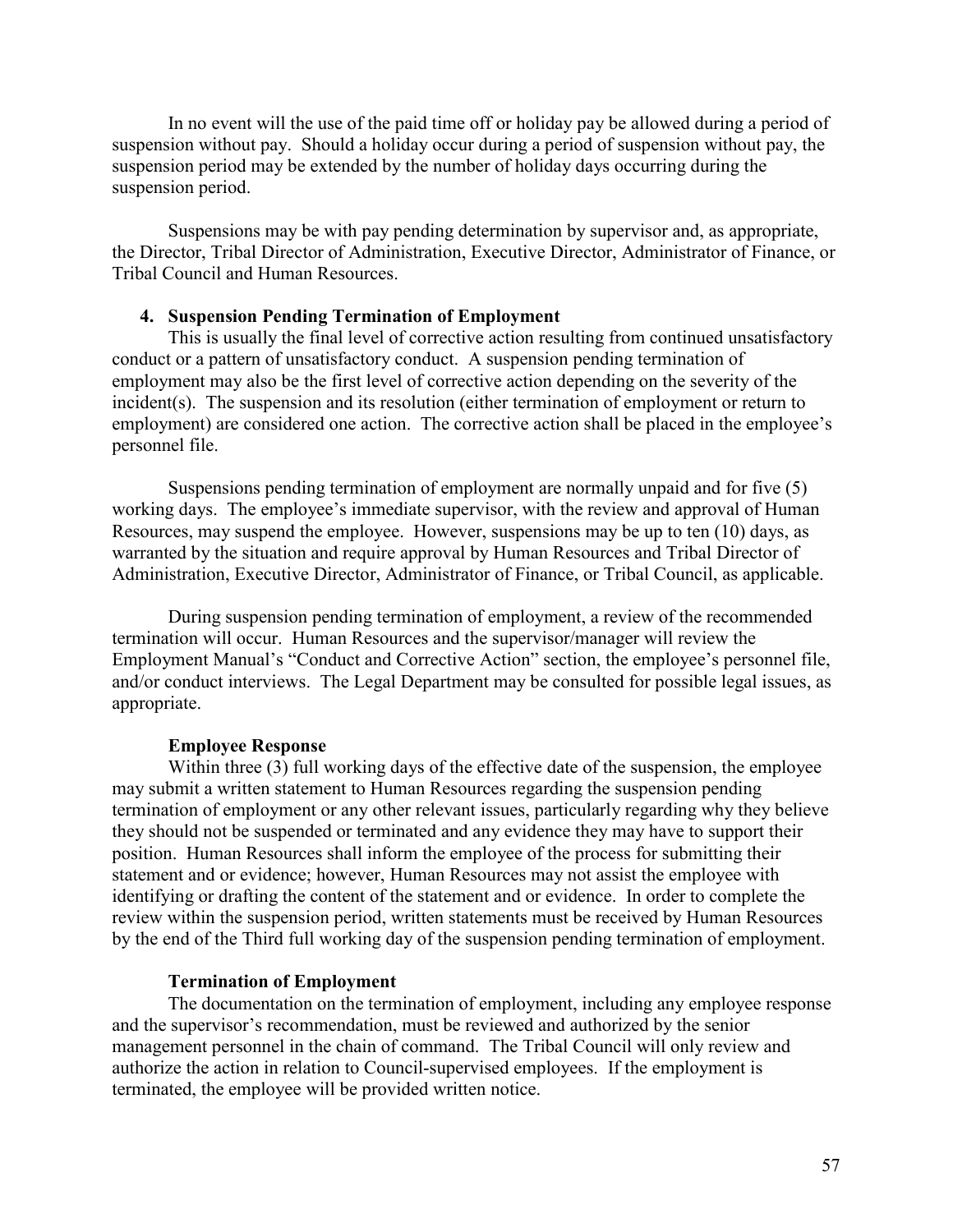#### **GRIEVANCE PROCESS**

The Stockbridge-Munsee Community believes in open communication. If an employee has concerns, management wants to be informed in order to address the issue. The management team (consisting of upper management and supervisors - employees' direct supervisor) must listen and respond in a timely manner to employee concerns and issues. The management team and employees should be motivated to resolve the issue or concern in a mutually agreeable and respectful manner. In most cases, an employee will get satisfaction by discussing the matter with his/her direct supervisor.

However, we recognize that not all issues will be satisfactorily resolved in this manner. The Tribe therefore provides employees (other than employees in their orientation period who are at-will employees) with a formalized opportunity to present their grievances they cannot be resolved informally. The employee shall file the grievance review form along with all supporting documentation with the employee's direct supervisor and provide a copy to Human Resources Department.

Information concerning employee grievances shall be kept confidential to the extent possible. Persons investigating a complaint may discuss it with only those individuals who need to know about it or need to supply necessary information.

Time spent by the grievant discussing the grievance with the respondent during their normal working hours will be considered hours worked. The grievant must use their own time to prepare grievance process documentation.

Employees will not be penalized for proper use of these processes. However, it is not considered proper use if an employee raises complaints in bad faith or solely for the purposes of delay or harassment or repeatedly raises merit-less disputes. Implementation of these processes does not limit the Tribe's right to proceed with proper disciplinary actions.

## **What Can Be Grieved?**

The following are matters that are appropriately considered through the grievance process.

- a. A violation of the Employ Manual. As part of the initial grievance complaint, the EMPLOYEE MUST: 1) Identify which provision of the Manual has been violated by page and section number; and 2) Provide supporting evidence of alleged violation.
- b. A direct violation of the employee's basic terms and conditions of employment. As part of the initial grievance complaint, the EMPLOYEE MUST: 1) Identify which terms and conditions have been violated (i.e., pay, PTO, scheduling, benefits, evaluations); and 2) Provide supporting evidence of alleged violation.

The grievance process is intended to be used to address issues or work conditions that are under the control of the supervisor. It is not appropriate to use the grievance process to challenge decisions made by the Tribal Council, such as in relation to organization structure and wage scales. The Tribe reserves the right to refuse to proceed with the grievance process for disputes that do not fall under this policy.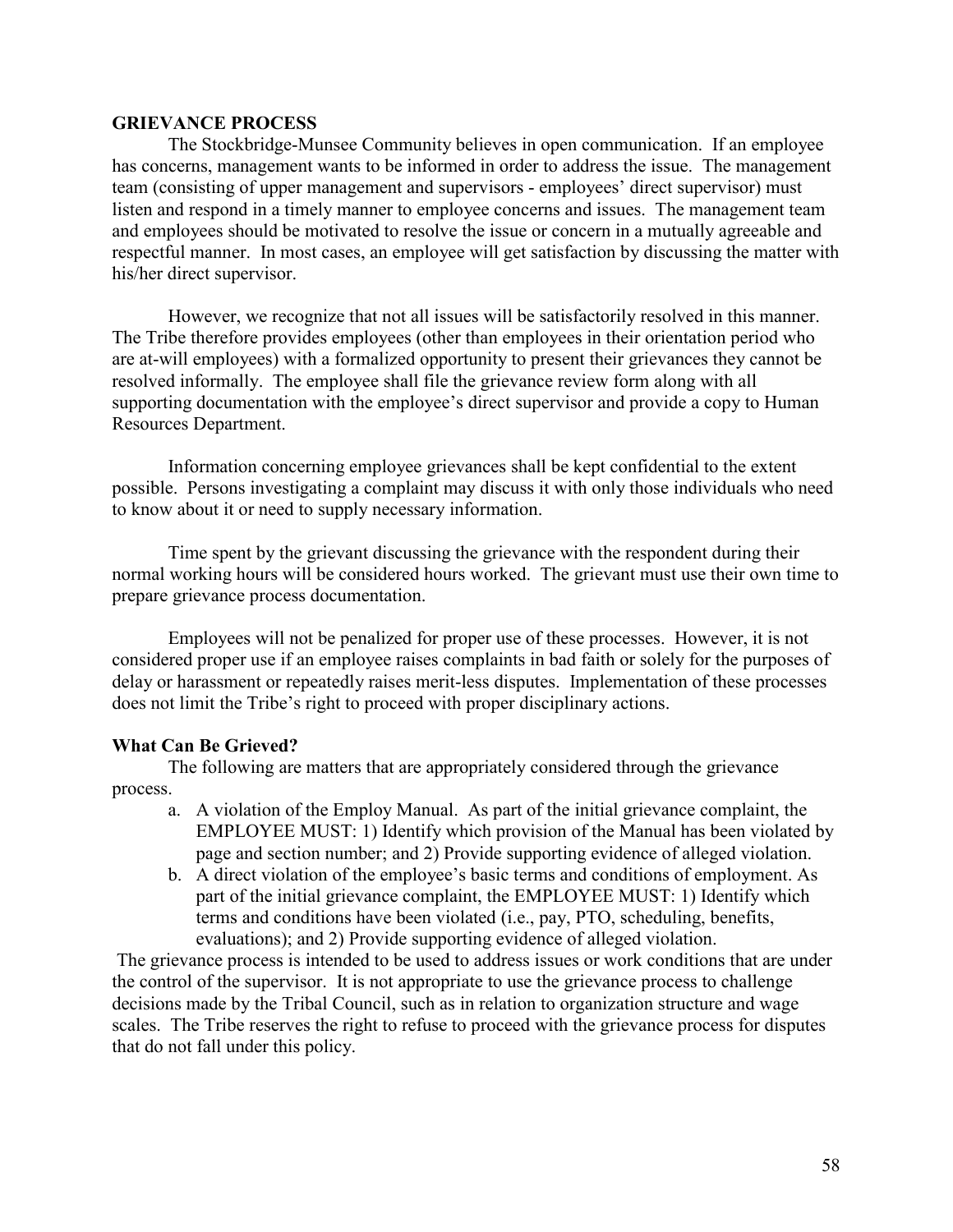Complaints about sexual harassment or other harassing conduct are not submitted as part of the grievance process, but rather need to be submitted to Human Resources to be addressed under Section 4, Anti-Harassment Policy.

## **The grievance process does not supersede management's ability to address issues as they arise.**

#### **Grievance Process**

The Tribe normally uses a two (2) step grievance process.

 If an employee does not receive a response within the required time frame and the triggering event was a corrective action, then that corrective action will be invalidated. In addition, Human Resources shall notify that supervisor's supervisor that a grievance was not responded to in a timely fashion for appropriate corrective action.

The decision at the end of the grievance process is final unless the basis for the grievance is also a violation of a guaranteed employee right that can be appealed into Tribal Court under Chapter 53 and the employee files an action in court within the applicable timeframes under the ordinance.

#### Normal 2-Step Grievance Process

Step 1. The employee files his or her grievance with the immediate supervisor (with a copy provided to the Human Resources Department), by completing the Employee Grievance Review Form. This grievance shall identify the employee's concern and must be filed within 5 working days of the action being grieved. The supervisor has 5 working days from receipt of the properly completed grievance review form to respond in writing. If an investigation cannot be completed within this time, the employee shall be informed in writing that the timeframe has been extended for an additional 5 working days.

Step 2. If the employee is not satisfied with the response, the employee can, within 5 working days of receipt of the response, grieve the concern to the supervisor's supervisor (with a copy provided to the Human Resources Department), by forwarding the form. The employee should note that they were not satisfied with the first response or that they did not receive a response. The supervisor's supervisor has 10 days of receipt of grievance to respond in writing.

#### Grievance Process for Employees Directly Supervised by the Tribal Council

 Step 1. The employee files a completed Employee Grievance Review Form (with a copy provided to the Human Resources Department) with his or her day-to-day Liaison. The grievance shall identify the employee's concern and must be filed within 5 working days of the action being grieved. The Liaison has 10 working days of receipt to respond in writing. If an investigation cannot be completed within this time, the employee shall be informed in writing that the timeframe has been extended for an additional 5 working days.

 Step 2. If the employee is not satisfied with the response or there is no response, the employee can, within 5 working days of receipt of the response grieve to the full Tribal Council by forwarding the Employee Grievance Review Form (with a copy provided to the Human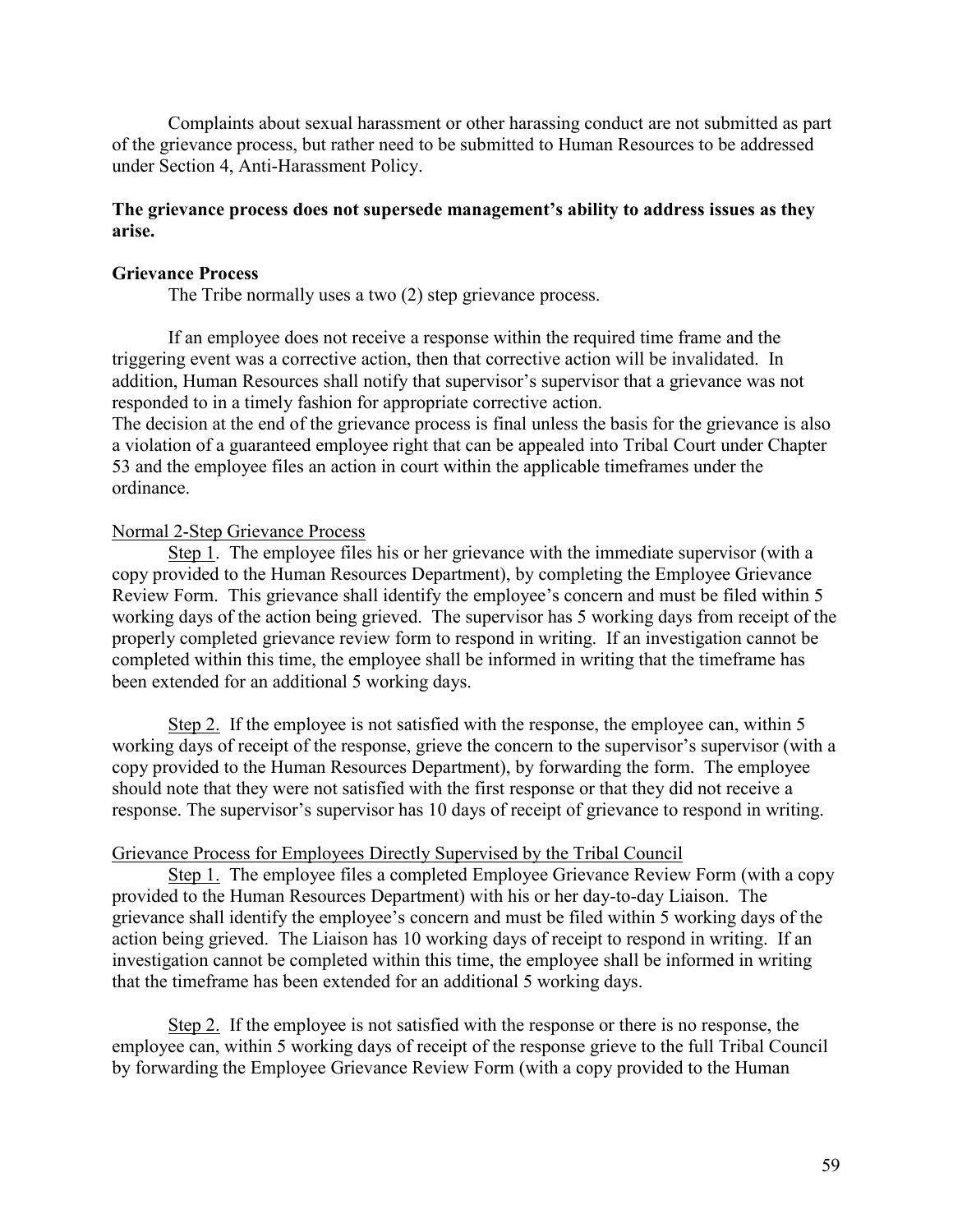Resources Department). The employee should note that they were not satisfied with the first response or did not receive a first response.

 The Tribal Council shall meet with the employee within 15 working days from receipt of the grievance to try and resolve the grievance. The Tribal Council shall document its decision in writing and provide a copy to the employee within 5 working days of meeting with the employee and provide a copy to Human Resources Department.

#### Grievance Process for Employees Supervised by Council-Supervised Employees

Step 1. The employee files his or her grievance with the immediate supervisor (with a copy provided to the Human Resources Department) by completing the Employee Grievance Review Form. This grievance shall identify the employee's concern and must be filed within 5 working days of the action being grieved. The supervisor has 5 working days from receipt of the properly completed grievance review form to respond in writing on the Step 1 grievance review form. If an investigation cannot be completed within this time, the employee shall be informed in writing that the timeframe has been extended for an additional 5 working days.

Step 2. If the employee is not satisfied with the response, the employee can file a completed Step 2 Employee Grievance Review Form (with a copy provided to the Human Resources Department) with the Employee Relations Representative. Exception: if it is the Employee Relations Representative who is filing for review under this subsection, then the request is filed with the Tribe's General Counsel or designee.

The grievance review form shall identify the employee's concern and must be filed within 5 working days of the action being grieved. The Employee Relations Representative (or General Counsel if applicable) has 15 working days to respond in writing. If an investigation cannot be completed within this time, the employee shall be informed in writing that the timeframe has been extended for an additional 5 working days.

The Employee Relations Representative (or General Counsel if applicable) shall document its decision in writing and provide a copy to the employee and the employee's supervisor A report shall be provided to Tribal Council within 5 working days of the Employee Relations Representative's decision. (section approved by Council 3/21/17)

Approved: May 17, 2016

Section 7 Approved by TC: July 5, 2017

#### **Employee Mediation Panel has been suspended by Tribal Council motion July 1, 2014**

### **EMPLOYEE RIGHTS ORDINANCE**

 The Stockbridge-Munsee Community has an Employment Rights Ordinance, Chapter 53 of Stockbridge-Munsee Tribal Law, which recognizes and seeks to ensure that the Tribe's employees enjoy a stable working environment and that their rights are protected. Employees have a right to seek legal protections in Tribal Court as provided for under law.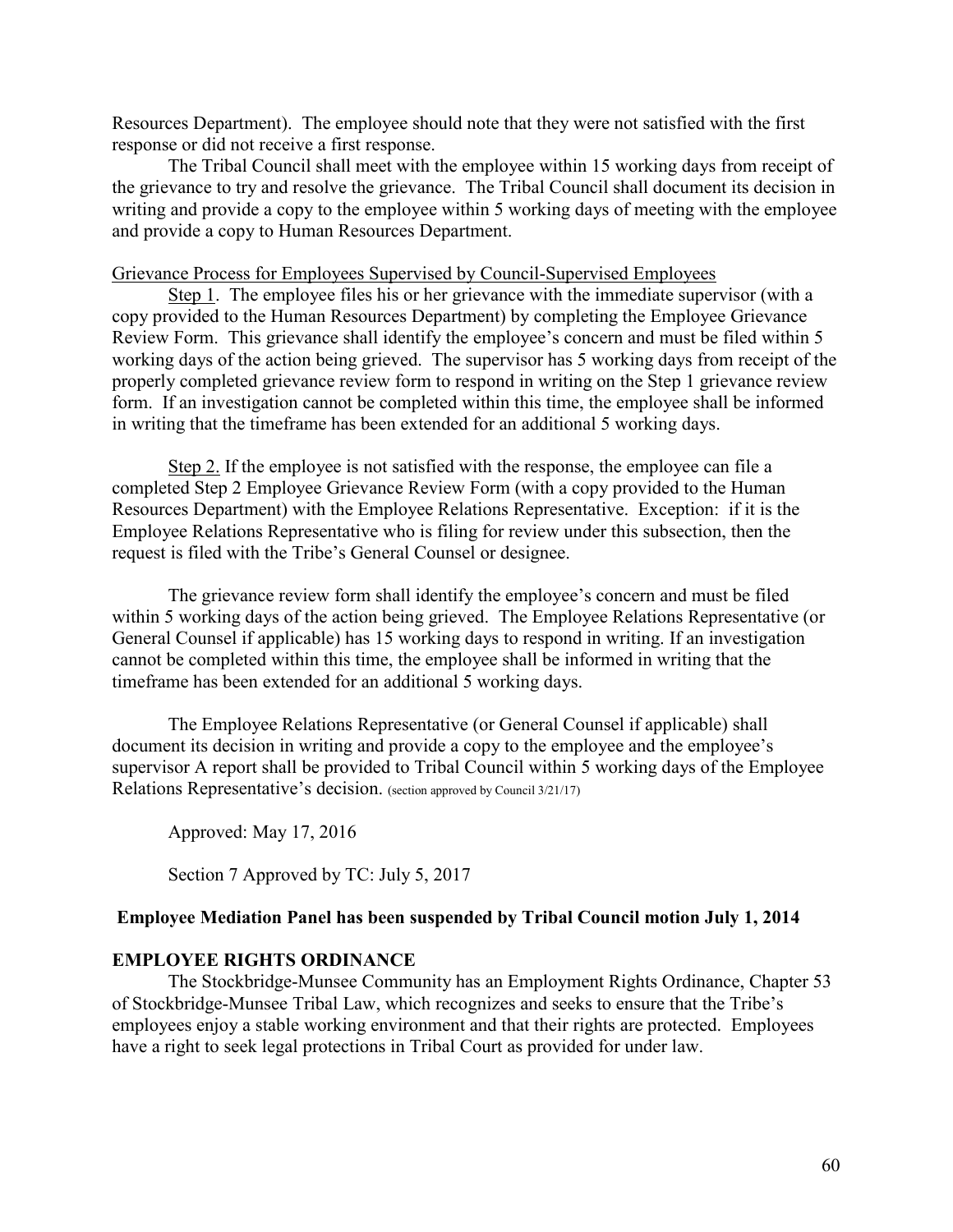## **SECTION 8 SAFETY**

*COVID-19 Safety Program measures were initially added to Section 8, Safety, of the Employment Manuals in 2020. Current revisions based on Tribal Council approval as of March 2, 2022 when the vaccination mandate was added.* 

# **COVID -19 SAFETY PROGRAM**

As part of its response to the COVID-19 pandemic, the Tribe will continually evaluate and occasionally revise its safety program to establish best safety practices for the workplace to reduce opportunities for virus transmission. These safety measures are part of an overall workplace surveillance program in relation to COVID-19. The Tribe reserves the right to make changes to the safety program, including the addition or removal of requirements, at any time, to best ensure that it provides a safe workplace.

# **Face Masks**

Employees are required to wear masks in accordance with their department's procedures. Specifically, the Ella Besaw Center, Health and Wellness Center, Head Start and the Medical Transport employees shall continue to be required to wear masks in accordance with the department's procedures.

# **COVID-19 Screening**

Employees may be required to comply with COVID-19 screening procedures based on the rate of transmission in the surrounding community. Such screening procedures may include, but are not limited to, taking the employee's temperature and answering symptom screening questions. The Tribe will protect the confidentiality of information gathered as part of this screening process; it will only be used for legitimate business purposes related to employee health and safety.

# **COVID-19 Vaccination**

Mandatory Vaccination: The Tribal Council has determined that mandatory vaccination of employees against COVID-19 is in the best interests of the Tribe. Employees are required to interact with other employees as well as the larger community as part of their jobs. Vaccination decreases the likelihood that employees will become seriously ill or die if they are infected with COVID-19. The Tribe also chooses to act consistently with federal government vaccination mandates on this important public health issue. This requirement applies to all employees as well as volunteers, students, and interns working with the Tribe.

Exemptions: This mandate applies to all employees unless an employee obtains an approved exemption. Employees can request an exemption based on medical or religious reasons. Medical exemptions must be consistent with CDC guidance and manufacturer labeling on contraindications and precautions. Religious exemptions must be for a sincerely held religious belief where a tenet of the religion prevents vaccination.

Employees seeking an exemption must complete and submit an application for an exemption with Human Resources for review and approval. Employees with documented and approved exemptions must comply with all required accommodation measures. Such accommodation measures will include, but are not limited to, physical distancing, remaining masked while on work premises, and complying with applicable COVID-19 testing plans.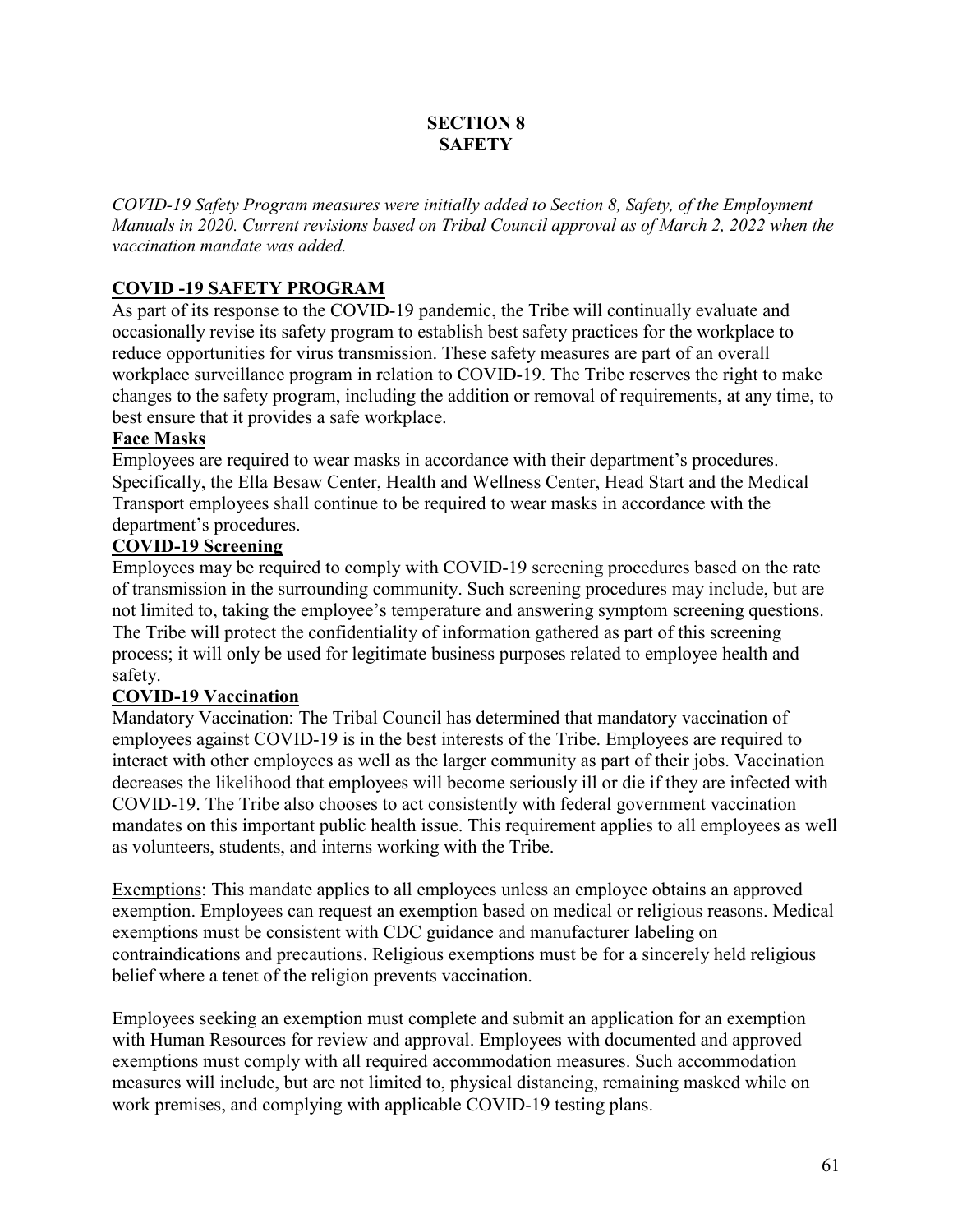The Tribe reserves the right to determine whether an exemption request can be accommodated as well as change its approach toward accommodation based on operational needs. The Tribe may not be able accommodate exemption requests. If the safety of other employees, patrons, or the public cannot be maintained, then an accommodation will not be approved. The employee requesting the exemption will be considered a voluntary separation from employment unless the employee gets vaccinated.

Compliance: Employees are considered fully vaccinated 2-weeks after they have received both doses of a 2-dose vaccine series or received a 1-dose vaccine. Employees must have completed the vaccination process by **January 4, 2022**. Employees must also comply with any required booster or supplemental vaccinations in a timely manner.

New employees must provide evidence that they have been fully vaccinated against COVID-19 or obtain an approved exemption and accommodation prior to starting work. Seasonal, call-in, or other temporary employees must provide evidence before being scheduled to work.

Vaccination may be temporarily delayed for an employee due to clinical precautions and considerations per CDC recommendation. However, vaccination is required once such CDC recommendation for delay ends. Documentation from a medical provider supporting such temporary delay must be provided to the Tribe prior to applicable deadlines.

Employees who do not comply with the vaccine mandate and do not have an approved exemption and accommodation by the applicable deadline will be treated as voluntary separations. Employees that do not remain in compliance with accommodation measures will face corrective action up to termination of employment.

The Tribe provides vaccination at the workplace. If the employee cannot be vaccinated at the workplace, they may coordinate with Human Resources about obtaining time off for vaccination. Employees may use their paid time off without penalty for leave to recover from post-vaccine side effects.

Recordkeeping: Employees are required to submit evidence of COVID-19 vaccination including booster shots as applicable. Such proof of vaccination, as well as documentation related to exemptions, accommodations, or delayed vaccination, will be maintained securely and treated as confidential employment records. The Stockbridge-Munsee Human Resources Department will maintain evidence of COVID-19 vaccination, as well as documentation on exemptions, accommodations, and delayed vaccination. The collection of this information is intended for legitimate business purposes related to employee health and safety.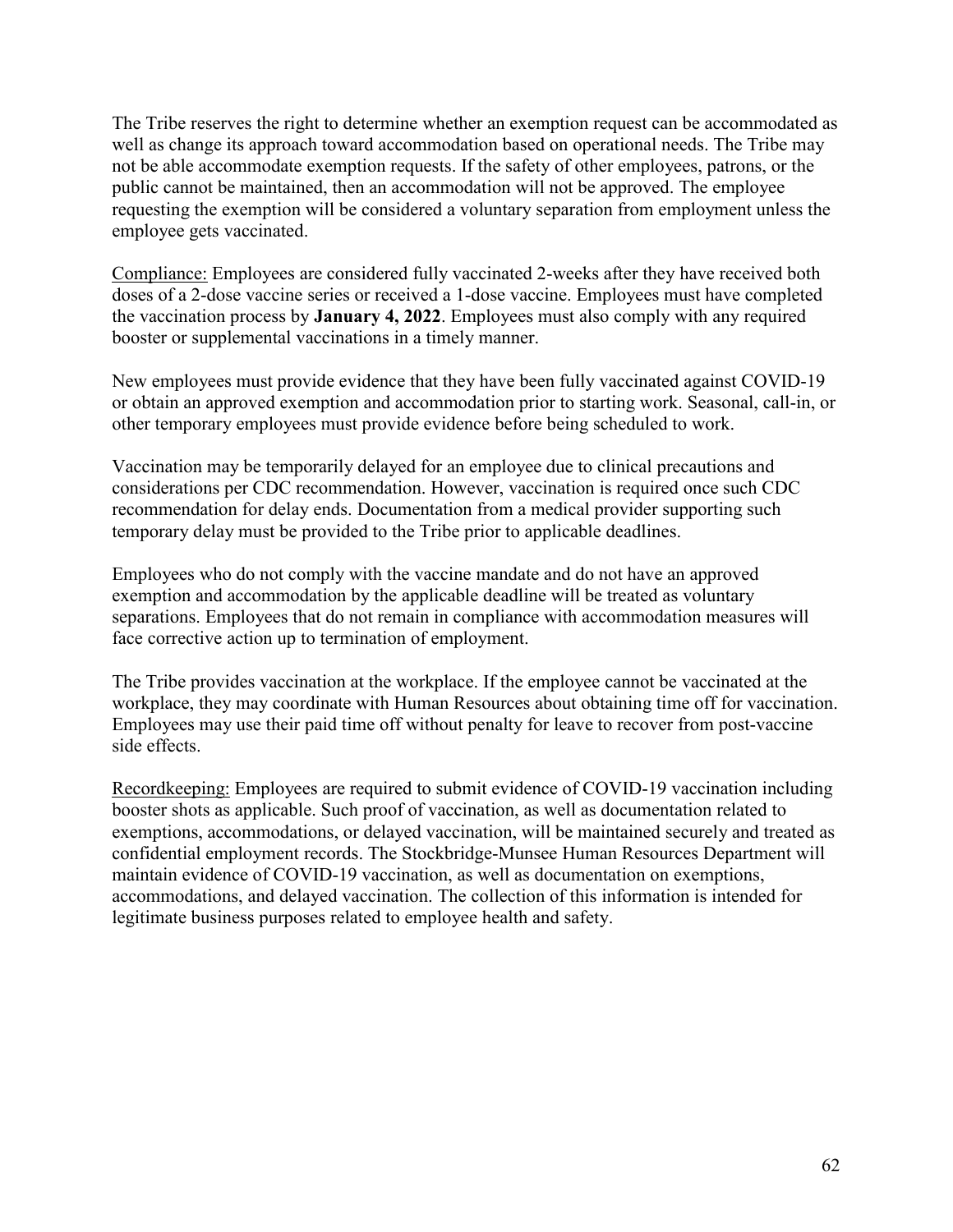Additional Requirements: Some departments, including but not limited to the Stockbridge-Munsee Health and Wellness Center, may be subject to other more stringent requirements based on operational needs as well as applicable laws and agreements. If a department is required to have a more stringent policy specifically addressing COVID-19 vaccination, then that policy will apply. If the department policy does not address an issue covered in this Policy, then this Policy applies.

# **COVID-19 Testing**

Employees may be required to participate in COVID-19 testing as part of a workplace surveillance program regardless of vaccination status. Such testing may be based on potential exposure to the virus and/or may be periodic workforce testing. Employees in areas where they are more likely to encounter vulnerable populations, such as the Ella Besaw Center, EMS, and Health Center, may be required to test regularly.

## **Enhanced Facility Hygiene Standards**

Employees are required to participate in the Tribe's enhanced disinfecting, hygiene and infection control practices for work sites. Employees are to provide support for the regular housekeeping activities throughout the workday by wiping down surfaces and equipment in public and/or shared areas. Employees should not use other workers' phones, desks, offices, or other work tools and equipment, when possible. Management may direct employees to provide expanded and job focused efforts in this area as needed.

The Stockbridge-Munsee Community is committed to the safety of its employees and its property and equipment. To this end, we will utilize a safety program in our daily activities. Any employee who disregards any safety rule and/or regulation is subject to corrective action including termination of employment.

Safety rules are to be observed by all employees at all times. With regard to these rules, the following will be considered standard procedures for all employees:

- Should a safety rule be modified so that an employee's safety is jeopardized, the employee should inform their immediate supervisor.
- In any situation where a supervisor has asked an employee to perform a task or engage in any activity that appears to jeopardize employee safety, employees may state their concern and refuse to perform said activity until such time as the safety issue is addressed.

Employees' decisions should always be guided with a commitment to safety. Should a hazardous situation or condition exist and a decision has to be made on safety or production, safety concerns should always take precedence over production.

It is management's responsibility to see that every employee at the Stockbridge-Munsee Community is provided with safe working conditions, all safety regulations are observed and employees use good common sense to protect themselves as well as others. Management will periodically inspect working conditions and may suspend all work activity until an unsafe condition is corrected.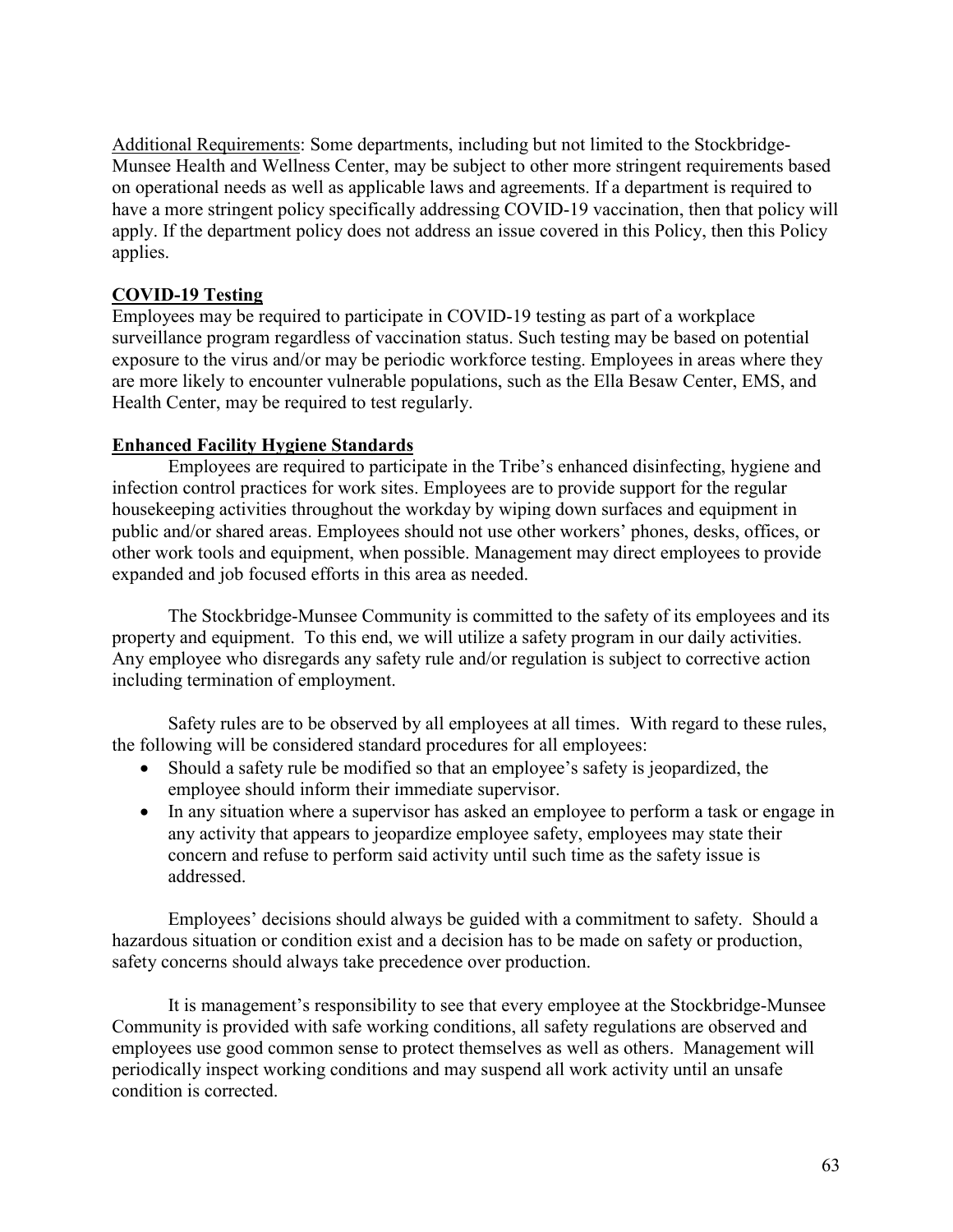The most important part of safety is you. It is your responsibility to abide by the safety rules – these rules are made for your protection. Report all dangerous conditions and practices to your immediate supervisor. Employees must promptly report all accidents, injuries, or illnesses that occur while at work, in accordance with Chapter 52, the Stockbridge-Munsee Worker Compensation Ordinance. The Incident Report form should be used for reporting this information.

Please see the Operations Manuals for your division and/or facility policies for any special rules pertinent to your job. Remember that rules are not intended as a substitution for common sense and good judgment.

## **HAZARDOUS WASTES**

Certain chemicals and chemical groups are classified into categories, which have been defined as toxic. This means that in concentrated forms or by accumulating and combining with other chemicals (even the air) these chemicals can be hazardous to human health if exposure occurs.

The Stockbridge-Munsee Community is committed to not creating or improperly disposing of hazardous wastes that will contaminate the environment. We will choose materials that have been judged as non-hazardous whenever possible and will properly dispose of hazardous materials if used. Also, we will not knowingly dump any hazardous wastes into the environment at any time.

We will inform employees how to control hazardous wastes and what to do if they are exposed to hazardous wastes. Material Safety Data Sheets on the hazardous materials are available for employees to review. If any employee suspects that the wastes he/she may encounter as an employee are hazardous (whether or not they are being created or used by the Stockbridge-Munsee Community), he/she should inform the Public Safety Department immediately.

- DO NOT TAKE CHANCES
- BE ALERT TO HAZARDOUS WASTES
- KNOW HOW TO PROPERLY DISPOSE OF HAZARDOUS WASTES
- DIRECT ANY QUESTIONS TO THE PUBLIC SAFETY DEPARTMENT

#### **COVID-19 SAFETY PROGRAM**

#### **COVID-19 Safety Program language approved by Tribal Council: May 12, 2020**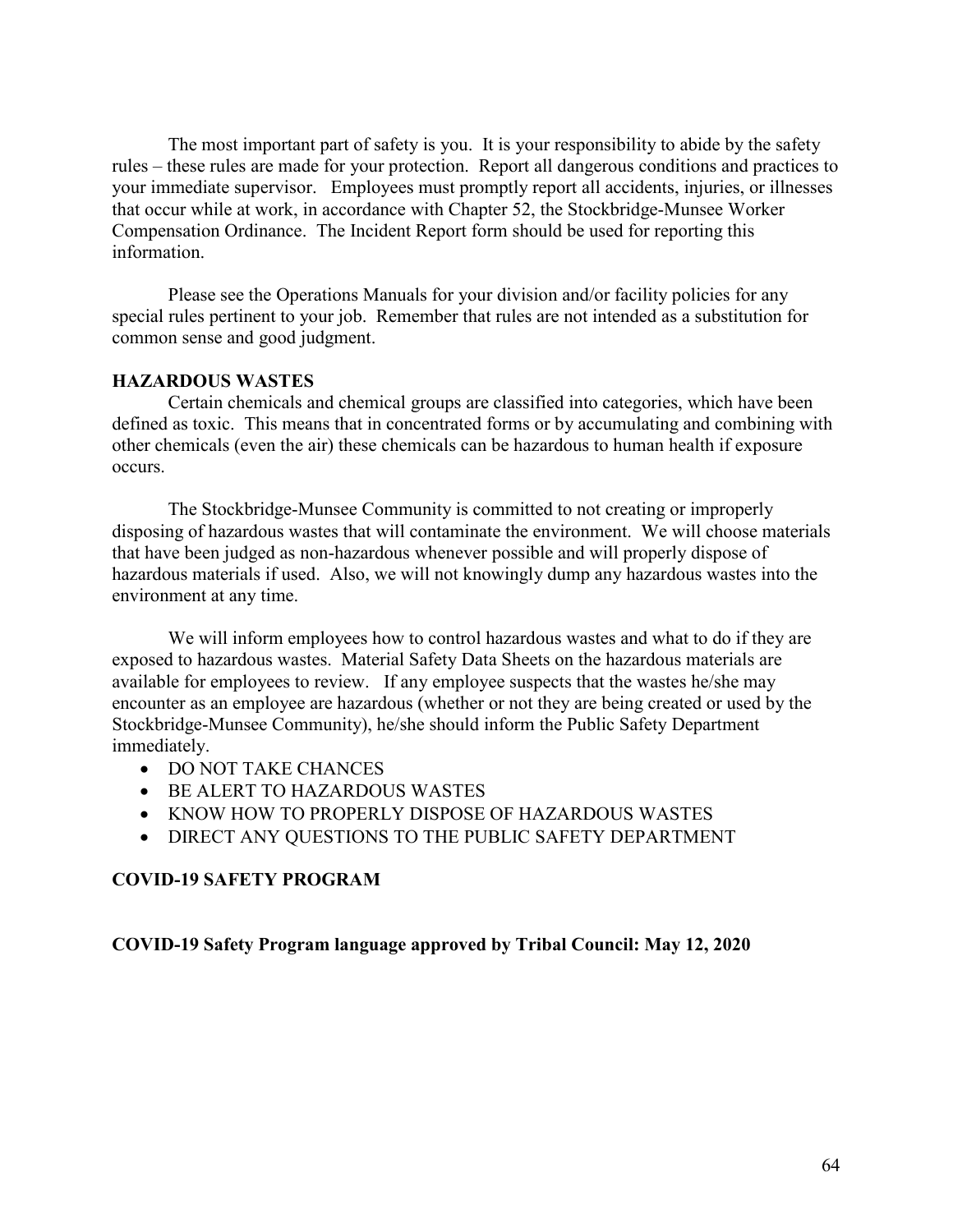## **SECTION 9 TRANSPORTATION AND TRAVEL EXPENSE**

The following information is intended to provide guidance regarding travel and use of Stockbridge-Munsee vehicles. The Stockbridge-Munsee Travel Policies and Procedures provide the general rules that apply to official travel and should also be consulted.

## **MOTOR VEHICLE RECORD INQUIRY**

Prospective and current employees expected to drive Tribal vehicles must provide current and acceptable motor vehicle driving information. Employment and assignment will be conditional pending the receipt of a satisfactory report from the Wisconsin Department of Transportation, Division of Motor Vehicles or other relevant agencies and organizations. The employee must meet the driver acceptability guidelines as established by Mohican Nation Insurance.

#### **USE OF TRIBAL VEHICLES**

Vehicles and other modes of motorized transportation belonging to the Stockbridge-Munsee Community are tribal property. Such property should only be used by authorized employees and only for authorized activities related to carrying out the employee's job duties.

Employees are required to drive the Stockbridge-Munsee Community vehicles within speed limits and obey all applicable laws. Employees using Tribal property for unauthorized activities will be subject to disciplinary action up to and including termination.

All vehicles of the Stockbridge-Munsee Community will be housed in a designated site. Mohican Nation Insurance will be informed of these locations.

#### **PERSONAL VEHICLES**

Employees may use their personal vehicles on official Stockbridge-Munsee Community business provided prior approval has been obtained from the immediate supervisor. A mileage rate based on the current U.S. Internal Revenue Service standard mileage rate will be paid to an employee who uses his/her personal vehicle on official business. This mileage reimbursement is to compensate for the cost of gasoline, oil, depreciation, and insurance. Minimum insurance requirements as specified by the insurance carrier for the Stockbridge-Munsee Community must be in effect at the time the employee's personal vehicle is used and the employee may be required to provide the appropriate proof of insurance. Every effort should be made to ensure that the use of an employee's personal vehicle will not exceed the cost of public transportation or rental vehicles.

### **GENERAL RULES FOR USE OF VEHICLES**

Before an employee uses a vehicle for work purposes, the employee must meet the Tribe's driver eligibility standards. The Tribe will check the employee's driving record, verify the existence of a valid driver's license and personal auto liability insurance coverage, and make certain that the employee is eligible for coverage under Stockbridge-Munsee Community insurance. Employees will be reviewed annually to ensure that they maintain driver eligibility.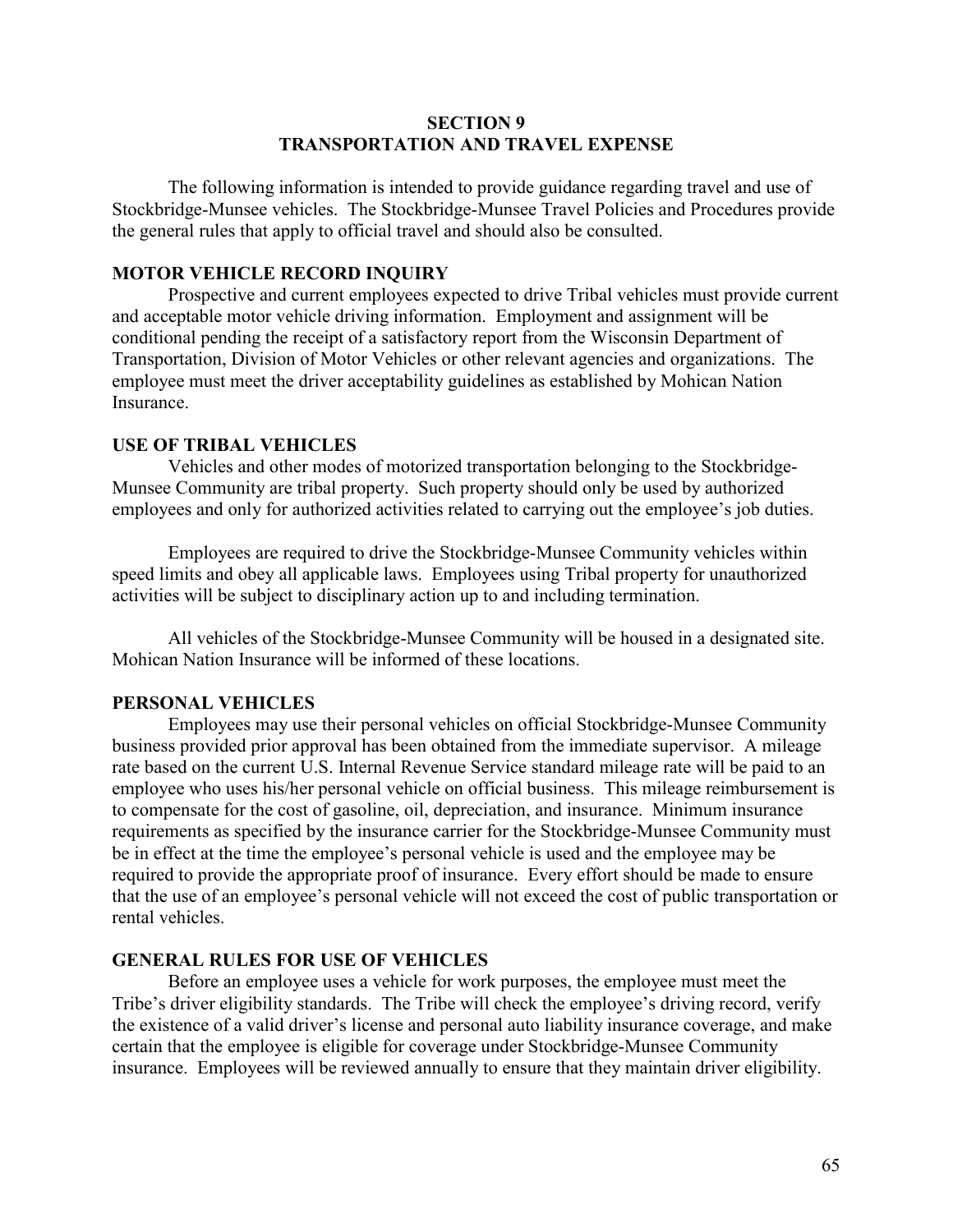Employees who drive a vehicle on Stockbridge-Munsee Community business must, in addition to meeting the approval requirements above, exercise due diligence to drive safely and to maintain the security of the vehicle and its contents. Drivers also must make sure that the vehicle meets any Stockbridge-Munsee Community or other applicable legal standards for insurance, maintenance and safety. Employees driving a tribal vehicle shall also make sure that the vehicle is kept clean and free of litter. Employees are not permitted to operate a tribal vehicle, or a personal vehicle on tribal business, when any physical or mental impairment causes the employee to be unable to drive safely. Employees are responsible for any driving or parking infractions or fines that result from their driving during work-related business and must report them to their supervisors.

Employees must report any accident, theft, damage, breakdown, or mechanical problem involving a tribal vehicle, or a personal vehicle used on tribal business, to their supervisor and Mohican Nation Insurance. These reports must be made as soon as possible, but no later than 48-hours after the incident. Employees are expected to cooperate fully with authorities in the event of an accident.

## **TRAVEL ADVANCES, LIVING EXPENSE ALLOWANCE, AND OTHER TRAVEL EXPENSES**

Employees that travel for work will be eligible for travel advances, living expense allowances, and other travel expenses, as appropriate. Refer to the Travel Policies and Procedures for additional information.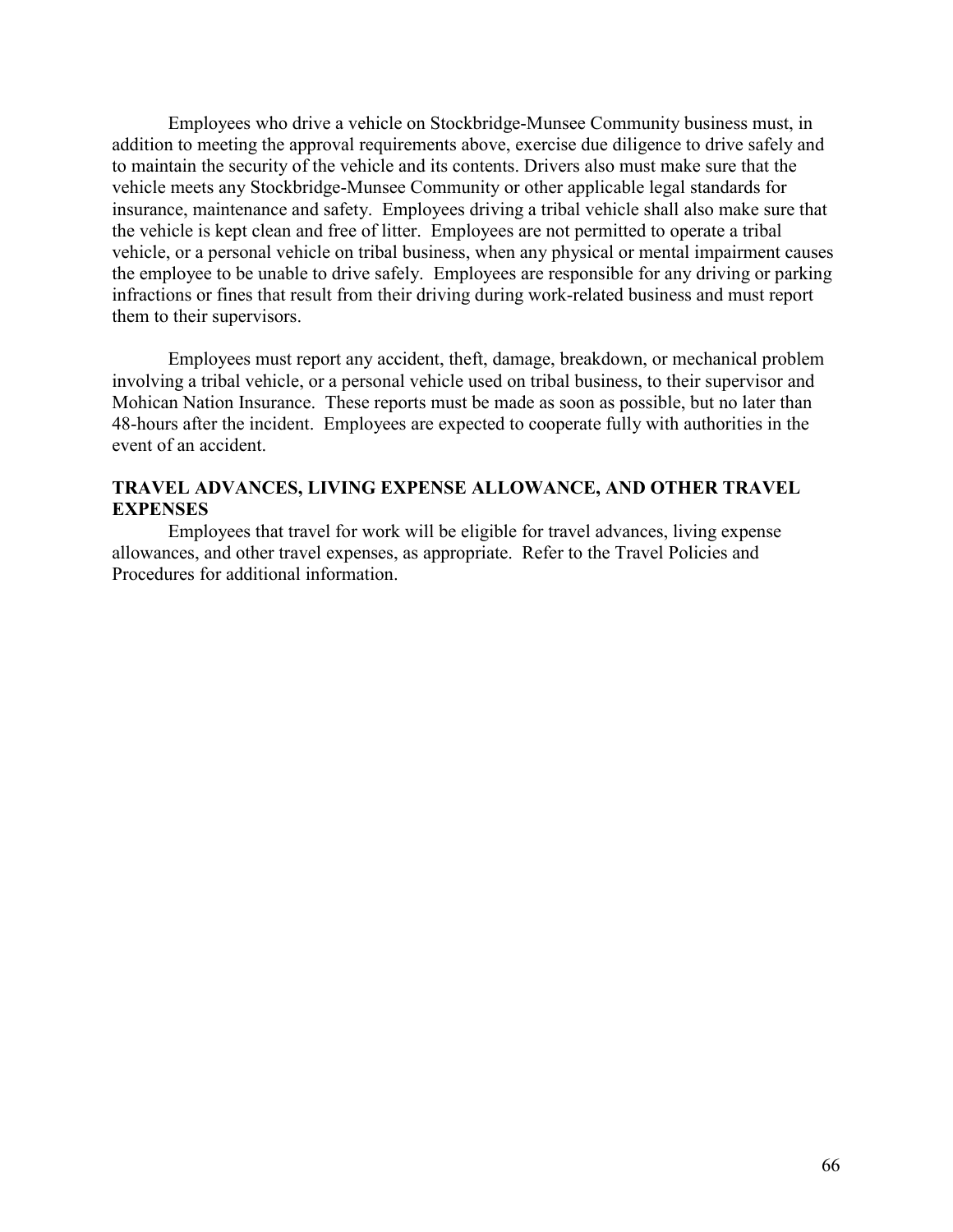# **AMENDMENTS TO THIS EMPLOYMENT MANUAL**

**This Employment Manual is subject to change. Be sure to keep information regarding any changes to the Manual that you receive.** 

**The Human Resources Department will furnish employees with information regarding any changes and/or amendments to the Employment Manual. Any such changes or amendments will be posted 14 days for review and comment before approval. The Tribal Council must approve any changes and/or amendments to this Employment Manual.**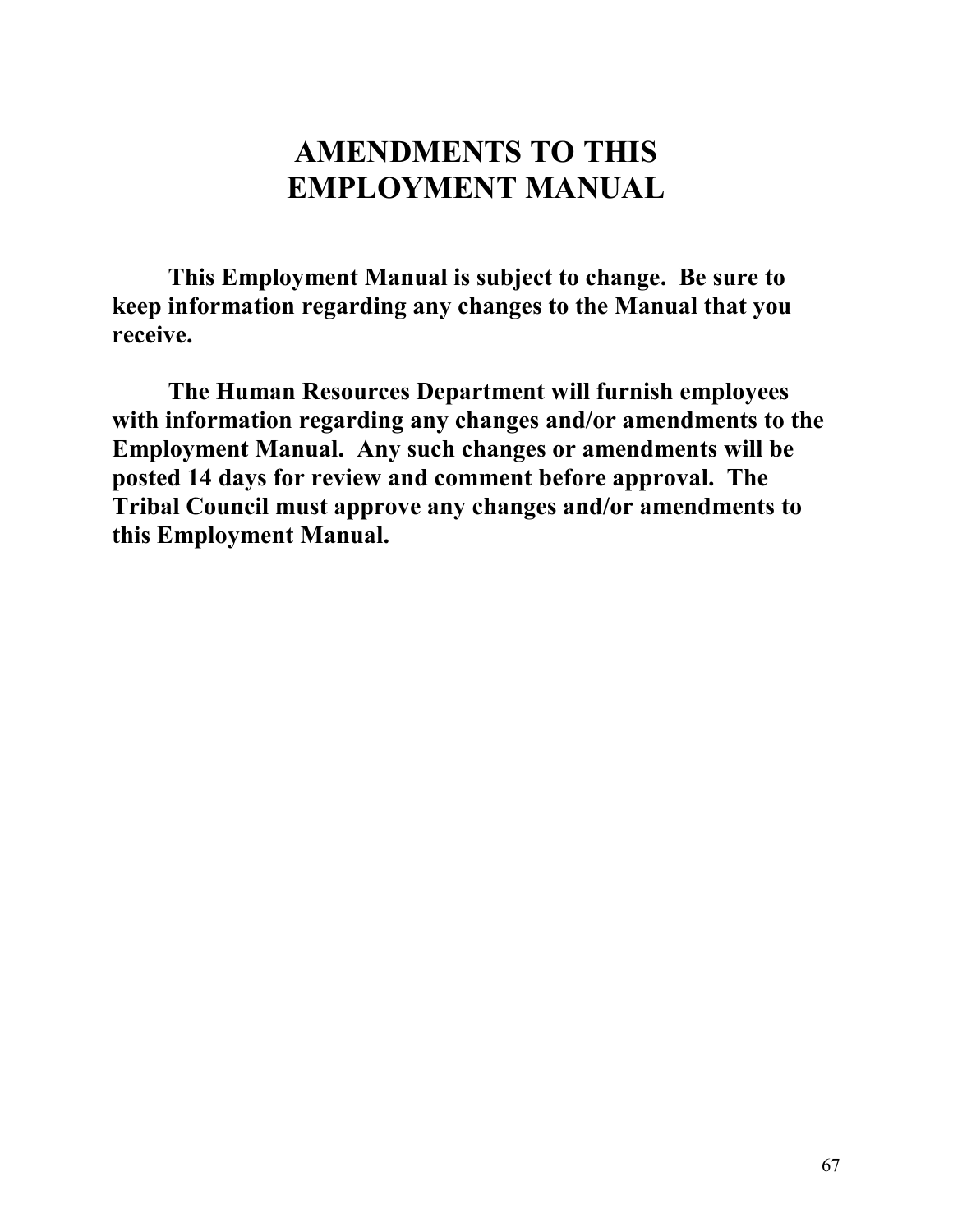## **ACKNOWLEDGMENT OF RECEIPT AND UNDERSTANDING**

I understand and agree that:

- 1. The statements contained in the Employment Manual for Employees of the Stockbridge-Munsee Community are intended to serve as general information concerning the Stockbridge-Munsee Community and its existing policies, procedures, practices of employment and employee benefits.
- 2. Nothing contained in the Employment Manual is intended to create (nor shall be construed as creating) a contract of employment (express or implied) or a guarantee of employment for a definite or indefinite term.
- 3. From time to time the Stockbridge-Munsee Community may need to clarify, amend and/or supplement the information contained in the Employment Manual and that the Stockbridge-Munsee Community will inform me when changes occur.
- 4. I have received a copy of the Employment Manual and understand that I am responsible for familiarizing myself with the information outlined in the Employment Manual. I will ask any questions I may have concerning its contents and will comply with all policies and procedures to the best of my ability.

| Employee's Signature |  |
|----------------------|--|
| Date                 |  |
| Location             |  |
| $Wi$ itness          |  |

(Employee's copy to remain in Employment Manual, make one copy for personnel file)

Approved by Tribal Council on July 5, 2017

- Page 15 to language to "at will"
- Page 32 to remove supervisor wording replaced with Human Resources
- Page 47 defining Family Relationships
- Pages 49-56 revision to Section 7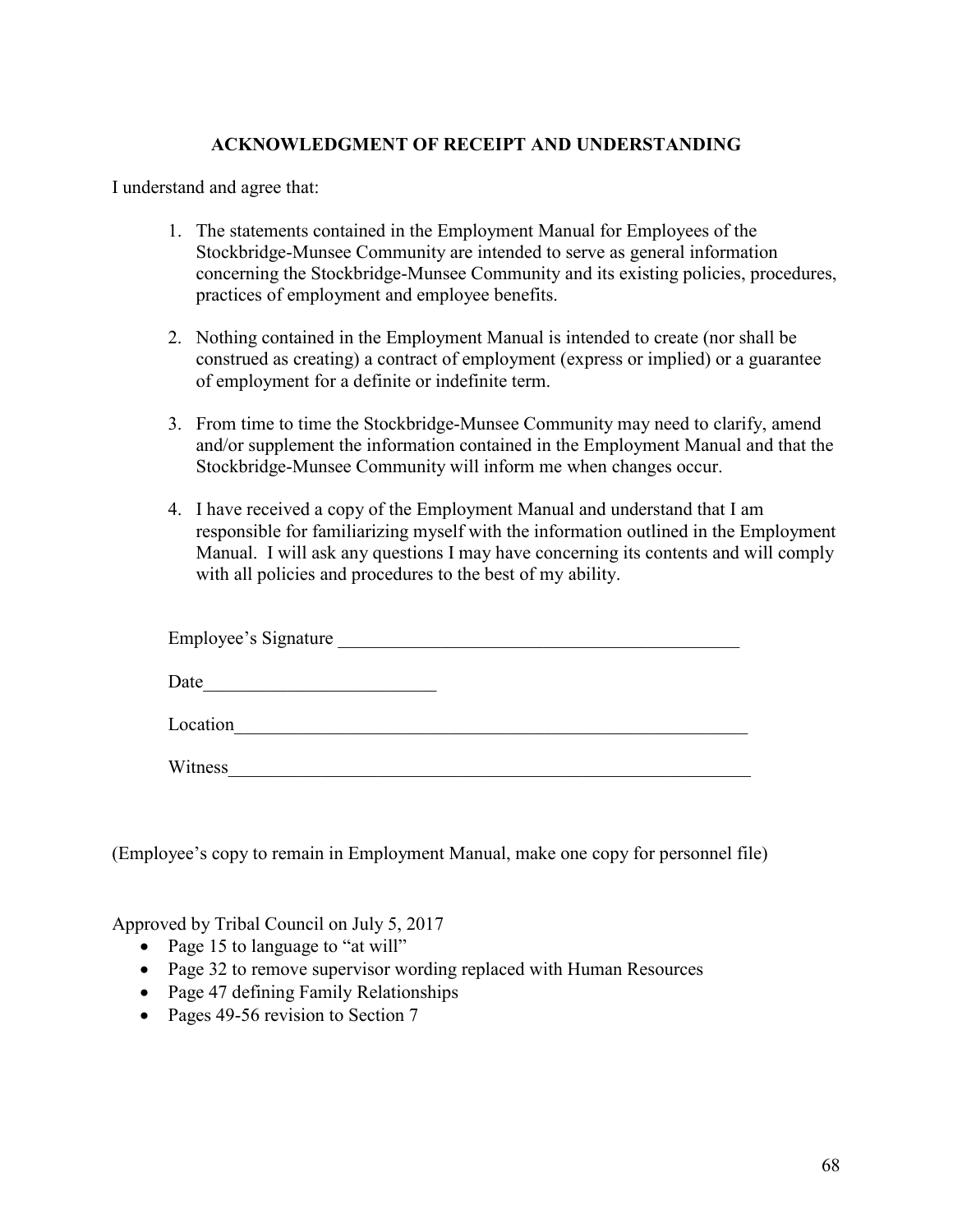Motion reads: Motion by Douglas William Huck to approve the revisions to section 3 to the Stockbridge Munsee Employment Manual, as presented by Human Resources. Seconded by Robert Chicks. Motion carried.

After utilizing the Employment Manual since January, we realized we needed to add language to Section 3 Benefits, Holidays, and Leaves.

## **Added language under observed holidays:**

Employees who are completely off from work on approved family-medical leave, for short-term disability, excused under Worker Compensation Ordinance, or during other unpaid leave also do not receive holiday pay.

**Added language under PTO Accrual:** Employees do not accrue PTO during times when they are completely off from work on an approved family-medical leave, for short-term disability, excused under the Worker Compensation Ordinance, or during other unpaid leave. Upon return to work, employees resume accruing PTO. Employees who are on intermittent leave accrue PTO during time worked.

**Annual Allocation:** Changed to months to be clear.

**Added language Use of PTO:** If an employee is absent on unscheduled leave for more than 3 consecutive work days due to illness, appropriate verification must be provided by health care provider before PTO will be paid. Verification may also be requested for unscheduled leave for more that 3 consecutive work days due to emergency.

## **Added Language under Payment for Unused PTO on Separation from Employment:**

Employees who separate from employment with the tribe will be paid for unused, accrued PTO on the next regular payday after their separation from employment, less any deductions, amounts owed, and not to exceed a maximum of 320 hours.

Other language added: in accordance with federal law and regulation

## **Current Posting Policy Violation of Chapter 54- Lynn Welch Tribal Member**

Motion by Douglas William Huck to remove the second sentence on Page 6 of the Employee Manual under posting/advertising, the word that would be deleted would be this, the Tribe will have an internal five working day posting and Tribal Members and Current Employees may apply for the position. If necessary the Tribe will then have an external posting of at least five working days when any qualified person may apply for this position.

Seconded by Shannon Holsey. Motion carried. Tribal Council approved August 7, 2012

## **AMENDMENT EMPLOYMENT MANUAL: Social Media-R. Orcutt, Lead Attorney**

Motion by Gregory L. Miller to approve the amendment to the Employment Manual to add the Social Media Policy, as presented by Legal.

Seconded by Shannon Holsey. Motion carried. Inserted under section 5 page 38.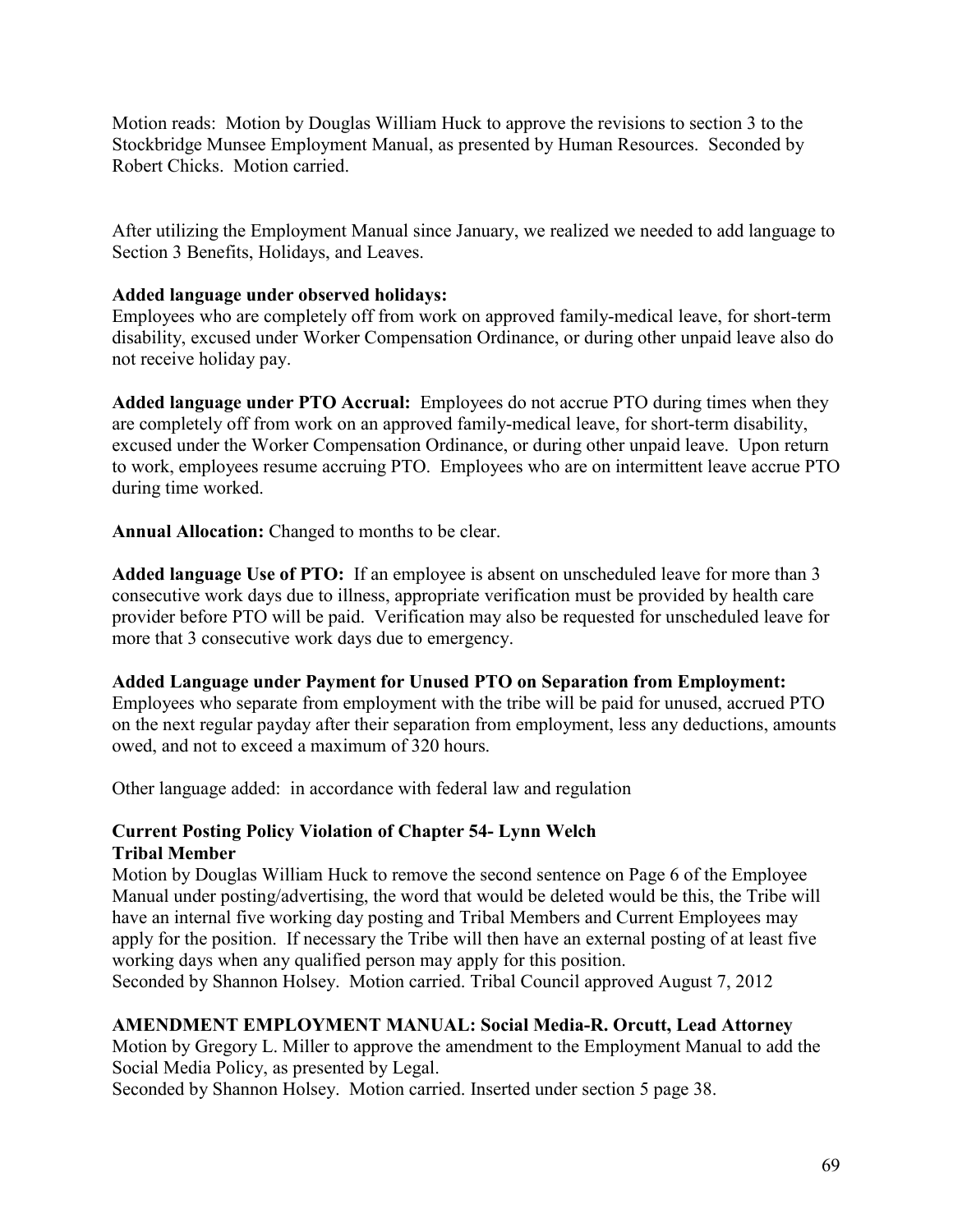## **SUSPEND EMPLOYEE MEDIATION PANEL-Wallace A. Miller, Tribal President**

Motion by Jeremy Mohawk to suspend the Employee Mediation Panel and also any cases ongoing, effective immediately.

Seconded by Shannon Holsey. Motion carried. (This is from the July 1, 2014 Tribal Council Meeting)

#### **CHANGE TO EMPLOYMENT MANUAL-Bev Miller, HR Manager and Sherri Dessell, HR Executive Director**

Motion by Shannon Holsey to go along with Beverly Miller, HR Manager and Sherri Dessell, HR Executive Director to change page 8 and 21 of the Stockbridge-Munsee Employment Manual effective January 1, 2010 to accurately reflect the changes to the insurance benefits there are now 30 hours per week and the wait is 60 days plus the first of the month remain in compliance with the Federal Regulations and also add the language regarding the 401K benefit in the employment manual under the benefits section on page 22 of the Employment Manual as stated. These changes reflect meeting the changes of the Internal Revenue Code and the Federal Regulations.

Seconded by JoAnn Schedler. Motion carried. (This is from January 20, 2015 Tribal Council)

## **CHANGE TO THE EMPLOYMENT MANUAL-Beverly Miller, HR Manager**

Motion by Janet Miller to approve the addition of the commercial tobacco use policy be inserted. Seconded by Jeremy Mohawk. Motion carried. Tribal Council approved 12/15/15.

## **SECONDARY EMPLOYMENT POLICY-**

Motion by Joe Miller to approve the Secondary Employment Policy as reviewed and recommended by General Council and Executive HR Director. Seconded by JoAnn Schedler. **Roll Call:** Scott no, JoAnn yes, Janet no, Jeremy yes and Joe yes.

Motion carried. Tribal Council approved 4/5/16

**EMPLOYMENT MANUAL REVISIONS**- Marie Summers, Executive Director of HR Motion by JoAnn Schedler to approve the revised employee manual policies, Employment Separation, Rehire Policy, Grievance Policy and Funeral Leave Policy, which will provide updates in that define and improve each policy accordingly, all changes will be both for SMC, Community Enterprises and North Star Mohican Casino Resort. Seconded by Janet Miller. Motion carried. Tribal Council approved May 17, 2016

#### **PROCLAMATION: Indigenous Peoples Day-Jolene Bowman, PH.D, Vice President**

Motion by Jolene Bowman to approve changing the name of the "This Land Is Our Land Day" which is the second Monday in October holiday to "Indigenous Peoples Day" which will continue to be the second Monday in October holiday. Seconded by Jeremy Mohawk.

Motion carried.

Motion by Jolene Bowman to approve for the Tribal President's signature the proclamation where now therefore be it resolved, that the Stockbridge-Munsee Tribal Council does hereby proclaim the second Monday of October as Indigenous Peoples Day.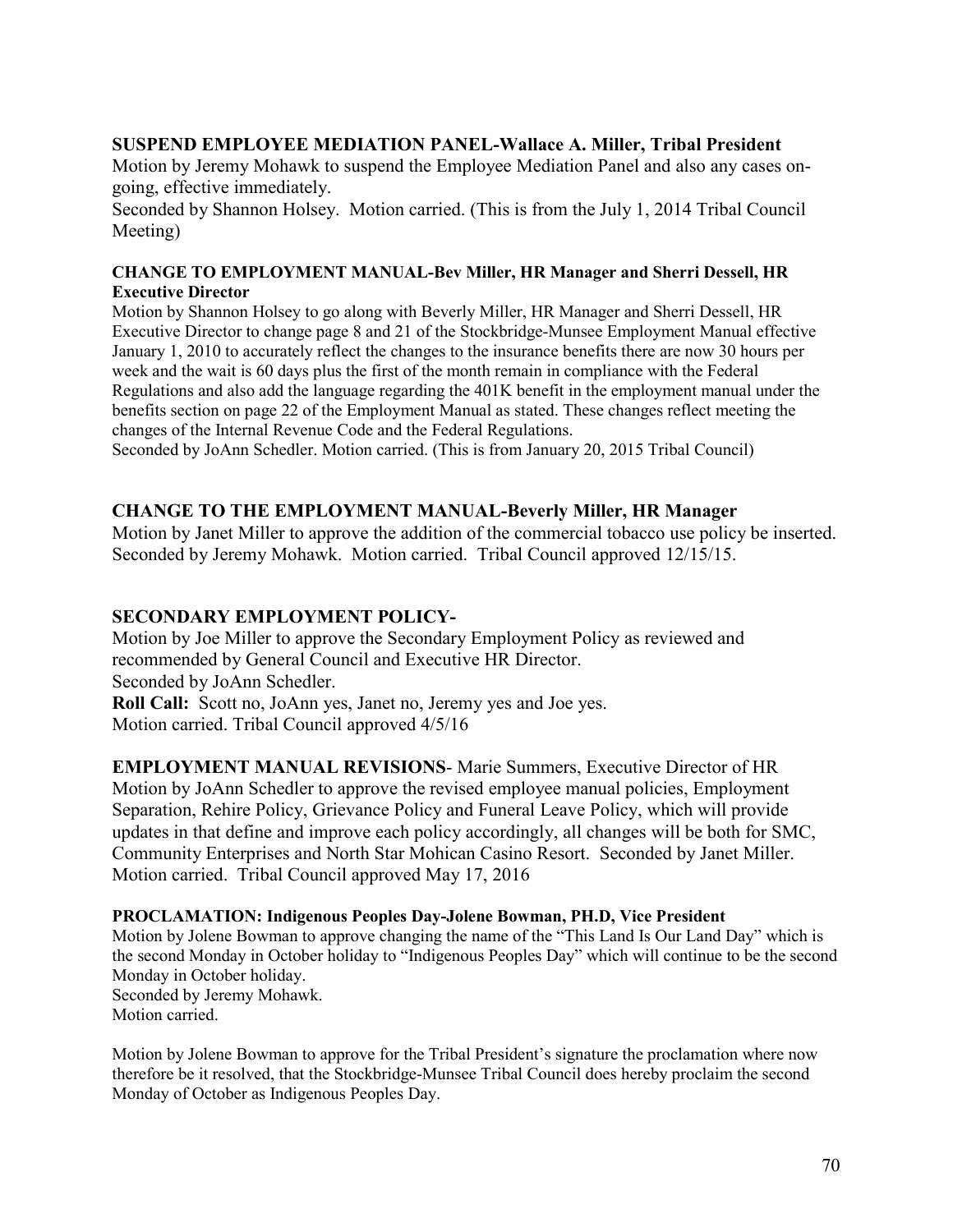Seconded by Jeremy Mohawk. Motion carried. Tribal Council Approved December 6, 2016.

## **Employment Manual EAP Eligibility Refinement – Evan Mills, Executive Director of HR**

Motion by Jolene Bowman to approve the Executive HR Director's recommendation to change the Random Drug testing from what it is now to the proposed and presented. Seconded by Janet Miller.

Roll Call: Sterling yes, Chad yes, Jolene yes, Janet yes, and Jeremy no. Motion carried Tribal Council approved January 18, 2017.

Language presented to Tribal Council on January 18, 2017 Random Employee Drug Testing (Proposed) The first time an employee tests positive or refuses the test, the employee will be offered assistance through our Employment Assistance Policy (EAP) as a requirement for continued employment with the tribe. However, a confirmed positive drug test during the initial 120-day orientation period results in the termination of employment and not a referral to the EAP.

## **EMPLOYMENT MANUAL: Pay/PTO for Temp/Step Up Positions-Evan Mills, Executive Director of Human Resources and Beverly Miller, Human Resource Manager**

Motion by Scott R. Vele to go along with the Executive Director of HR, Evan Mills' recommendation to go with Option #2, and to bring this back in six months to give us a report on the feasibility of this and the financial standing of this policy and its implementation to the Tribe's Gaming and Government side of operations.

Seconded by Jeremy Mohawk. Tribal Council Approved February 21, 2017.

**Roll Call:** Sterling no, Chad no, Jolene yes, Janet yes, Jeremy no and Scott yes.

President Holsey votes yes to break the tie.

Motion carried.

Language presented to Tribal Council on February 21, 2017 **PAY/PTO FOR TEMPORARY STEP-UP POSITIONS**

On occasion, employees might be asked to assume temporary step-up positions to provide management assistance during times of need, such as covering for a Supervisor/Manager/Director during long-term events (such as a position vacancy or military leave of absence) lasting in excess of 14 days. This also includes employees assuming a substantial amount of additional duties from a co-worker while continuing to perform their own.

During these periods, increases for assumption of co-worker duties will be considered on a caseby-case basis if the scope and length of duties to be performed warrant an increase. For management positions, the increase will be as follows, upon approval: Supervisor +\$1/hr, Manager +\$3/hr and Director +\$5/hr. Step-up positions, and related pay raises, require justification and preapproval. Filling in for a co-worker on regular PTO, temporary FMLA, or position vacancies lasting 14 days or less aren't considered to be valid reasons for position or pay changes.

If PTO is taken by an employee performing an approved step-up role involving an average of 20 hours or less per week, they will be paid at their regular rate of pay. If the hours worked in this function averages over 20 hours, the employee will receive the approved increase during their PTO. The amount of PTO an employee accumulates always remains tied to their years of service.

## **EAP POLICY LANGUAGE ENHANCEMENT-Evan Mills, Executive Director of HR**

Motion by Jolene Bowman to approve the HR recommendation regarding the EAP Policy Language Enhancement, as presented.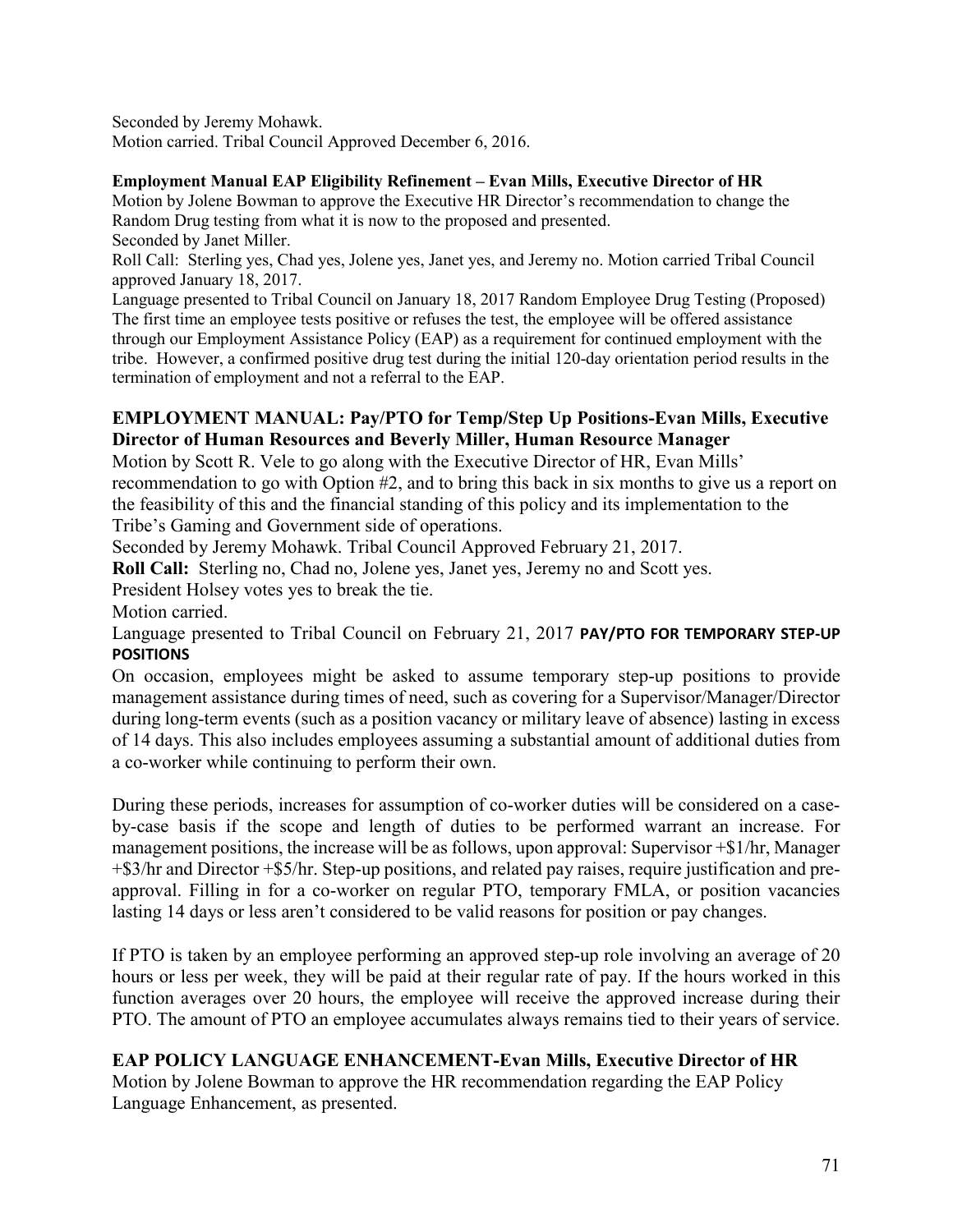Seconded by Janet Miller. **Roll Call:** Sterling yes, Chad yes, Jolene yes, Janet yes, Jeremy no and Scott yes. Motion carried. Tribal Council Approved March 7, 2017. Language presented to Tribal Council on March 7, 2017 Employment Assistance Program.

# **EMPLOYMENT ASSISTANCE PROGRAM (EAP)**

## *Purpose*

The purpose of the Employee Assistance Program (EAP) is to help employees address personal issues that may affect their job performance, such as addictions, alcohol or drug abuse, anger management, grief, stress, marital/relationship conflicts, depression, parenting issues and a wide variety of other problems.

# *Eligibility/Cost*

EAP access is both free and confidential for all employees, plus their eligible family members, **through their 24/7 toll-free phone number. The current number, website and additional EAP information is always available in Human Resources.** Employees are responsible to cover any EAP costs after the initial assessment and short-term counseling. Some EAP costs may be covered by insurance or other sources, depending on the issue.

## *Participation*

Any employee wanting to participate in EAP will be reasonably accommodated and their participation kept confidential in the strictest terms. **EAP participation can be suggested by management, but not mandated (except in cases of a positive or refused drug testing where it is required to maintain employment).** Employees testing positive for drugs within their first 120-day orientation period aren't eligible for EAP referrals and are subject to termination.

## **ACTING EMPLOYEES POLICY ALIGNMENT- Evan Mills, Executive Director of HR**

Motion by Jolene Bowman to approve the Acting Employee/Policy Alignment as presented by the HR recommendation.

Seconded by Chad Miller.

**Roll Call:** Sterling yes, Chad yes, Jolene yes, Janet yes, Jeremy abstain and Scott yes. Motion carried. Tribal Council Approved March 7, 2017 Language presented to Tribal Council on March 7, 2017 Acting Employees Policy Alignment.

## **Acting Employees**

An employee already categorized as an active full-time or part-time employee may be asked to **step-up into** a vacated position while continuing to perform their existing job duties. This does not include filling in for regular vacations or other brief periods that do not exceed **14 days**. The employee shall actively carry out the duties and responsibilities of the vacated position along with their current job obligations. **See "PAY/PTO FOR TEMPORARY STEP-UP POSITIONS" for applicable wage adjustments for acting employees.**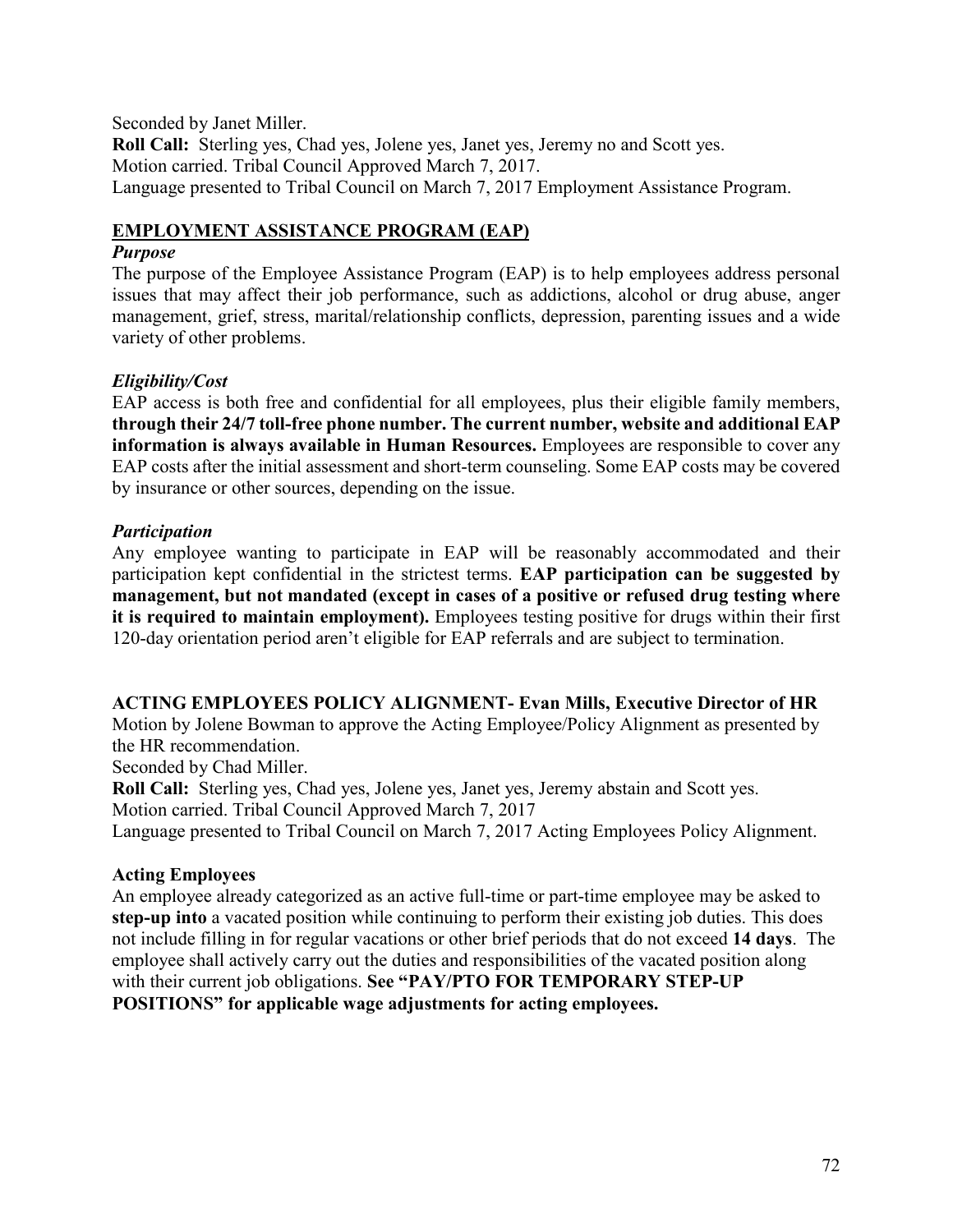## **COUNCIL SUPERVISED EMPLOYEES-Jolene Bowman, Vice President**

Motion by Sterling Schreiber to approve the changes to the Grievance Process for Employees Supervised by Council-Supervised Employees as presented.

Seconded by Jeremy Mohawk. Motion carried. Tribal Council Approved March 21, 2017 Language presented to Tribal Council on March 21, 2017 Grievance Process for Employees Supervised by Council-Supervised Employees.

## *Grievance Process for Employees Supervised by Council-Supervised Employees*

The employee files a completed Employee Grievance Review Form (with a copy provided to the Human Resources Department) with the Employee Relations Representative.

The grievance shall identify the employee's concern and must be filed within 5 working days of the action being grieved. The Employee Relations Representative has 15 working days to respond in writing.

The Employee Relations Representative shall document its decision in writing and provide a copy to the employee and a report to Tribal Council within 5 working days of meeting with the employee.

Even if the employee is dissatisfied with the response, the employee may not grieve to their supervisor's supervisor since that would be a grievance to the Tribal Council, which is not permitted. (section approved by Council 3/21/17)

# **CHANGES TO THE EMPLOYMENT MANUAL (S/M)-Evan Mills, Beverly Miller and Kim Hoffman, Human Resources**

Motion by Scott R. Vele to accept the recommendation of Evan Mills, the Executive Director of Human Resources, to accept the revisions and changes to the Stockbridge-Munsee Employee Manual, specifically page 15, page 32, page 47 and pages 49-57, and that a written report should be prepared for Tribal Council review by October 3, 2017, to evaluate how these policy revisions are fitting into the workforce and that all employees shall be given proper notice of these changes and with the proper education.

Seconded by Jolene Bowman.

**Roll Call:** Sterling no, Chad yes, Jolene yes and Scott yes. Motion carried. Tribal Council Approved July 5, 2017

## **CONSIDERATION: To Strike Language Regarding Observation of Holidays-Shan**

Motion by Terrie K. Terrio to approve the President's request to strike for Christmas and New year's Holiday, when there is one weekend day and one- week day, only one day of paid holiday will be observed.

Seconded by Jeremy Mohawk.

**Roll Call:** Sterling yes, Chad yes, Jolene abstain, Terrie yes, Jeremy yes and Chad yes.

Motion carried. Tribal Council approved November 7, 2017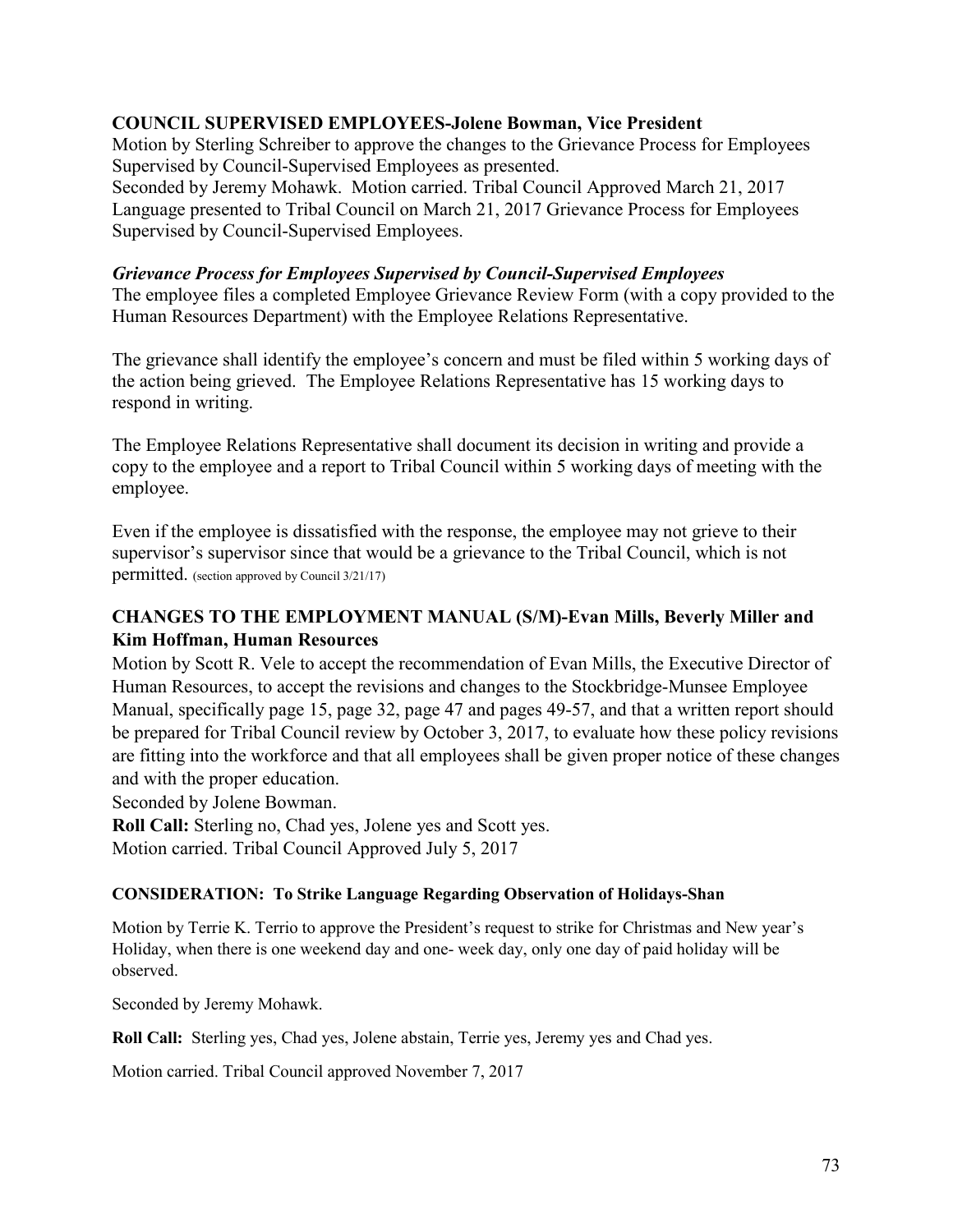## **REVISION TO ATTENDANCE, DONATION OF PTO, SHIFT DIFFERENTIAL-Beverly Miller, Human Resource Manager**

Motion by Jolene Bowman to approve the revised Attendance, Donation of PTO and Shift Differential, with the addition of Medical Transport, Elderly Chore Workers, Public Works/Maintenance, Elderly, Community Outreach at the Clinic, all who are non-salaried/hourly employees, as presented and for it to be added to the Employment Manual.

Seconded by Jeremy Mohawk.

Motion make amends motion adding: Division of Community Housing and Tribal Government Administrative Assistant and the language as determined by organization need.

Second concurs.

**Roll Call:** Sterling abstain, Chad yes, Jolene yes, Terrie yes, Jeremy yes and Craig yes.

Motion carried. Tribal Council approved February 6, 2018.

*Council Member Schreiber abstained, as his position is included in the list.*

#### **SECTION 4 ANTI-HARASSMENT REVISIONS-Dennis Puzz, Jr., General Counsel**

Motion by Jeremy Mohawk to approve the revised Section 4 Anti-Harassment Policy in both the Casino and Tribal Employment Manuals.

Seconded by Terrie K. Terrio. Motion carried.

Motion carried. Tribal Council approved June 19, 2018

## **PTO Buyback- Todd Van Den Heuvel, Executive Director of Human Resources**

Motion by Jolene Bowman to approve the Standard Operating Procedures for the PTO Buyback with the noted correction under number two, changing 160 hours to 80 hours. Seconded by Jeremy Mohawk.

Motion carried. August 7, 2018

## **REQUEST: TRIBAL RECRUITMENT AND RETENTION PLAN-Todd VanDen Heuvel, HR Executive Director**

Motion by Terrie K. Terrio to approve the recruitment and retention plan for Tribal entry level positions as outlined and to approve the budget modification for fiscal year 2019 in the approximate amount of \$110,433.00 to come out of Unallocated.

Seconded by Marv Malone.

Motion carried. April 16, 2019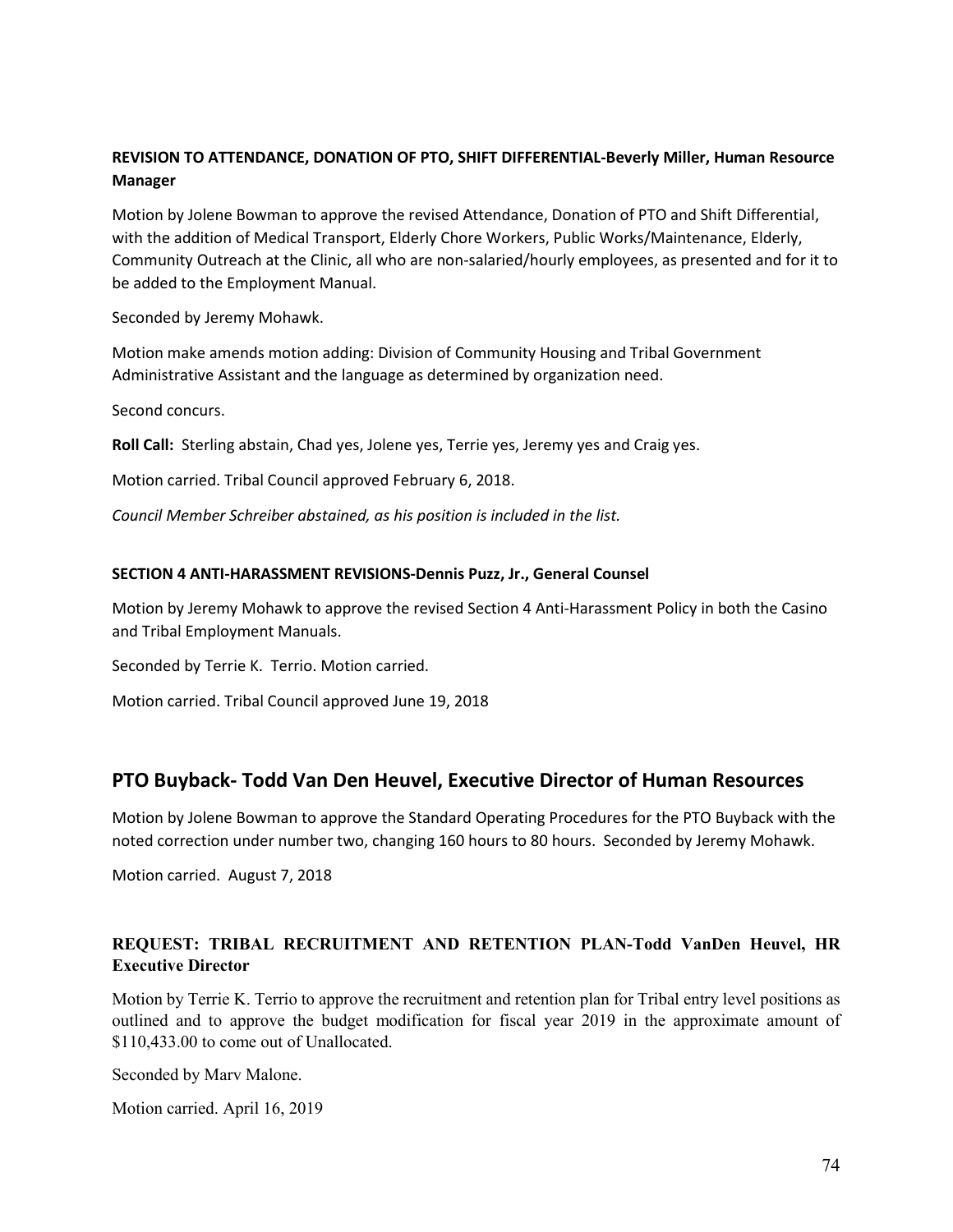# **Tribal/Casino Pre-Employment Drug Testing Program- Todd VanDen Heuvel, HR Executive Director**

Motion by Terrie K Terrio to go with Option 1, which is to remove all random drug testing for all positions and focus on all other provisions for the drug testing program, reasonable suspicion, postaccident and pre-employment.

Seconded by Jeremy Mohawk. Motion carried

Motion by Terrie K. Terrio to go with the recommendation from Human Resources to change the number of failed drug test (or refusals) in a 3-year period (with mandatory EAP counseling) from 2 up to 3 before termination and for orientation employees: provide mandatory EAP referral for a first failed drug screen during orientation, a second failed drug screen during orientation period will result in termination of employment. Seconded by Jeremy Mohawk. Motion carried.

Tribal Council approved February 18, 2019

Adjusted credible years of service approved March 17, 2021.

### **May 18, 2021**

## **RANDOM DRUG TESTING-**

Motion by Terrie K. Terrio to reinstitute the random drug testing policy at the casino.

Seconded by Jolene Bowman.

Motion maker amends to add: adding this in both policies.

Second concurs.

## **SMC HOLIDAY POLICY-Todd VanDen Heuvel, HR Executive Director (July 6, 2021)**

Motion by Brock Schreiber to adopt Juneteenth as a formal observed holiday and added to the Tribe's employment manual.

Seconded by Joe Miller. Motion carried.

Motion by Brock Schreiber to approve Option 2, for proposal should be drafted as for the Christmas and New Year's holidays, when there is one weekend day and one-week day, the Friday and Monday surrounding those days will be observed for Tribal Operations and this is to be added the Tribe's employment manual.

Seconded by Craig Kroening, Jr.

**Roll Call:** Marv yes, Jolene yes, Terrie abstains, Brock yes, Joe yes and Craig yes. Motion carried.

October 5, 2021 added to Secondary employment list Contact Tracer and Covid Worker.